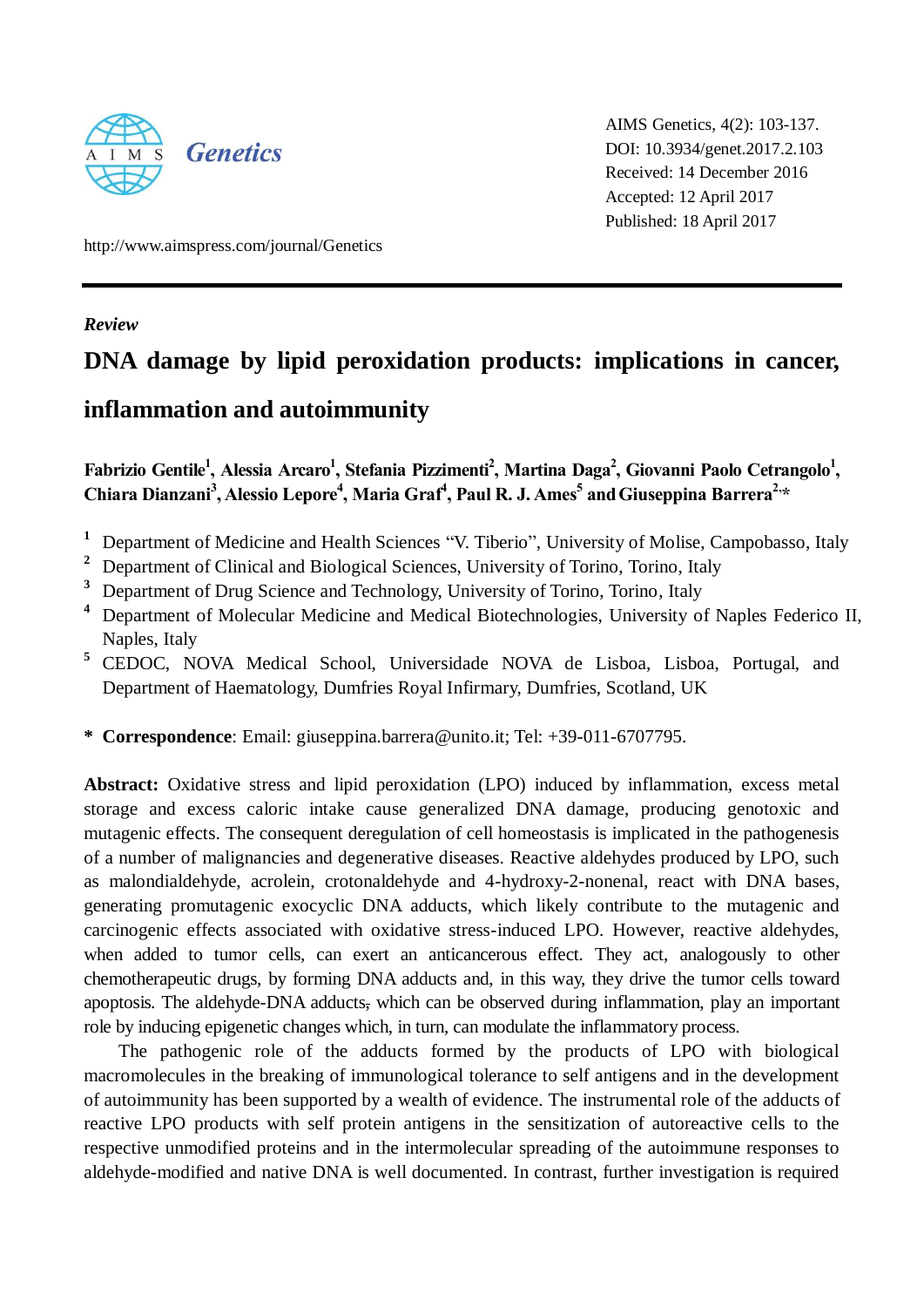in order to establish whether the formation of adducts of LPO products with DNA might incite substantial immune responsivity and might be instrumental for the spreading of the immunological responses from aldehyde-modified DNA to native DNA and similarly modified, unmodified and/or structurally analogous self protein antigens, thus leading to autoimmunity.

**Keywords**: lipid peroxidation; aldehydes; DNA adducts; cancer; inflammation; autoimmunity

## **Abbreviations and symbols**

AA: arachidonic acid, 5,8,11,14-eicosatetraenoic acid ADHs: alcohol dehydrogenases ALA: alpha-linolenic acid, 9,12,15-octadecatrienoic acid ALDHs: Aldehyde dehydrogenases ANA: antinuclear autoantibodies APCs: antigen-presenting cells AR: aldose reductase BSA: bovine serum albumin 1,*N*6- $\varepsilon$ -dAde: 1,*N*6-etheno-2'-deoxyadenosine dAde: deoxyadenosine DAMPs: damage-associated molecular patterns DCs: dendritic cells dCyt: deoxycytidine  $\epsilon$ -dCyt: 3,*N*4-etheno-2'-deoxycytidine *N*2-dGuo: *N*2-propano-2'-deoxyguanosine dGuo: deoxyguanosine 1,*N*2--dGuo: 1,*N*2-etheno-2'-deoxyguanosine dsDNA, double-strand DNA *N*2,3- $\varepsilon$ -dGuo: *N*2,3-etheno-2'-deoxyguanosine EHN: 2,3-epoxy-4-hydroxy-nonanal DHA: 4,7,10,13,16,19-docosahexanoic acid GPX2: glutathione peroxidase 2 GAPDH: glyceraldehyde-3-phosphate dehydrogenase GSTs: glutathione-S-transferases HCC: hepatocellular carcinoma HDAC: histone deacetylase HDL3: high-density lipoprotein 3 HHE: 4-hydroxy-2(*E*)-hexenal HNE: 4-hydroxy-2-nonenal HPHE: 4-hydroperoxy-2(*E*)-hexenal HPNE: 4-hydroperoxy-2(*E*)-nonenal HSA: human serum albumin HSP60: heat shock 60 kDa protein 1 HY-RNAs: histidine-rich RNAs KLH: keyhole limpet hemocyanine LDLs: low-density lipoproteins LA: linoleic acid, 9,12-octadecadienoic acid LMP1: latent membrane protein-1 LOO: alkoxyl radical LOO: lipoperoxyl radical LOX-1: oxidized low-density lipoprotein receptor 1 LOOH: lipid hydroperoxide LPO: lipid peroxidation mAbs: monoclonal antibodies MDA: malondialdehyde MSA: murine serum albumin NAFLD: non-alcoholic fatty liver disease NASH: non-alcoholic steatohepatitis Nrf2: NF-E2-related factor 2 NZW: New Zealand White 8-OHdG: 8-hydroxydeoxyguanosine ·OH: hydroxyl radical OHE: 4-oxo-2(*E*)-heptenal ONE: 4-oxo-2(*E*)-nonenal oxLDLs: oxidized low-density lipoproteins OSEs: oxidation-specific epitopes PRRs: pattern recognition receptors PUFAs: polyunsaturated fatty acids RA: rheumatoid arthritis RLIP76: Ral-interacting protein RNPs: ribonucleoprotein particles ROS: reactive oxygen species SCE: sister chromatide exchange SLE: systemic lupus erythematosus SOD2: superoxide dismutase 2 SS: Sjögren syndrome

 $\alpha$ -CH<sub>3</sub>- $\gamma$ -OH-PdG:  $\alpha$ -methyl- $\gamma$ -hydroxy-1,*N*2-propano-2'-deoxyguanosine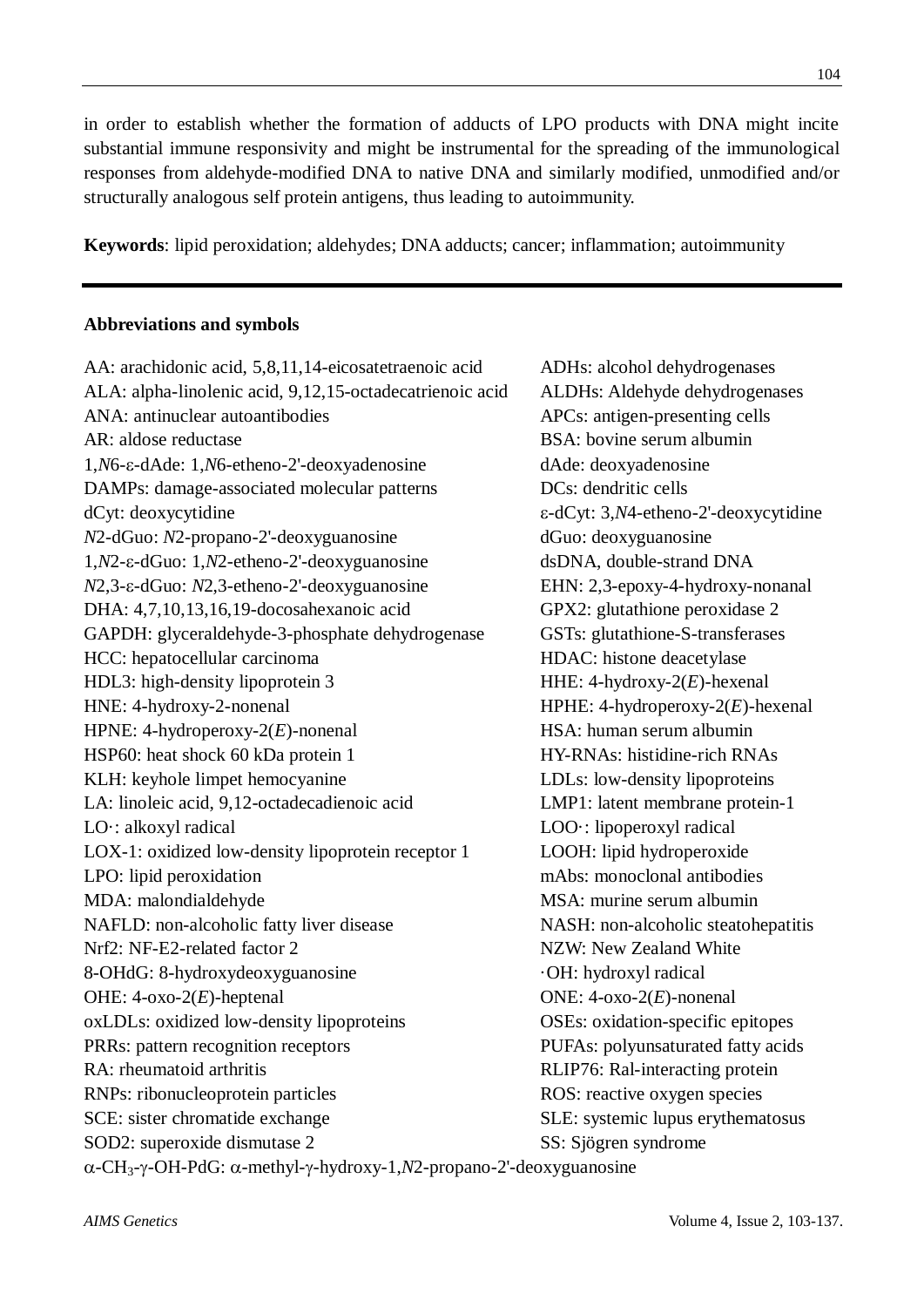HNE-dGuo: 1,*N*2-propano-2'-deoxyguanosine adduct of HNE 9(*S*)-HPODE: 9(*S*)-hydroperoxy-9,11-octadecadienoic acid 13(*S*)-HPODE: 13(*S*)-hydroperoxy-9,11-octadecadienoic acid MAP kinases: mitogen-activated protein kinases MCL1: induced myeloid leukemia cell differentiation protein Mcl-1 M1dA: *N*6-(3-oxoprenyl)-deoxyadenosine M1dC: *N*4-(3-oxoprenyl)-deoxycytidine M1dG: malondialdehyde-2'-deoxyguanosine, or pyrimido $[1,2-\alpha]$ purine-10(3*H*)-one-2'-deoxyribose  $\alpha$ -OH-PdG:  $\alpha$ -hydroxy-1,*N*2-propano-2'-deoxyguanosine  $\gamma$ -OH-PdG:  $\gamma$ -hydroxy-1,*N*2-propano-2'-deoxyguanosine ONE-dAde: 7-(2"-oxoheptyl)-1,*N*6-etheno-2'-deoxyadenosine ONE-dCyt: 7-(2"-oxoheptyl)-3,*N*4-etheno-2'-deoxycytidine ONE-dGuo: 7-(2"-oxoheptyl)-1,*N*2-etheno-2'-deoxyguanosine OPdG: *N*2-(3-oxoprop-1-enyl)-deoxyguanosine 8-oxo-dGuo: 8-oxo-hydroxy-7,8-dihydro-2'-deoxyguanosine PdG: *N*2-(3-oxopropyl)-deoxyguanosine PEITC: beta-phenylethyl isothiocyanate

PPAR gamma: peroxisome proliferator-activated receptor gamma

# **1. Introduction**

In recent years, it has become evident that lipid peroxidation (LPO) products are involved in the intracellular signaling mechanisms that determine the cell's final fate [1]. LPO arises from the oxidation of fatty acids induced by oxidative stress causing agents, e.g., oxidants, heat shock, UV and X irradiation, metal storage, excess caloric intake and serum starvation. Oxidative stress imports increases of reactive oxygen species (ROS) which, in turn, can affect signaling mechanisms in a concentration-dependent manner [2]. However, although increased ROS production has been observed in several human diseases, such as cancer and neurodegenerative diseases, an increase of LPO products is not always present. This is true in particular for cancer cells, which often display high levels of oxidative stress, whereas increased levels of LPO products were present only in some cancer types, depending on the lipid composition of cellular membranes, the presence of inflammation and the level of aldehyde metabolizing enzymes [3,4]. On the contrary, in inflammatory and neurodegenerative diseases the increases of ROS almost always were accompanied by increases of LPO and, as a consequence, LPO products. Several studies have been performed regarding the biological roles played by aldehydes, since they have a prolonged half-life, can diffuse from their sites of formation and react with the surrounding cells. Moreover, the aldehydes can be delivered by the bloodstream and secreted in the urine. To the contrary, free radicals, produced during LPO, have a very short life and can produce only localized effects. For these reasons, the aldehydes have been defined as "second messengers of oxidative stress" [5]. These lipid electrophiles have long been studied, due to their potential to react with nucleophilic functional groups in lipids, proteins, and DNA [6]. The nucleophilic functional groups include sulfhydryl, guanidine, imidazole and amino groups and DNA bases. In particular, the aldehydes often attack the free -NH2− groups of DNA bases to form covalent adducts, which are partially responsible for the biological consequences of LPO in normal physiology and pathophysiology. In this review we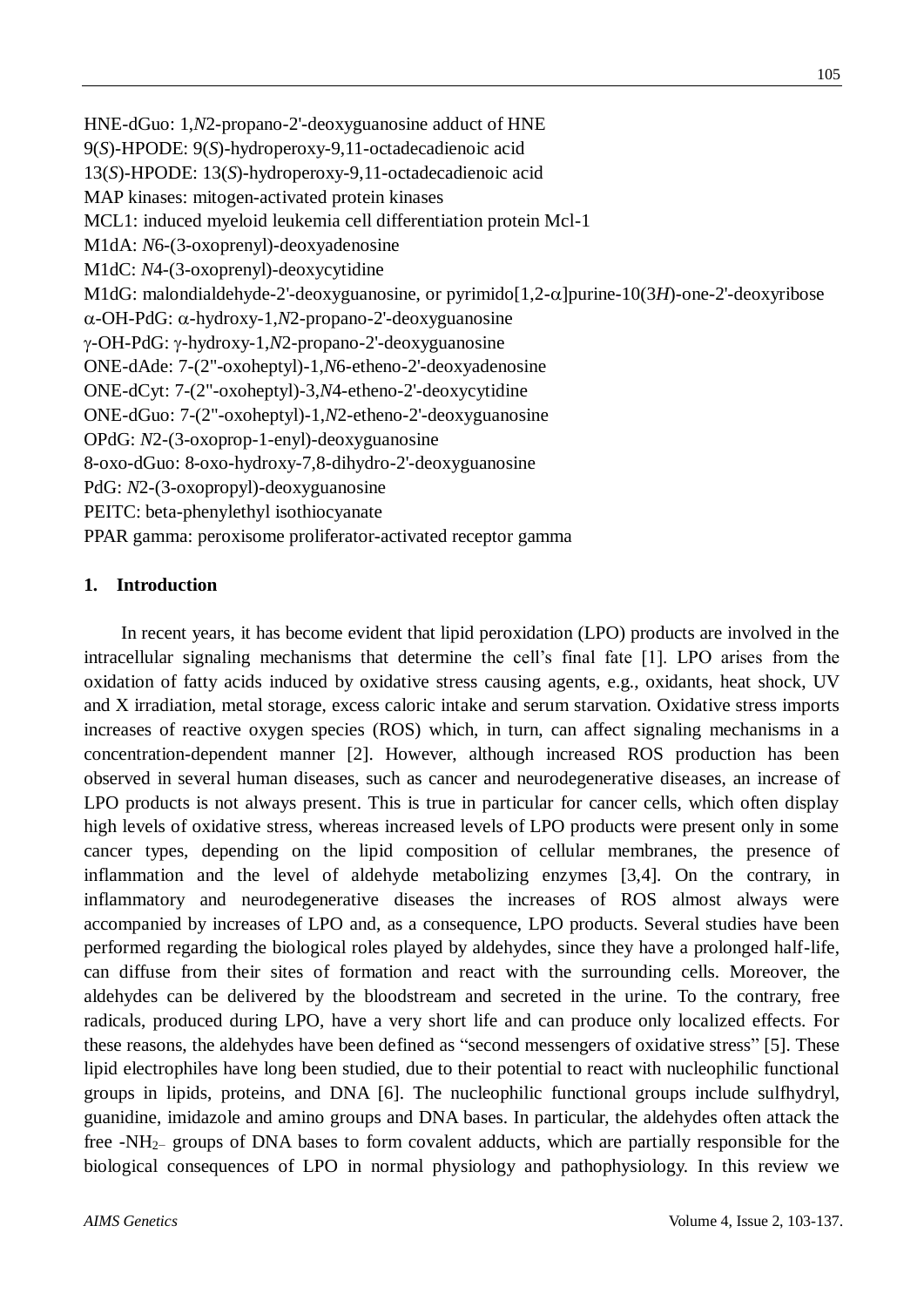summarize the most recent evidence of DNA damage by LPO products in several diseases, such as cancer, inflammation and autoimmunity.

## **2. Aldehydes generated from lipid peroxidation**

The first determination of aldehydes formed during LPO was provided by Esterbauer and Zollner [7]. These authors described three steps in the LPO process: initiation, propagation and termination. Initiation takes place by the free-radical, non-enzymatic peroxidation of lipids, which imports the abduction of a H· radical by a radical-initiating species (e.g., the hydroxyl radical  $\cdot$ OH) from a lipid, to yield a lipid radical; the formation of lipid radicals from polyunsaturated fatty acids (PUFAs) is favored, as they are resonance stabilized. Once formed, a lipid radical can react with oxygen to give a lipoperoxyl radical (LOO·) and a lipid hydroperoxide (LOOH). The unstable LOOHs generate new LOO· and alkoxyl  $(LO)$  radicals, which can function as initiating species for new cycles of LPO and decompose into a complex mixture of more stable compounds, such as pyrroles, hydroxyoctadecanoic acids and aldehydes, the end products of LPO [8,9]. Aldehydes have received much attention, because they are relatively stable, reactive and toxic [10,11]. Kaway et al., by using gas chromatography/electron ionization/mass spectrometry with a selected ion monitoring system, detected several products of arachidonic acid, linoleic acid, and docosahexaenoic acid peroxidation [12]. These authors identified 33 different aldehydes, which were classified into five groups: alkanals, 2-alkenals, 2,4-alkadienals, 2-hydroxyalkanals, 4-hydroxy-2-alkenals, and three other compounds, which were not comprised in the previous groups: glyoxal, malondialdehyde, and 4,5-epoxy-2-decenal. From a quantitative standpoint, the major aldehyde products are malondialdehyde (MDA), acrolein, 4-hydroxy-2-nonenal (HNE), and 4-oxo-2(*E*)-nonenal (ONE).



**Figure 1. Representative aldehydes produced in the course of LPO. MDA, malondialdehyde; HNE, 4-hydroxy-2-nonenal; HHE, 4-hydroxy-2-heptenal; HPNE, 4-hydroperoxy-2-nonenal; HPHE, 4-hydroperoxy-2-heptenal; ONE, 4-oxo-2-nonenal; OHE, 4-oxo-2-heptenal.**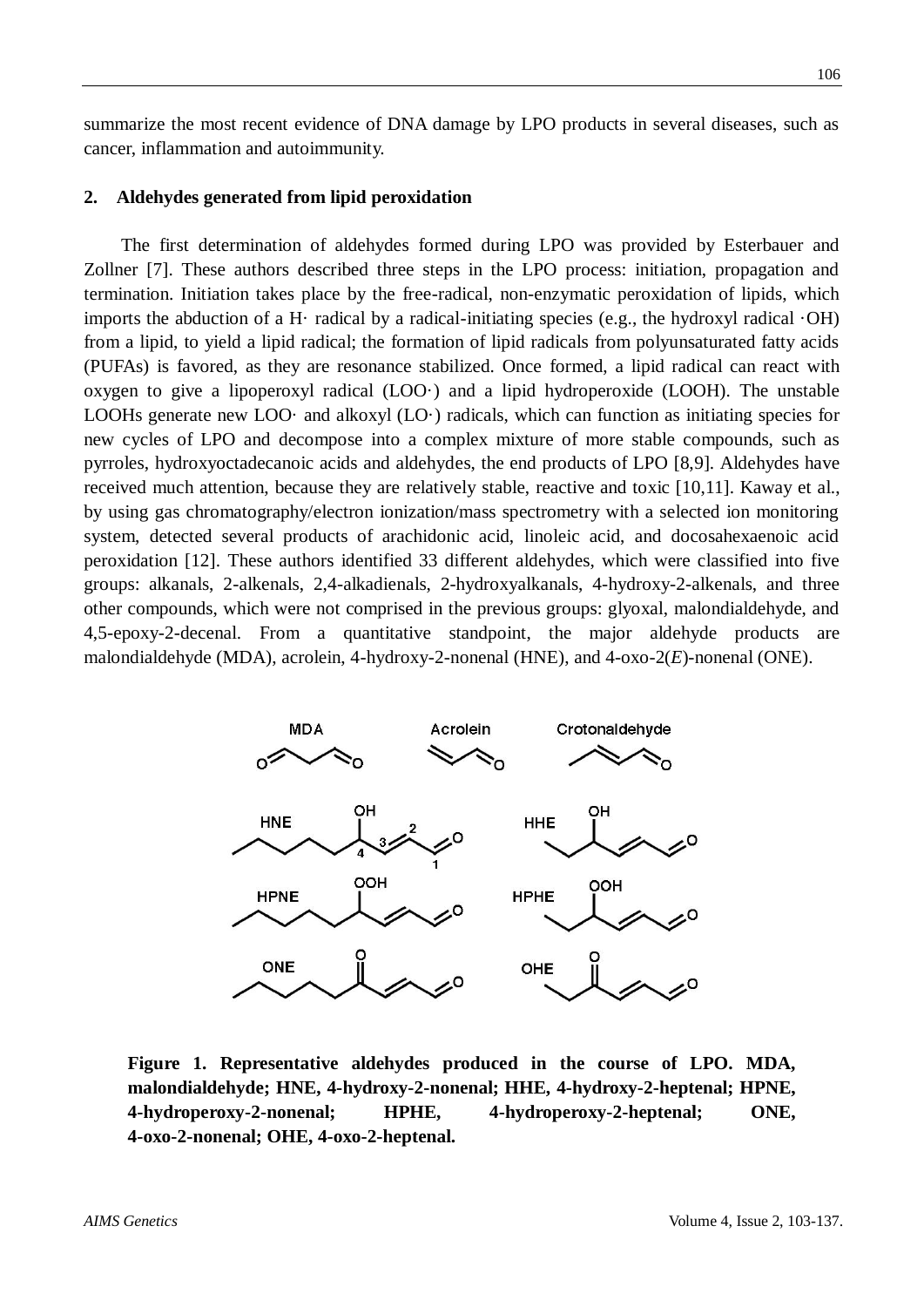## *2.1. MDA*

MDA can be produced by the peroxidation of PUFAs which contain more than two C-C double bonds, such as 4,7,10,13,16,19-docosahexaenoic acid (22:6[*n*-3], DHA) and 5,8,11,14-eicosatetraenoic acid (20:4[*n*-6], arachidonic acid, AA). As these represent the majority of PUFAs, MDA is the major product of LPO. The peroxidation of  $n-3$  ( $\omega$ -3)-PUFAs, such as 9,12,15-octadecatrienoic acid (18:3[*n*-3], alpha-linolenic acid, ALA) and DHA, can generate 4-hydroperoxy-2(*E*)-hexenal (HPHE) and, thenceforth, 4-hydroxy-2(*E*)-hexenal (HHE). On the other hand, the peroxidation of  $n-6$  ( $\omega$ -6)-PUFAs, like 9,12-octadecadienoic acid, (18:2[ $n-6$ ], linoleic acid, LA) and AA, can yield 4-hydroperoxy-2(*E*)-nonenal (HPNE), and HNE, while 4-hydroxyundecenal arises from  $\omega$ -9 PUFAs [11]. Because  $\omega$ -6 PUFAs are most abundant, the level of HNE formed largely exceeds those of HHE and 4-hydroxyundecenal [13]. Figure 1 shows the structures of MDA, acrolein and some representative 4-substituted 2-alkenals.

## *2.2. 4-Hydroxy-alkenals*

4-Hydroxy-alkenals, such as HHE and HNE, have three chemical functions (the aldehyde group, the C2-C3 double bond and the OH group at chiral centre C4), which make them highly reactive.

The mechanism of formation of HNE via 9-hydroperoxy-linoleic acid or 11-hydroperoxy-arachidonic acid is depicted in Figure 2. Notice that the positional isomers of the latter two compounds, 13-hydroperoxy-linoleic acid and 15-hydroperoxy-arachidonic acid, respectively, are also admitted as possible precursors of HNE [14].



**Figure 2. Mechanism of HNE formation by the peroxidation of arachidonic acid.**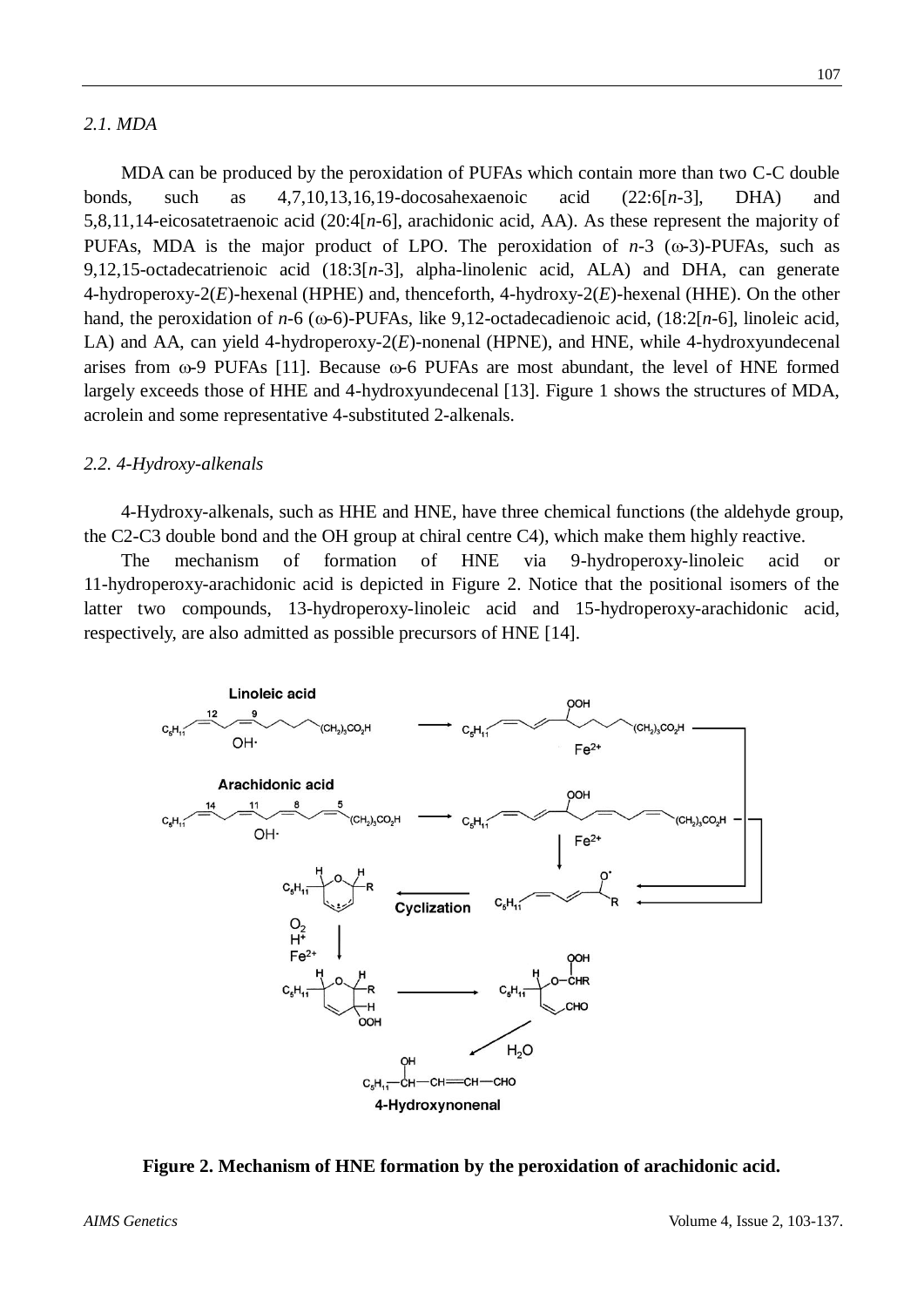HNE has been identified as a result of auto-oxidation and LPO in liver microsomes [15]. The amount of HNE formed is up to 80 fold lower than that of MDA [16], but MDA is much less reactive than HNE, ONE or acrolein [17]. The amount of HNE within cells is dependent not only on the rate of formation during LPO but also on its metabolism, which is regulated by enzymes such as aldose reductase (AR), glutathione-S-transferases (GSTs), aldehyde dehydrogenases (ALDHs), and alcohol dehydrogenases (ADHs) [17]. The production of HNE has well proven implications in the pathogenesis of human cancer, neurodegenerative and chronic inflammatory diseases, such as atherosclerosis [18].

4-oxo-2-nonenal (ONE) is the main product of decomposition *in vitro* of both (S)-regioisomers of linolenic acid hydroperoxide, i.e., 13(*S*)-hydroperoxy-9,11-octadecadienoic acid (13(*S*)-HPODE), and 9(*S*)-HPODE [19]. ONE is more reactive than HNE, and reacts in different ways with various biomolecules [20]. In particular, ONE forms 2"-oxo-heptyl-substituted 1,*N*2-etheno-2'-deoxyguanosine [21], 1,*N*6-etheno-2'-deoxyadenosine [21,22] and 3,*N*4-etheno-2'-deoxycytidine [23] (Figure 3). Etheno-type adducts with DNA are formed also by 4-oxo-2(*E*)-hexenal (OHE) [24].



**Figure 3. Structures of the 2"-oxo-heptyl-substituted 1,***N***2-etheno-2'-deoxyguanosine, 1,***N***6-etheno-2'-deoxyadenosine and 3,***N***4-etheno-2'-deoxycytidine ONE adducts.**

#### *2.3. Acrolein*

Acrolein is generated by the oxidation of unsaturated lipids, but unlike the other aldehydes, the majority of acrolein found *in vivo* derived from environmental exposure [25]. Moreover, acrolein is also generated by the degradation of polyamines or by myeloperoxidase present in neutrophils [26].

#### **3. Reactions of LPO-derived aldehydes with DNA and functional consequences**

#### *3.1. MDA*

MDA is mutagenic both in bacteria [27] and in human cells, causing insertions, deletions and base pair substitutions, particularly at GC base pairs [28]. Both MDA carbonyls react with nitrogen, forming the pyrimido $[1,2-\alpha]$ purine-10(3*H*)-one-2'-deoxyribose, or malondialdehyde-2'-deoxyguanosine adduct (M1dG), which is the most abundant MDA adduct, while deoxyadenosine and deoxycytidine adducts arise from the addition of one carbonyl with exocyclic amino groups to form *N*6-(3-oxoprenyl)deoxyadenosine (M1dA) and *N*4-(3-oxoprenyl)deoxycytidine (M1dC), respectively (Figure 4a). The former yields about 20%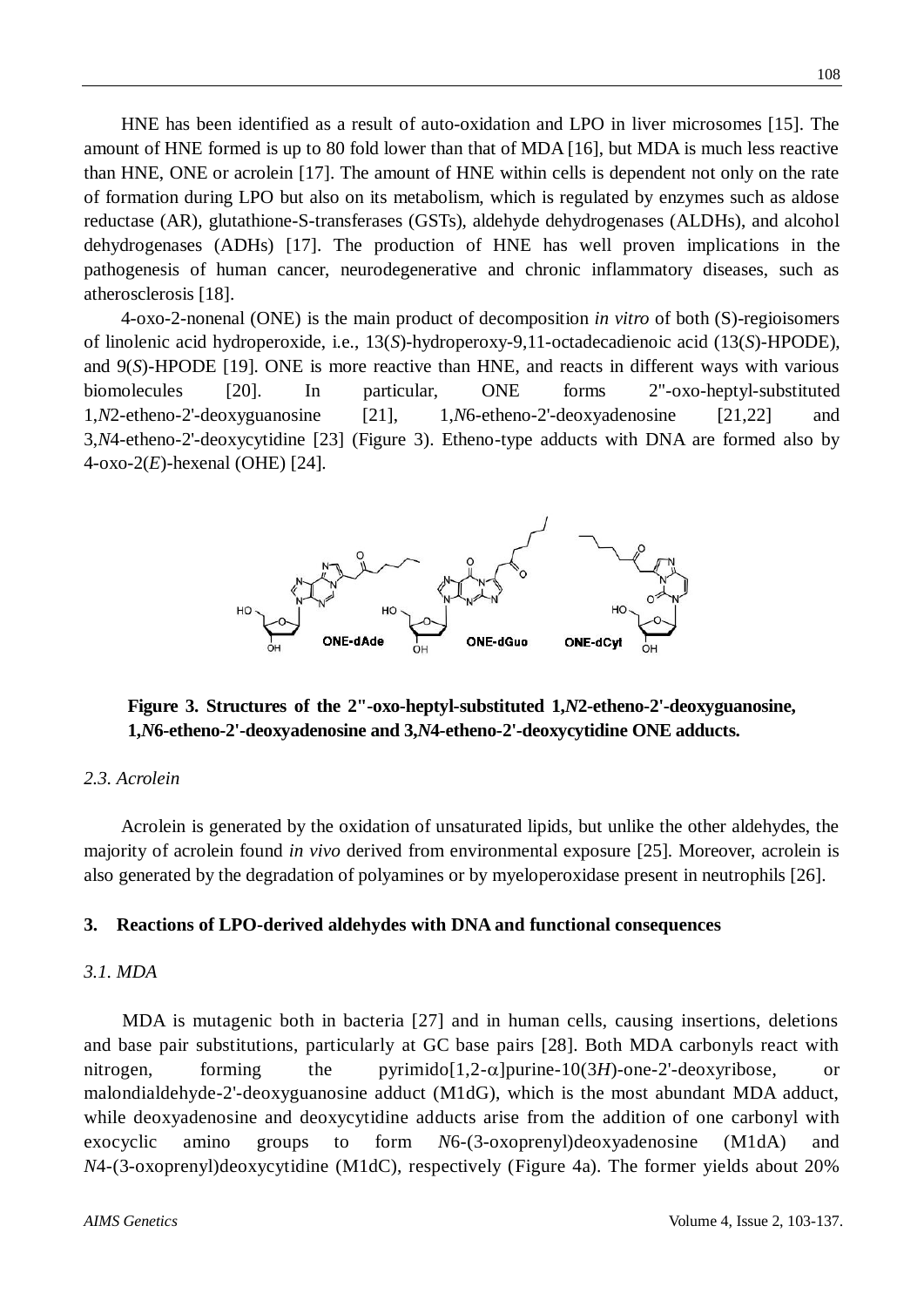of M<sub>1</sub>G, whereas M<sub>1</sub>C is formed only in trace amounts [29]. M<sub>1</sub>G adducts are detected in tissues from healthy humans [30,31], are mutagenic in bacteria and susceptible to nucleotide excision repair. Mutations induced by M1dG, using MDA-modified M13 genomes replicated in *E. coli*, included M1dG  $\rightarrow$  A, M1dG  $\rightarrow$  T, and low levels of M1dG  $\rightarrow$  C mutations. However, the mutation frequency was only 1% when deoxycytidine (dCyt) was placed opposite the lesion [32]. It was observed that M1dG placed opposite dCyt underwent a configurational rearrangement with opening of the exocyclic ring to *N*2-(3-oxoprop-1-enyl)-deoxyguanosine (OPdG) (Figure 4b), via a second-order reaction with hydroxide catalyzed by the complementary dCyt, whose reversal in acid was very slow [33]. The OPdG propenyl chain is located in the minor DNA groove, thus facilitating *Watson-Crick* H-bonding with dCyt [34], which may explain why M1dG is weakly mutagenic [35].



**Figure 4. (a) Adducts of MDA with deoxyguanosine, deoxyadenosine and**  deoxycytidine. M1dG, pyrimido[1,2- $\alpha$ ]purine-10(3*H*)-one-2'-deoxyribose; M1dA, *N***6-(3-oxoprenyl)deoxyadenosine; M1dC,** *N***4-(3-oxoprenyl)deoxycytidine. (b) Reorganization of M1dG when placed opposite dCyt in duplex DNA. OPdG,**  *N***2-(3-oxoprop-1-enyl)-deoxyguanosine.**

## *3.2. Acrolein*

Acrolein displays mutagenic properties in bacteria and mammalian cells [27], as well as carcinogenic properties in rats [36]. It is a major cigarette smoke-related lung carcinogen, as the pattern of formation of acrolein-DNA adducts closely parallels the mutational pattern of the *p53* gene in human lung cancer cells [37]. Acrolein-derived adducts have been detected in human and rodent DNA [38-41]. Michael addition of acrolein to the *N*2-amino group of deoxyguanosine, followed by ring closure, results in the formation of  $\gamma$ -hydroxy-1,*N*2-propano-2'-deoxyguanosine ( $\gamma$ -OH-PdG) and  $\alpha$ -hydroxy-1,*N*2-propano-2'-deoxyguanosine ( $\alpha$ -OH-PdG) (Figure 5). DNA replication across  $\gamma$ -OH-PdG occurs correctly in bacteria and mammalian cells [42,43]. Like M1dG,  $\gamma$ -OH-PdG also undergoes ring opening when placed opposite dCyt, forming *N*2-(3-oxopropyl)-deoxyguanosine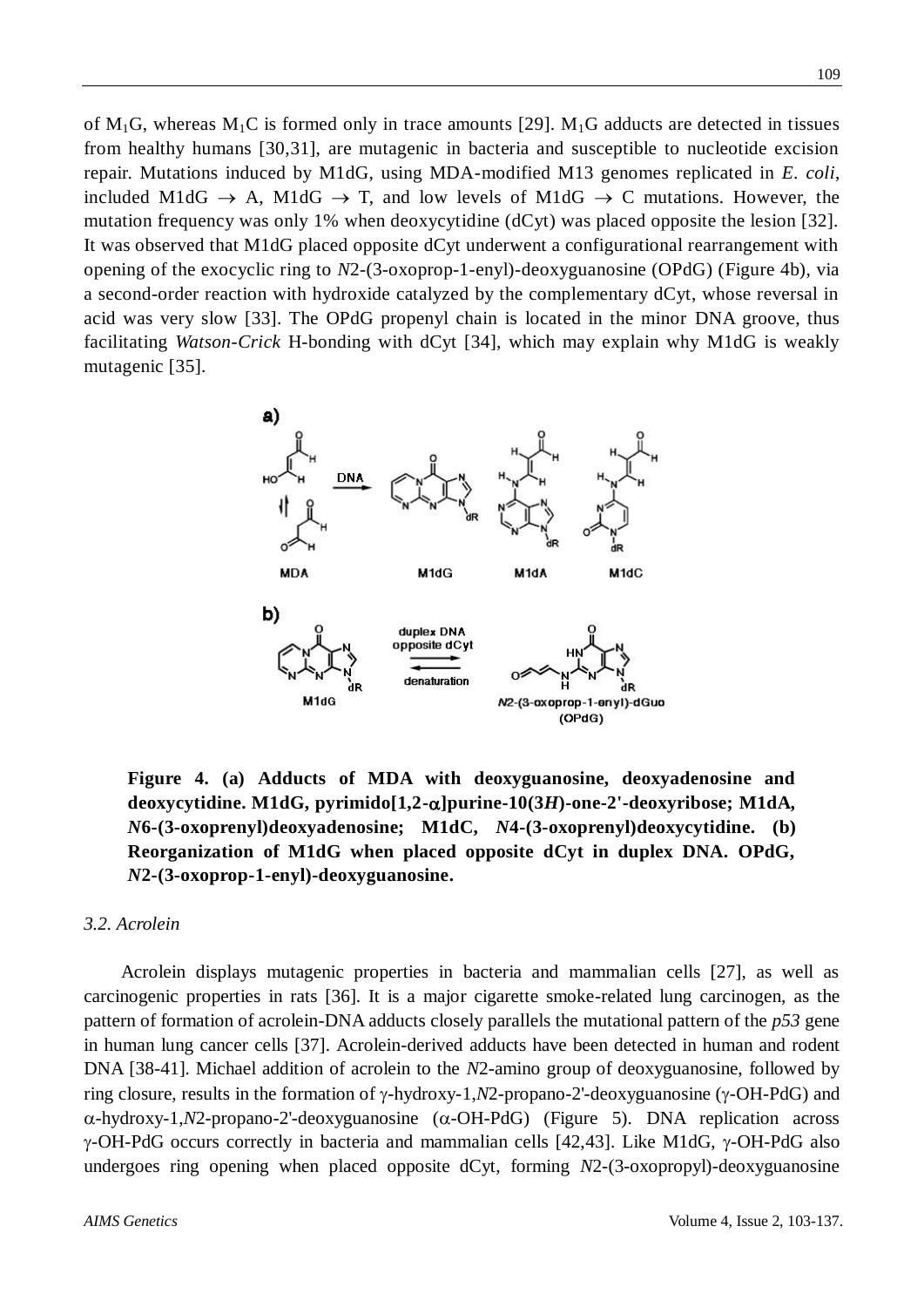(PdG) (Figure 6a) [44], which facilitates canonical *Watson-Crick* H-bonding with the complementary dCyt. This may explain the weak mutagenic properties of  $\gamma$ -OH-PdG [35]. Yeast Rev1 DNA polymerase incorporates the correct nucleotide dCyt opposite PdG, a model for  $\gamma$ -OH-PdG, with similar efficiency as if it were opposite an undamaged dGuo, but further extension of the polynucleotide requires the Pol  $\zeta$  polimerase [45]. The crystal structure of the Rev1 polymerase in complex with PdG-modified DNA revealed a conformational interconversion of the *N*-glycosyl bond connecting the deoxyribose sugar to the nucleobase. The latter shifts from the *anti* conformation, (in which it is oriented away from deoxyribose and *Watson-Crick* H-bonding interactions between complementary nucleobases are permitted), to the *syn* conformation, which positions PdG into a small hydrophobic cavity, with incoming dCTP interacting with an Arg residue via two H-bonds [45]. In contrast,  $\alpha$ -OH-PdG is stable when placed opposite dCyt and blocks replication in human cells [43]. It adopts a *syn* conformation around the glycosyl bond, forming a non-mutagenic *Hoogsteen* pair to its complementary dCyt [46]. Rev1 and Pol  $\tau$  polymerases mediate accurate replication across  $\alpha$ -OH-PdG, with the latter incorporating dATP and dTTP at low frequencies [47].



**Figure 5. 1,***N***2-exocyclic propane adducts generated by reaction of acrolein,**  crotonaldehyde and HNE with deoxyguanosine  $(dGuo)$  in DNA.  $\gamma$ -OH-PdG, acrolein-derived  $\gamma$ -hydroxy-1,*N*2-propano-2'-deoxyguanosine adduct;  $\alpha$ -OH-PdG,  $\alpha$ -hydroxy-1,*N*2-propano-2'-deoxyguanosine adduct of acrolein;  $\alpha$ -CH<sub>3</sub>- $\gamma$ -OH-PdG, -methyl--hydroxy-1,*N*2-propano-2'-deoxyguanosine adduct of crotonaldehyde. Four diastereomers of the latter are formed, among which those with the *trans* configuration of  $\gamma$ -OH and  $\alpha$ -CH3 predominate, with the major and minor epimers at C(8) interconverting in single-strand DNA. Also, four diastereomers (1-4) of the 1,*N*2-propano-2'-deoxyguanosine adduct of HNE (HNE-dGuo) exist, as a result of the *trans* configuration between the alkyl side chain at  $C(6)$  and the hydroxyl group at  $C(8)$ and the presence of chiral C(11) in the alkyl chain [48].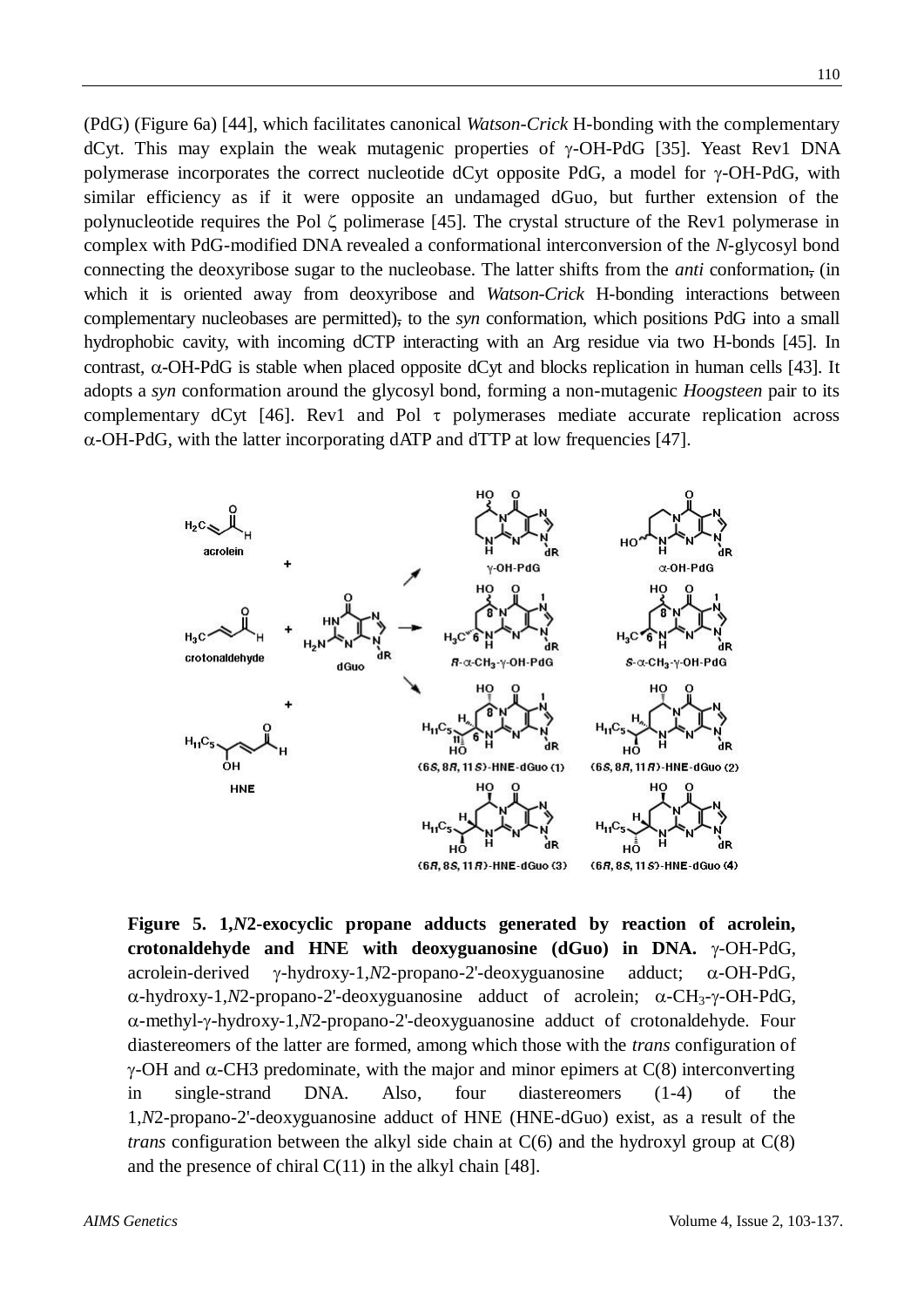#### *3.3. Crotonaldehyde*

Addition of crotonaldehyde to dGuo produces four diastereomers of  $\alpha$ -CH<sub>3</sub>- $\gamma$ -OH-PdG, as a result of the presence of chiral  $C(6)$ , among which those with the *trans* configuration of  $\gamma$ -OH and  $\alpha$ -CH<sub>3</sub> predominate, with the major and minor epimers at C(8) interconverting in single-strand DNA (Figure 5). When the crotonaldehyde-derived  $\gamma$ -OH-PdG is placed opposite deoxythymidine in double-strand DNA, the ring-opened species is undetectable, like in single-strand DNA. However, when placed opposite dCyt, both  $(R)$ - and  $(S)$ - $\alpha$ -CH<sub>3</sub>- $\gamma$ -OH-PdG adducts undergo incomplete ring opening to *N*2-dGuo aldehydes and respective *N*2-dGuo aldehydrols (Figure 6a) [49].

#### *3.4. HNE*

Genotoxic effects of HNE, such as DNA fragmentation and sister chromatide exchange (SCE), were first detected in CHO cells [50], whereas in V79 Chinese hamster cells mutations of the *HGPRT* gene were induced by HNE in a dose-dependent manner [51]. Primary hepatocytes proved to be most sensitive to the genotoxic effects of LPO-derived aldehydes, with HNE exhibiting higher SCE-inducing potential than both its analogues lacking either the OH group (2-*trans*-nonenal) or the OH and the CC double bond (nonanal), and aldehydes with lipophilic tails of different lengths, such as 4-hydroxyhexenal and 4-hydroxyundecenal [52]. Significant levels of SCE occurred at HNE concentrations as low as 0.1  $\mu$ M, like those that can be attained under physiological conditions [53]. Genotoxic effects of HNE, such as micronuclei and chromosomal aberrations, were observed also in brain endothelial cells at concentrations  $\geq 1 \mu M$  [54].

Various patterns of HNE interaction with DNA have been described [5]. Michael addition of the *N*2-amino group of deoxyguanosine (dGuo) to HNE, followed by ring closure of N1 onto the aldehyde, results in four diastereomeric cyclic  $\gamma$ -hydroxy-1,*N*2-propano-2'-deoxyguanosine  $(\gamma$ -OH-PdG) adducts (Figure 5) [48]. These were detected as endogenous lesions in tissues of untreated rats and humans, particularly in the liver, and their levels greatly increased in liver DNA of F344 rats treated with CCl4, indicating LPO as their probable source [48,55]. In cultured human monocytes incubated with HNE, the 1,*N*2-propano-2'-deoxyguanosine adduct of HNE (HNE-dGuo) largely predominated, with respect to the MDA-2'-dGuo adduct (M1G) cited above and the 1,*N*6-etheno-deoxyadenosine and 1,*N*2-etheno-deoxyguanosine adducts, with their 1",2"-dihydroxyheptyl-substituted derivatives discussed below, all of which were detected in much lower yields [56]. It was suggested that they might have a pathogenetic role in hepatic carcinogenesis, as HNE preferentially formed adducts with DNA at codon 249 of the human *p53* gene, which is a mutational hotspot in hepatocellular carcinoma [57]. Site-specific mutagenesis studies revealed that the (6*S*,8*R*,11*S*)- and (6*R*,8*S*,11*R*)-1,*N*2-HNE-dGuo adducts are mutagenic, as they are able to induce low levels of  $G \to T$  transversions and  $G \to T$  transitions. Moreover, when 1,*N*2-HNE-dGuo adducts are placed opposite dCyt in duplex DNA, the exocyclic ring opens (Figure 6a), permitting the correct *Watson-Crick* base pairing for the adducted deoxyguanosine [58]. However, when mismatched with dAde in DNA, (6*S*,8*R*,11*S*)-1,*N*2-HNE-dGuo maintains its exocyclic ring, a situation mimicking the incorrect incorporation of dATP (G  $\rightarrow$  T transversion) [59]. The adduct conformation is in equilibrium between the *syn-* and the *anti-* conformation around the glycosyl bond. In the *syn*conformation, which is favored at acidic pH, the HNE moiety is located in the major groove, dAde is protonated and the  $(6S, 8R, 11S)$ -1,*N*2-HNE-dGuo  $(syn)$ :dAde<sup>+</sup>  $(anti)$  base pair is stabilized by *Hoogsteen* type H-bonding.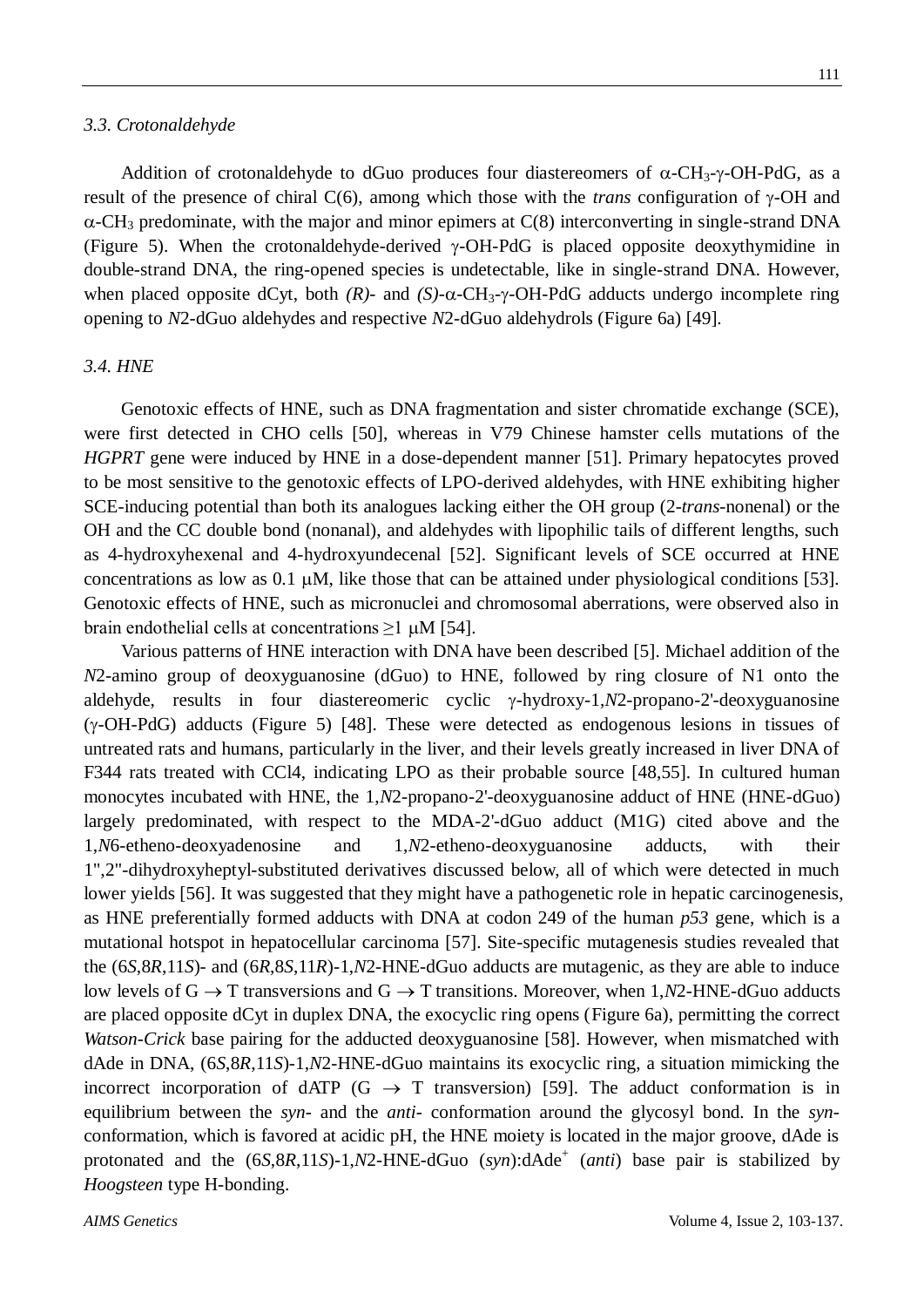The 1,*N*2-dGuo enal adducts formed by acrolein, crotonaldehyde and HNE (Figure 5) are capable of forming interstrand *N*2-dGuo:*N*2-dGuo cross-links (Figure 6b). Interstrand cross-links represent one of the worst kinds of DNA damage, as they impede the separation of complementary strands, which is required both for DNA replication and transcription. The formation of interstrand cross-links can be induced by enals in the 5'-CpG-3' sequence, but not in the 5'-GpC-3' sequence [60-62] and requires the rearrangement of the  $\gamma$ -OH-PdG adducts to the ring-opened *N*2-dGuo aldehydes (Figure 6a). In duplex DNA, the *N*2-dGuo:*N*2-dGuo linkages are found predominantly as carbinolamines, with the carbinolamine linkage maintaining the canonical *Watson-Crick* base pairing [63,64]. The HNE-derived  $\gamma$ -OH-PdG adduct is fully converted to cross-link [62] and is extremely stable, whereas less than 50% of the  $\gamma$ -OH-PdG adducts deriving from acrolein and crotonaldehyde are converted to cross-links [60,61]. The configuration of the  $\gamma$ -OH-PdG adducts influences interstrand cross-linking. The crotonaldehyde-derived  $(R)$ -CH<sub>3</sub>- $\gamma$ -OH-PdG adduct induces cross-linking more efficiently than the  $(S)$ -CH<sub>3</sub>- $\gamma$ -OH-PdG adduct [61]. Of the four stereoisomers of HNE-derived  $\gamma$ -OH-PdG adducts, only the (6*S*,8*R*,11*S*)-configurated one induces interchain cross-linking [62].



**Figure 6. (a) Reorganization of** *N***2-propane adducts of acrolein, crotonaldehyde and HNE with deoxyguanosine when placed opposite dCyt in duplex DNA. PdG,**  *N***2-(3-oxopropyl)-deoxyguanosine. (b) Formation of** *N***2-dGuo:***N***2-dGuo cross-links.**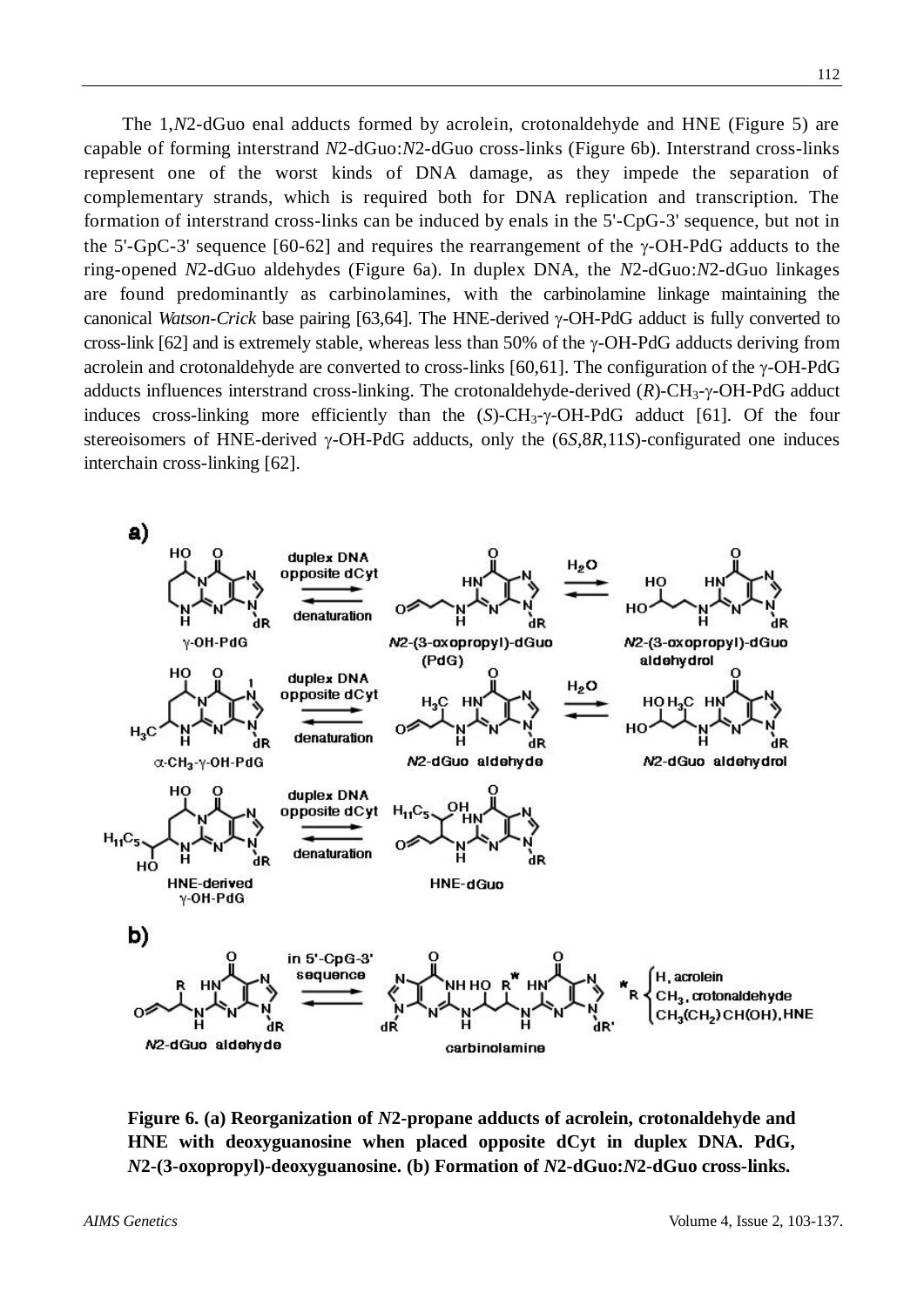Still more adducts are formed by reaction of mutagenic 2,3-epoxy-4-hydroxy-nonanal (EHN) with nucleobases. EHN is generated by incubation of HNE with fatty acid hydroperoxides (e.g., 9- or 13-linoleic acid hydroperoxide) or hydrogen peroxide at 37 °C for 24 h, in 13% and 21.5% yields, respectively [65]. It is more reactive towards DNA then the parent aldehyde HNE, forming 1,*N*6-etheno-deoxyadenosine and 1,*N*2-etheno-deoxyguanosine [66]. The formation of the adenosine etheno-bases from 2,3-epoxy-4-hydroxy-nonanal is depicted in Figure 7. Exocyclic etheno adducts formed upon reaction of 2,3-epoxy-4-hydroxy-nonanal with DNA include 1,*N*2-etheno-2'-deoxyguanosine, *N*2,3-etheno-2'-deoxyguanosine and 3,*N*4-etheno-deoxycytidine [38,39], which are shown in Figure 8. In the liver, EHN may be formed by the action of cytochrome P-450 [65] and is not a substrate of epoxide hydrolase [67]. Both propano- and etheno-type adducts of HNE have been detected as endogenous lesions in the liver and other tissues of humans and rodents [38].



**Figure 7. Exocyclic etheno adducts formed by the reaction of 2,3-epoxy-4-hydroxynonanal (epoxy-HNE, EHN) with deoxyadenosine (dAde) in DNA.** EHN is formed from HNE by incubation in the presence of a fatty acid hydroperoxide (linoleic acid hydroperoxide in the example) or hydrogen peroxide at 37 °C for 24 h [65]. Upon addition of EHN at the exocyclic N6 amino group of dAde, an intermediate is formed, which may either undergo cyclization by ring closure at position N1 and dehydration, yielding 7-(1',2'-dihydroxyheptyl)-1,*N*6-etheno-deoxyadenosine (7-(1',2'-dihydroxyheptyl)-1,*N*6--dAde), or dehydration into an imine, followed by cyclization and loss of the alkyl side chain by a retroaldol reaction, yielding 1,*N*6-etheno-deoxyadenosine (1,*N*6-ε-dAde).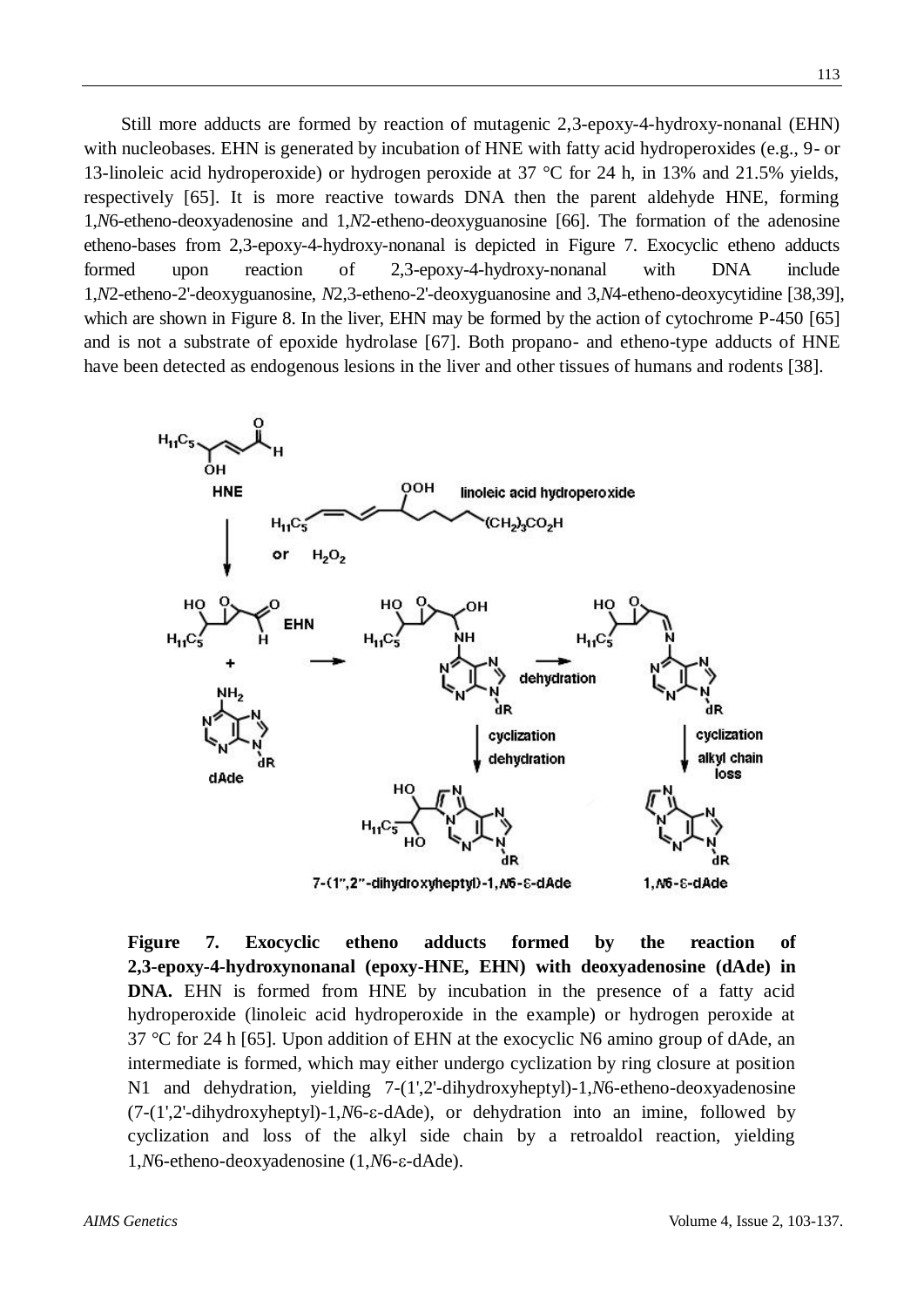

**Figure 8. Exocyclic etheno adducts formed by the reaction of 2,3-epoxy-4-hydroxynonanal (epoxy-HNE, EHN) with deoxyguanosine (dGuo) and deoxycytidine (dCyt) in DNA.** Two kinds of etheno-deoxyguanosine adducts, 1,*N*2-etheno-2'-deoxyguanosine (1,*N*2-ε-dGuo) and *N*2,3-etheno-2'-deoxyguanosine  $(N2,3-\epsilon-dGuo)$ , are presented. As with the reaction of EHN with dAde depicted in Figure 7, all three reactions shown here proceed via ethano intermediates (not shown), from which alkyl-substituted etheno adducts are formed by cyclization and dehydration, while unsubstituted etheno adducts are formed by base-catalyzed dehydration, cyclization and alkyl chain loss. Notice that two diastereomers exist of each of the 7-(1",2"-dihydroheptyl)-substituted etheno adducts. In addition, a bicyclic derivative (cyclic  $7-(1".2".dihydroheptyl)-1.N2- $\varepsilon$ -dGuol, of which four diastereomers exist, is$ uniquely derived from the reaction of HEN with dGuo, by trapping of the cyclic imine by the side chain hydroxyl group. ε-dCyt, 3,*N*4-etheno-deoxycytidine.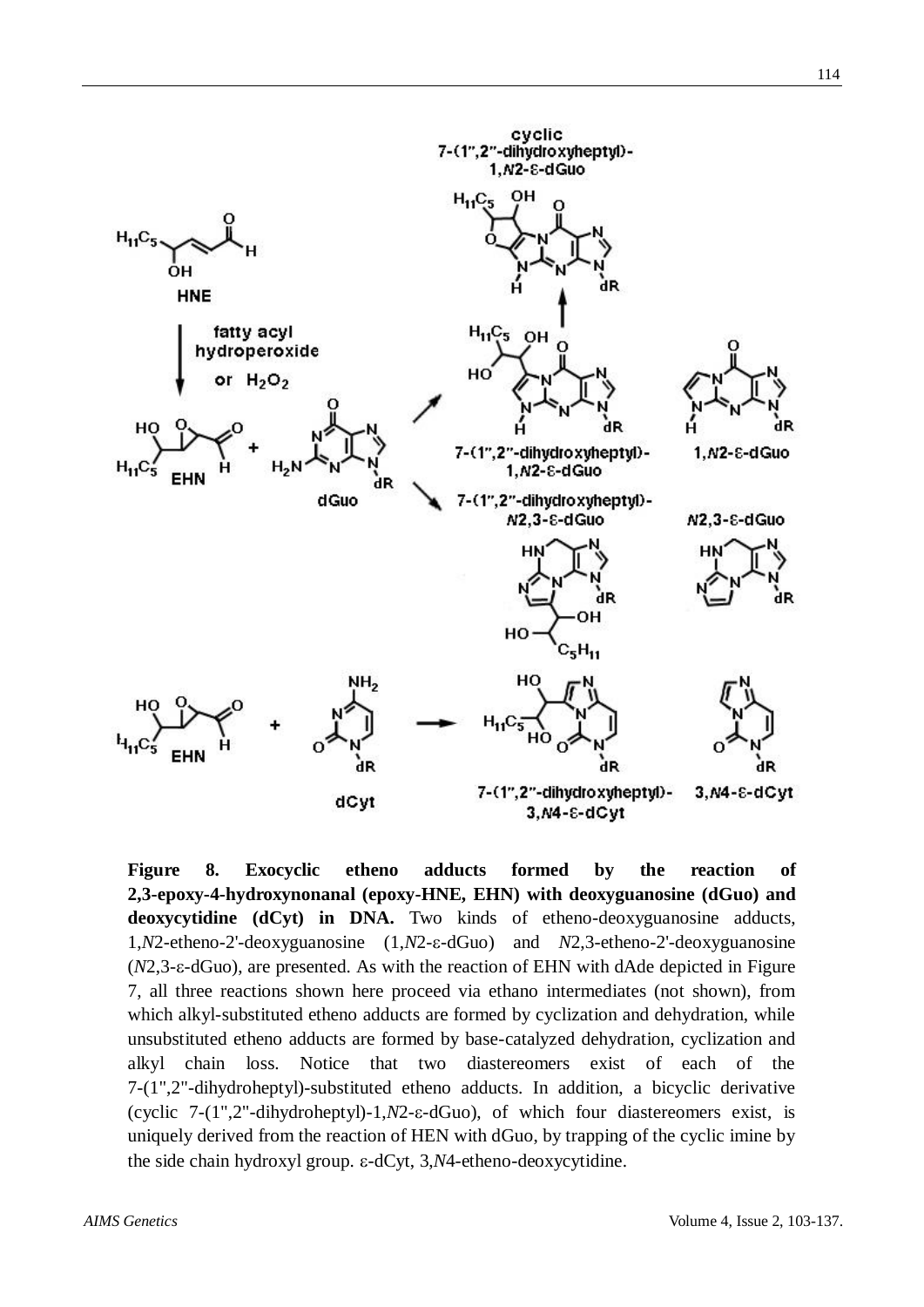#### **4. Aldehydes and DNA damage in cancer**

#### *4.1. Effects of aldehydes in inducing malignant transformation of normal cells.*

DNA damage has been implicated in the development of cancer, and LPO products play a role in the induction of mutations responsible for DNA modifications which can induce carcinogenesis. As previously described, reactive oxidants can induce DNA base modifications and are a potential source of exocyclic adducts, most of which are mutagenic [6]. Although the main reactions of enals are with deoxyguanosine (dGuo) [68], Kowalczyk et al. demonstrated that all four DNA bases are targets for HNE, but they display different reactivities:  $dG > dC > dA \approx dT$  [69]. As seen above, HNE is also able to form interchain cross-links in the 5'-CpG-3' sequence (Figure 6b), which might interfere with DNA replication and transcription, thereby contributing to the etiology of human disease [70]. Moreover, both the G→T transversion at codon 249 of the *p53* gene and the HNE-dGuo adduct at the same codon have been considered a mutational hotspot in human hepatocellular carcinoma and in cigarette smoke-related lung cancer [57,71,72]. The formation of aldehyde-DNA adducts has been demonstrated *in vivo*, after LPO stimulation in Fisher rats by exposure to CCl4. Wacker et al. found a significant amount of HNE-dGuo adducts (>100 nmol/mol, a 37-fold increase) in rat liver, which was associated with a high incidence of liver cancer [55]. Further mechanistic insight into the pro-carcinogenic action of HNE comes from the demonstration that HNE increases the number of unrepaired single-strand breaks in cells treated with oxidizing or methylating agents, by increasing the rate of AP-site incision and blocking the re-ligation step after gap-filling by DNA polymerases, thus compromising the base excision repair pathway [73]. This inhibitory action on DNA repair has also been reported for acrolein, which represents a major lung and bladder carcinogen, and whose carcinogenic potential depends not only on the induction of DNA damage, but also on the inhibition of DNA repair [74].

MDA reacts with DNA to form adducts with deoxyguanosine and deoxyadenosine (Figure 4). The carcinogenic effect of MDA is supported by the detection of M1dG, the major adduct of MDA with DNA, in human tissues from larynx cancer [75] and breast cancer [76].

ONE is another well studied product of LPO, which can form alkylated etheno-DNA adducts (Figure 3). These were found in a colorectal cancer mouse model, together with increased cyclooxigenase -2 levels [77], and in samples of gastric mucosa from gastric cancer biopsies [78]. Finally, acrolein-DNA adducts were found in human bladder cancer [79] and in lung cancer of cigarette smokers [37].

Another aspect of the pro-carcinogenic effect displayed by aldehydes, and in particular by HNE, was highlighted by the observation that HNE may act as a proliferative factor in normal cell lines. In human hepatic stellate cells, HNE increased proliferation by targeting the p46 and p54 isoforms of c-Jun [80]. Moreover, in human B lymphocytes infected with EBV, a physiological concentration of HNE induced cell proliferation and latent membrane protein-1 (LMP1) expression [81]. Other data suggest that HNE can evoke signaling for defense mechanisms, including NF-E2-related factor 2 (Nrf2) signaling, thus self-regulating its own toxicity [82]. The stimulation of the Nrf2 pathway induces the expression of a wide variety of genes: antioxidant enzymes, including thioredoxine, thioredoxine reductase and heme-oxigenase, and enzymes related to the synthesis and conjugation of GSH, such as glutamate-cysteine ligase and glutathione-S-transferases (GSTs) [83]. Thus, the activation of this pathway can results in a more rapid extrusion or inactivation of electrophilic compounds, including aldehydes.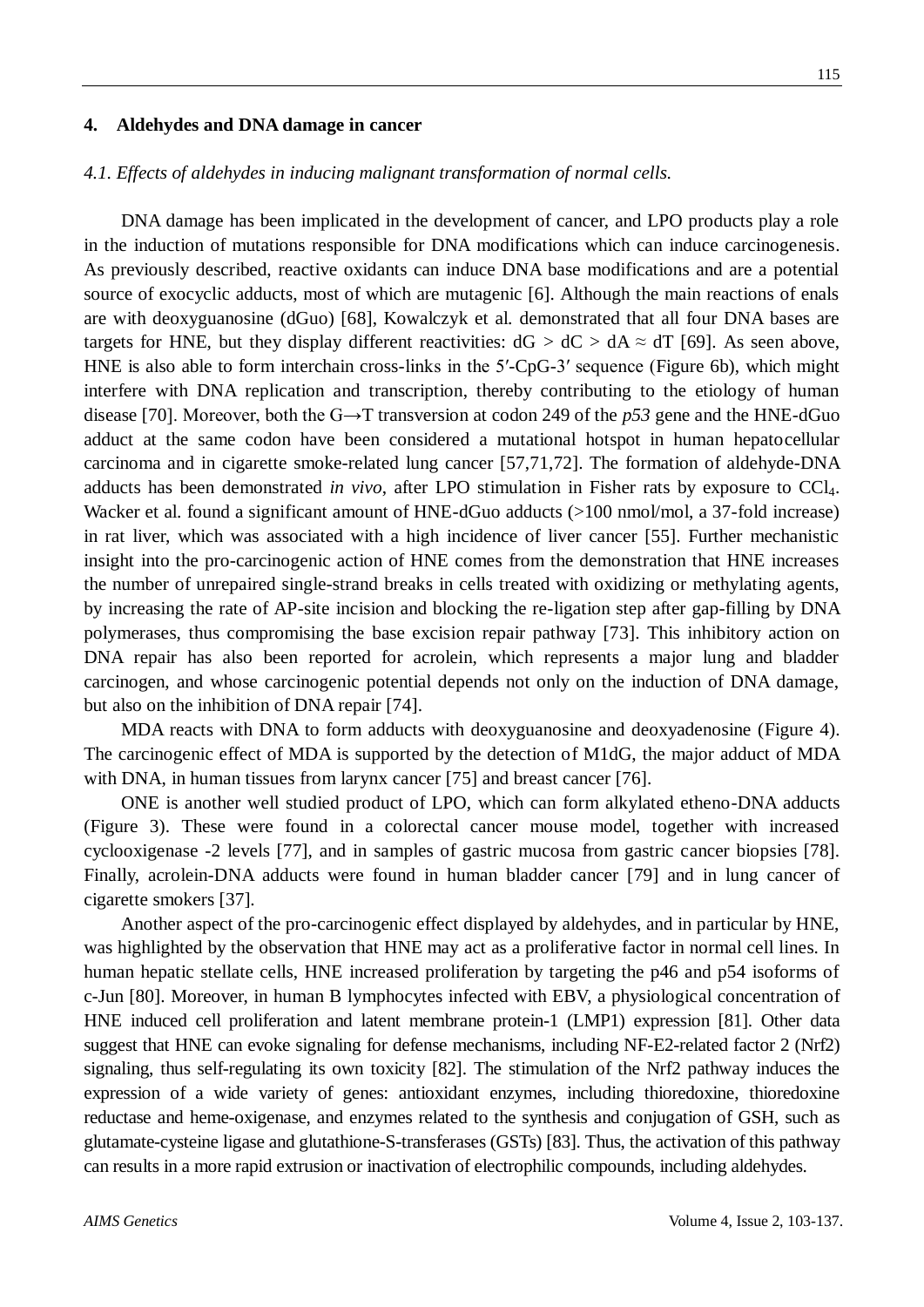Since the production of ROS and the consequent induction of LPO can be involved in carcinogenesis, the use of antioxidants has been proposed as a potential therapeutic intervention, due to their ability to oppose oxidative stress in fibrosis and cancer development [84]. However, not all antioxidant supplements displayed protective effects against cancer development, as reported by Poljšak and Fink, in a comprehensive review [85].

## *4.2. Effects of aldehydes on cancer cells*

It has been convincingly demonstrated that the alterations provoked by aldehydes can be responsible for carcinogenic effects in normal cells. However, in cancer cells the aldehydes can exert anticancerous effects as well. As it occurs in normal tissues, the production of LPO-derived aldehydes in cancer cells depends on the presence of reactive oxygen species (ROS). In recent years, it has become evident that many types of cancers, including hematological and solid tumors, produce large amounts of ROS, compared to their normal counterparts, due to an aberrant metabolism, mitochondrial dysfunction, the activation of oncogenes and the presence of inflammatory cells, such as granulocytes, which are a source of ROS [86]. The large amount of ROS can increase the formation of LPO products. An increased level of oxidatively damaged products, such as the oxidized DNA base 8-hydroxydeoxyguanosine (8-OHdG), has been demonstrated in solid tumors, including thyroid neoplasia [87], squamous cell carcinoma [88], non-small cell lung cancer [89], and prostate cancer [90]. This characteristic makes cancer cells more vulnerable to damage by further ROS production induced by exogenous agents [86]. In this context, ROS may exert a cytotoxic effect, leading to the death of malignant cells and thus limiting cancer progression [91].

However, while increases of oxidative stress have been demonstrated in the majority of cancer types, the concentration of LPO products in cancer cells may vary, in relation to several biological characteristics of tumor cells, such as the pattern of aldehyde metabolizing enzymes, the concentration of lipid peroxidable substrates, such as PUFAs, in cell membranes, and the presence of inflammatory cells, which can increase the level of diffusible aldehydes from the tumor-surrounding tissues [92]. Aldehyde metabolism is sustained by three major enzymes: alcohol dehydrogenases; aldehyde dehydrogenase; and glutathione-S-transferases (GSTs) [93], whose activity can differ, depending on the tumor type. For example, it has been shown that, during rat liver carcinogenesis, the activities of the enzymes metabolizing aldehydes was increased, thus rendering cancer cells more protected against the cytotoxic effect of aldehydes [4]. Moreover, tumor cells can export aldehyde-GSH conjugates, in an ATP-dependent manner or by the action of Ral-interacting protein (RLIP76), a GTPase-activating membrane protein, which has been found at increased levels in the majority of malignant tumors and is important for the acquisition of drug resistance [94,95]. For example, in hepatoma cells, most HNE was converted to the HNE-GSH conjugate, which was rapidly and efficiently exported out of the cells [96].

The exogenous addition of LPO-derived aldehydes can affect cancer cell proliferation. The effects of HNE on cancer growth have been recently reviewed by Gasparovic et al. [97]. As reported, HNE seems to act as a biphasic factor: it stimulates proliferation at low doses and causes suppressive/cytotoxic effects at high doses [98]. Several reports have highlighted the effects of high HNE doses in inhibiting proliferation and inducing apoptosis of cancer cells. HNE inhibited the proliferation of human colon tumor cells, through regulation of the MAP kinases pathway [99], or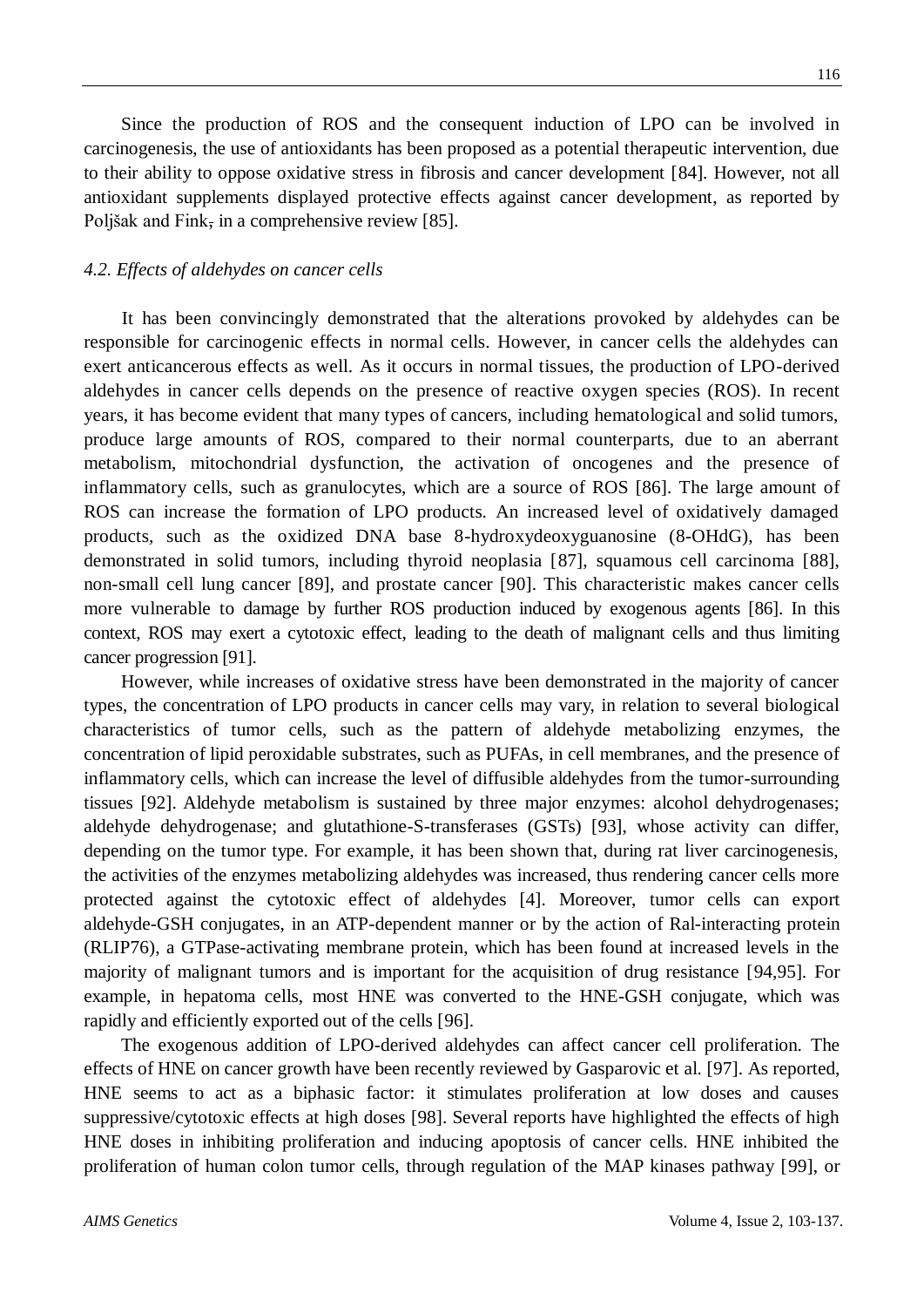through the PPAR gamma pathway [100]. In human leukemic cells, HNE inhibited c-myc [101], G1 cyclin expression [102] and telomerase activity [103]. Moreover, the inhibition of cell proliferation and the activation of p53 were also reported in breast cancer cells (MCF7) treated with conjugated linoleic acid (CLA), which increases the endogenous levels of HNE [104]. In human osteosarcoma cells treated with HNE, the induction of apoptosis was also evidenced [105]. In PC3 prostate carcinoma cells, HNE significantly potentiated the antitumor effects of the histone deacetylase (HDAC) inhibitor panobinostat (LBH589). Cell cycle analysis revealed that each of the two agents and, to a greater extent, the combined treatment with panobinostat and HNE induced G2/M arrest. Furthermore, the combination of panobinostat and HNE induced significant DNA damage, concomitant with the mitotic arrest [106]. Similarly, a G2/M cell cycle arrest accompanied by DNA damage has been reported in hepatocellular carcinoma HepG2 (*p53 wild type*) and Hep3B (*p53 null*) cells treated with HNE [107]. The mechanism involved in apoptosis induction has been deeply investigated. Ji et al. demonstrated that HNE treatment induced cell death in MG63 human osteosarcoma cells, through the activation of caspase-3, due to the inhibition of the activity of AKT and of the downstream factors p70S6K [108]. In prostate cancer cells, HNE promoted apoptosis through the p53 signaling pathway [109]. Moreover, it has been recently reported that HNE induced apoptosis in a wide variety of tumor cells expressing NADPH oxidase 1 (NOX1), a ROS-producing enzyme, by inactivating their membrane-associated catalase. HNE appeared to act by reactivating subsequent intercellular signaling through the NO/peroxynitrite and HOCl pathways, followed by the activation of the mitochondrial pathway of apoptosis [110].

In addition to these specific effects for the different types of cancer cells, it has to be considered that LPO-derived aldehydes are able to form adducts with DNA in cancer cells. This characteristic makes their action similar to the action of some chemotherapeutic drugs, such as cisplatin or doxorubicin, which act by altering DNA structure and interfering with DNA repair mechanisms. Indeed, cisplatin acts by: (1) covalently binding to the purine bases in DNA, thus causing DNA damage, and (2) interfering with DNA repair mechanisms, an effect which is followed by the induction of apoptosis [111]. Doxorubicin binds to nucleic acids, presumably by specific intercalation of the planar anthracycline nucleus within the DNA double helix, and thus poisons topoisomerase II. In this way, doxorubicin interferes with DNA repair and induces apoptosis [112]. Moreover, both these drugs determine increases of oxidative stress, which can contribute to DNA damage and LPO induction. The latter, in turn, can cause increases in the production of reactive aldehydes, thus enhancing the toxic effect of the drugs [113].

Another similarity between chemotherapeutic drugs and HNE is highlighted by the observation that cells can develop resistance after continuous exposure to both kinds of compounds. Indeed, Cipak et al. reported that a strain of yeast, which was able to produce up to 15% peroxidable PUFA, thereby enhancing the production of HNE, was initially more sensitive to oxidative stress than the wild-type strain, but could be rendered more resistant to the stimulation of LPO upon exposure to  $H<sub>2</sub>O<sub>2</sub>$ , by increasing the culture timelenght. This adaptation to oxidative stress was linked to an increase in catalase activity [114]. Moreover, it has been demonstrated that HNE production plays a key role in the adaptation to stress [115]. Analogously, cancer cells, particularly in advanced stages of the neoplastic disease, become highly adapted to intrinsic or drug-induced oxidative stress, by up-regulating their antioxidant systems [116]. This occurs via the activation of redox-sensitive transcription factors, such as nuclear factor kappa B ( $NF-kB$ ) and  $Nrf2$ , causing increased expression of ROS-scavenging enzymes and compounds, such as superoxide dismutase and glutathione,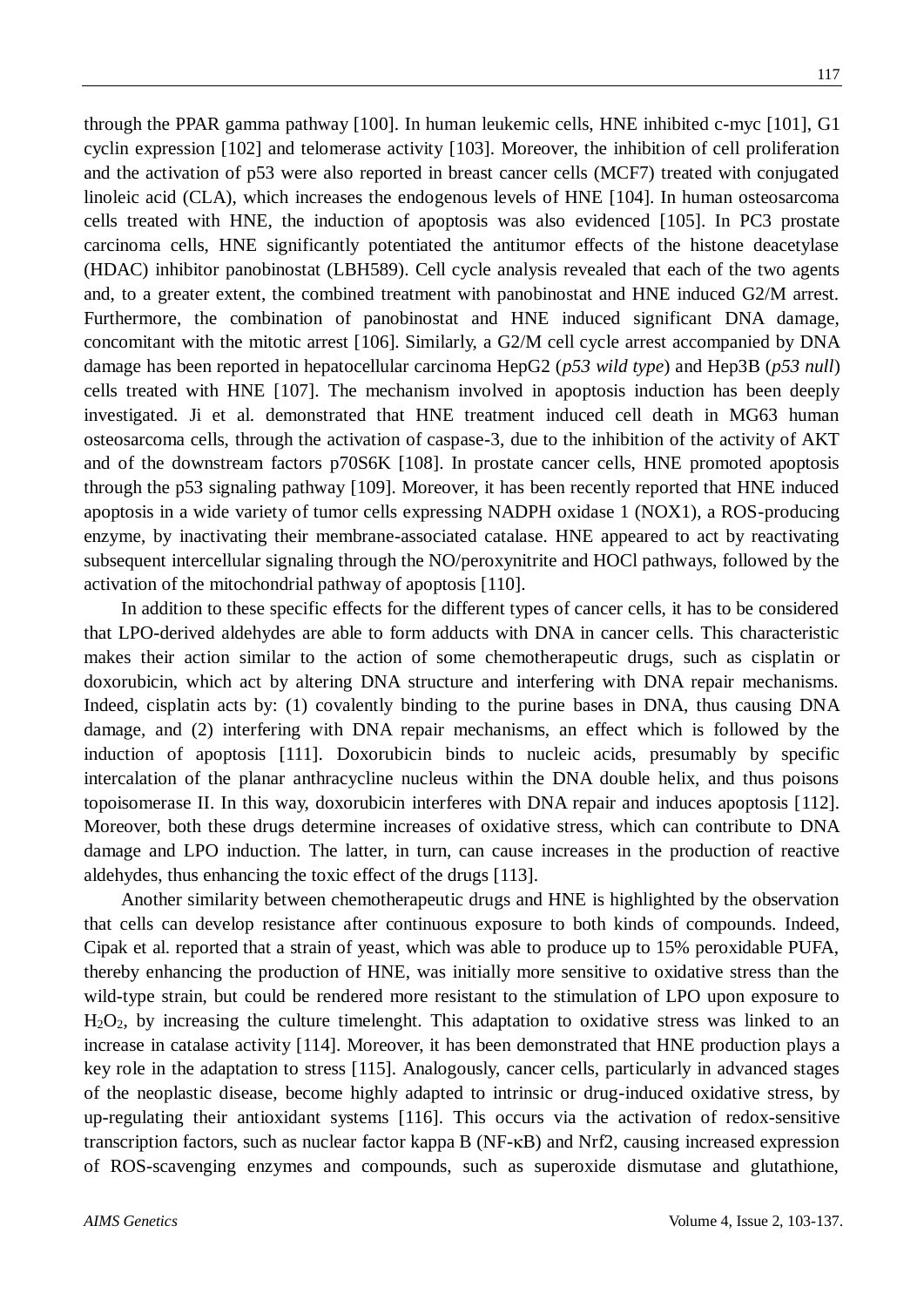elevation of survival factors, such as apoptosis regulator Bcl-2 (BCL2) and induced myeloid leukemia cell differentiation protein Mcl-1 (MCL1), and inhibition of cell death effectors, such as caspases [117,118]. Thus, in order to overcome the drug resistance associated with redox adaptation, it is important to design strategies which may disable redox adaptation mechanisms in cancer cells. It was shown that the depletion of GSH, obtained by the use of the natural compound beta-phenylethyl

isothiocyanate (PEITC), could preferentially kill Ras-transformed ovarian cells [119]. The same result was obtained in leukemic cells from patients with fludarabine-resistant chronic lymphocytic leukemia, in which the use of PEITC effectively eliminated the drug-resistant cell populations [120,121].

## *4.3. LPO-derived aldehydes and their adducts with DNA as cancer biomarkers*

The different rates of production, metabolism and extrusion make the concentrations of LPO-derived aldehydes and their adducts very variable in tumor cells. In patients with different types of kidney tumors, HNE-protein adducts were detected both in normal and tumor cells, although immunomorphologic analyses revealed smaller amounts of HNE-protein adducts in tumor cells [122]. *In vivo* studies on human colon adenocarcinomas at different TNM stages and grades showed that the concentration of HNE was lower in cancer colon biopsies, with respect to normal surrounding tissues [99]. On the contrary, other experimental results indicated that the concentrations of malondialdehyde and HNE were increased in colorectal cancer tissues [123]. In thyroid tumors with a high level of oxidative stress, the contents of HNE and of the DNA lesion 8-OHdG were significantly higher than in normal tissue [87]. Analogously, increased LPO seemed to be a common pathological aspect in astrocytic and ependymal glial tumors, in which the incidence of HNE-immunopositive tumor cells increased with increasing grades of malignancy [124]. In breast cancers at different degrees of malignancy, 8-OHdG levels were diminished significantly in invasive breast carcinomas, compared to non-invasive lesions; conversely, HNE immunostaining was strongest in invasive breast carcinomas [125]. These contrasting data indicate that HNE concentration is strongly dependent on tumor type and stage. Finally, Peluso et al. found significantly higher levels of M1dG, the MDA adduct with dGuo, in breast fine-needle aspirates from 22 breast cancer patients, compared to 13 healthy controls (mean ratio 5.26), and suggested that increased M1dG formation over normal baseline levels may contribute to breast cancer development [76].

## **5. Aldehydes and DNA damage in inflammation**

## *5.1. LPO-derived aldehydes and their adducts promoting and modulating inflammation*

It is widely accepted that biologically active aldehydes are produced by membrane LPO, in the course of inflammation, which can accumulate in certain tissues up to concentrations of 10 μM or more [126,127]. In several experimental models of inflammation, increased concentrations of LPO-derived aldehydes or aldehyde-protein adducts have been demonstrated. It was shown that the hyperproduction of HNE in the adipose tissue of obese patients helped the release of pro-inflammatory cytokines, thus contributing to adipose tissue inflammation [128]. In C57BL/6 mice fed a high-fat diet, body weight gains were associated with increases of HNE-protein adducts in adipose tissue [129]. Increases of LPO-derived aldehydes, acting as cell signal messengers, have been implicated also in atherosclerosis [130]. We have reviewed elsewhere the contribution of LPO-derived aldehydes and oxidized low-density lipoprotein (oxLDL) constituents, including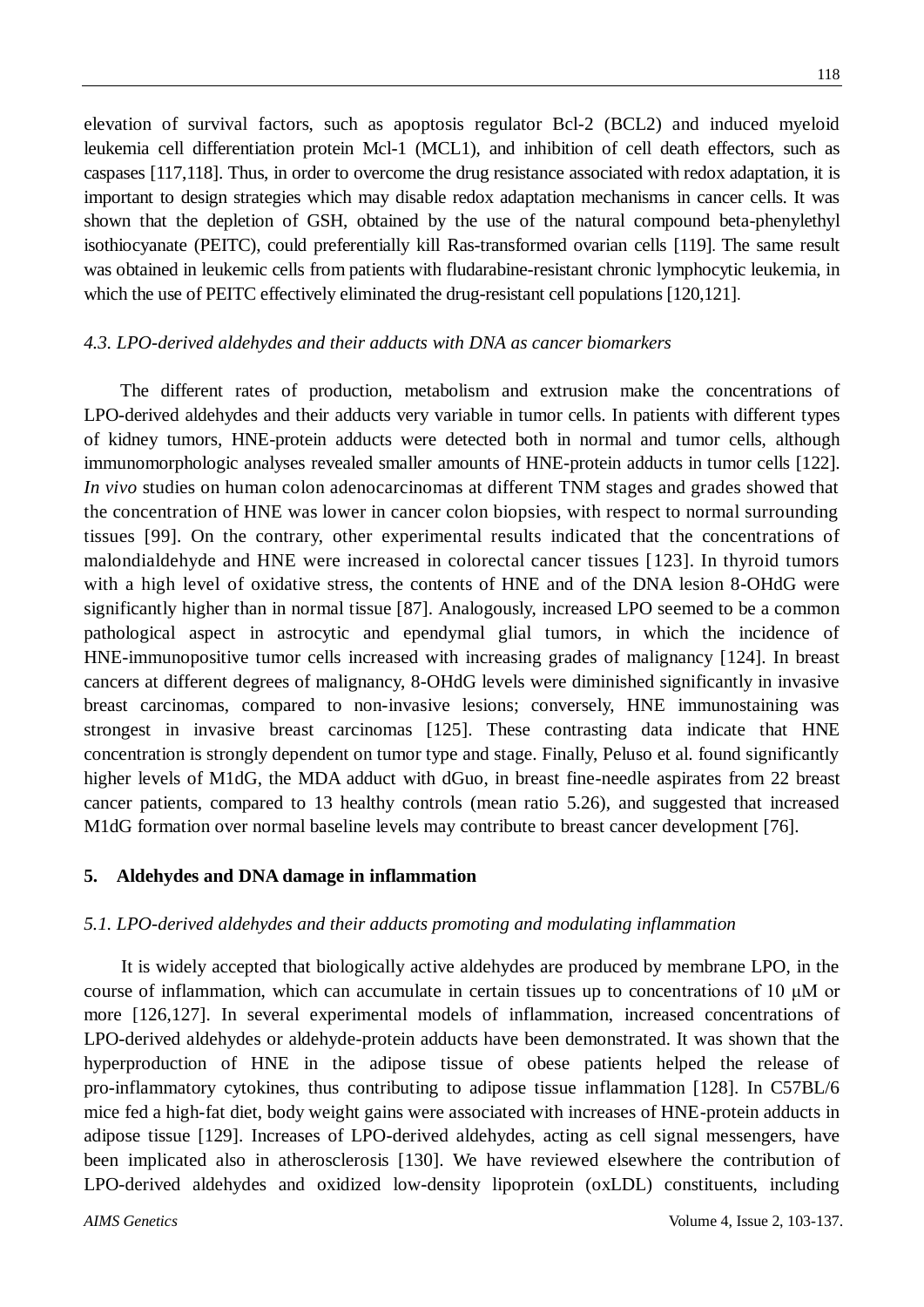acrolein-lysine, MDA-lysine and HNE-histidine adducts in apolipoproteins B and E, as well as oxidized phosphocholine derivatives and their adducts with proteins, to the pathogenesis of atherosclerosis. These compounds all contributed to endothelial stress, subendothelial monocyte infiltration, endocytosis of oxLDLs by macrophages, conversion of the latter into foam cells, atheroma formation and maturation of vascular-associated DCs [18]. We identified HNE adducts with heat shock 60 kDa protein 1 (HSP60) in human promyelocytic HL-60 and monocytic THP-1 cell lines exposed to HNE *in vitro* [131]. Because HSP60 is well known as a vehicle of the presentation of endogenous peptides to T cells [132] and as a target of autoimmune responses in atherosclerosis [133], we proposed that the modification of HSP60 with HNE may both contribute to the oxidative stress-driven inflammation of arterial intima and act as a switchover to immunity-driven chronic inflammation in atherosclerosis [131]. The proatherogenic effects of HNE have been further reviewed recently [134,135]. Other inflammation-related diseases associated with the presence of aldehyde-protein adducts are alcoholic liver disorders [136] and chronic alcoholic pancreatitis, in which an increased production of HNE-protein adducts was evidenced in acinar cells adjacent to interlobular connective tissue [137]. We will not discuss further these aspects, as the present review focuses mainly on LPO-dependent modifications of DNA and their implications in human diseases.

Even though most of the literature data, with regard to inflammation, concern the reaction of aldehydes with proteins, it has recently been demonstrated that aldehyde-DNA adducts generated in the course of inflammation play an important role in inducing epigenetic changes which, in turn, can modulate the inflammatory process. Certain oxidation products and adducts of the aldehydes produced by LPO in the course of inflammation with dCyt, dAde and dGuo in DNA can affect the methylation of gene promoters, which are inactive when methylated, but more actively transcribed upon demethylation. Examples include the increase in DNA methylation reported by Turk et al. in association with the formation of 8-OHdG [138], and the perturbation of DNA methylation associated with the formation of 3,*N4*-etheno-5-methyl-2'-deoxycytidine which was observed by Nair et al. [139]. Moreover, by exposing Caco-2/15 cells to the iron-ascorbate oxygen radical-generating system, Yara et al. found that the up-regulation of the inflammatory process, as revealed by the activation of NF-κB, was accompanied by increases of LPO and MDA concentration. Interestingly, the assessment of the promoter methylation status revealed decreased levels for the superoxide dismutase 2 (*SOD2*) gene and increased levels for the glutathione peroxidase 2 (*GPX2*) gene, which could be reversed by the treatment with antioxidants, suggesting that LPO products might be implicated in the epigenetic modifications cited [140].

# *5.2. Adducts of LPO-derived aldehydes with DNA as biomarkers of cancer-prone inflammatory diseases*

It was suggested that promutagenic etheno-DNA adducts generated in the course of chronic inflammation might act as a driving force for malignant transformation in cancer-prone inflammatory diseases. Increased levels of 1,*N*6-etheno-deoxyadenosine (ε-dAde) and 3,*N*4-etheno-deoxycytidine  $(\epsilon$ -dCyt) were detected in the inflamed pancreatic tissues of patients with chronic pancreatitis, in comparison with non-inflamed tissues, and increased levels of  $\varepsilon$ -dCyt were detected also in the affected colonic mucosa of patients with Crohn's disease and ulcerative colitis [141]. Moreover, highly increased levels of  $\varepsilon$ -dAde were excreted in the urine of patients with inflammatory cancer-prone liver diseases (chronic hepatitis, liver cirrhosis), as well as hepatocellular carcinoma (HCC) caused by HBV or HCV infection or alcohol abuse. On this base, it was suggested that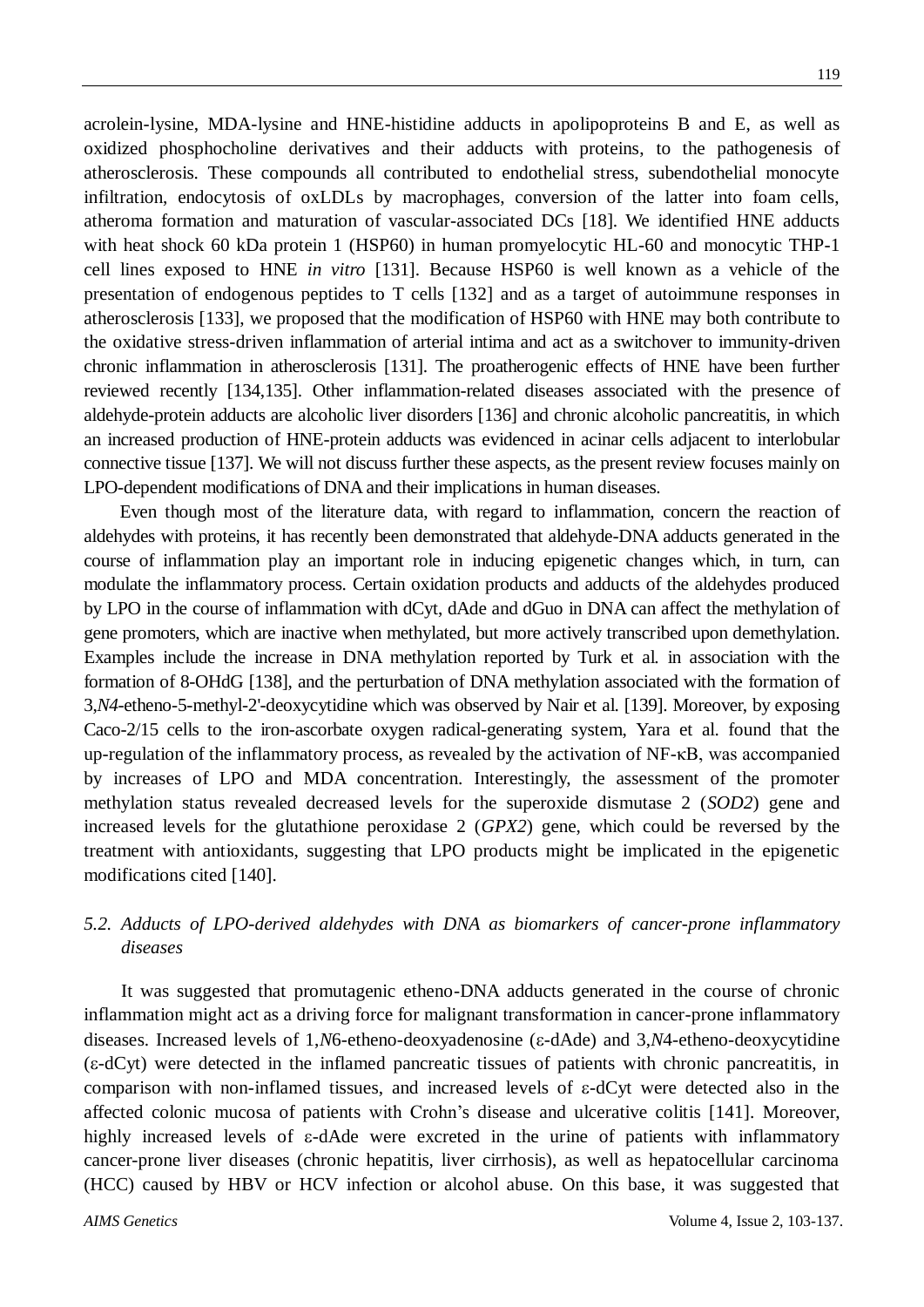massive LPO-mediated DNA damage *in vivo* might contribute to the development of HCC. Moreover, it was proposed that  $\varepsilon$ -dAde levels in urine and target tissues should be further explored as a putative risk marker for the malignant progression of inflammatory liver diseases and may serve as biomarkers to assess the efficacy of preventive and therapeutic interventions [142].

#### **6. Adducts of reactive aldehydes with DNA and proteins in autoimmunity**

The formation of the adducts of reactive aldehydes produced by LPO with DNA and proteins deeply affects both innate and adaptive immune responses, possibly triggering autoimmunity [18,143,144]. Various oxidation-specific epitopes (OSEs) are recognized as endogenous damage-associate molecular patterns (DAMPs) by innate pattern recognition receptors (PRRs). Moreover, the covalent modification of DNA and proteins with LPO products might result in the alteration of self antigens and the generation of neo-epitopes which, in turn, might be instrumental in overcoming the immunological tolerance of autoreactive T and B cells towards self antigens. In fact, it was consistently reported that the modification of macromolecular self antigens with reactive aldehydes not only incited immunological responses to modified antigens, but was accompanied also by the breaking of immunological tolerance to their native counterparts, as discussed below. The latter effect seems to entail the intramolecular spreading of immunological responses from aldehyde-modified to other unmodified epitopes of the same macromolecular antigens and may be viewed as a reflection of the multivalent character of the latter, i.e., the presence within them of multiple antigenic determinants. Moreover, the intermolecular epitope spreading between aldehyde-modified protein antigens and other proteins and/or DNA, either in native or in aldehyde-modified form, was also observed. Such an effect, which appears to be a reflection of the pleiotropic ability of aldehydes to react with many different targets, might result both from the cross-reactivity to aldehydes as shared epitopes in multiple antigens and the molecular mimicry between aldehyde-containing and structurally related self antigenic determinants. The following paragraphs provide an overview of the studies supporting these mechanisms.

# *6.1. Adducts of LPO-derived aldehydes with biological macromolecules as damage-associated molecular patterns*

OSEs recognized as DAMPs by PRRs include the oxidation products of membrane phospholipids and PUFAs in LDLs and their adducts. The PRRs involved include scavenger receptors CD36 and SR-B1, Toll-like receptors, C-reactive protein and complement factor H [145]. The adducts of MDA and HNE with LDLs are recognized also by the the so-called "natural" IgM antibodies detected in the sera of immunodeficient *rag1-/-* mice after reconstitution with B-1 cells [146]. The recognition of HNE-modified self antigens, i.e., HNE-histidine adducts in oxLDLs as tissue damage signals, upon the binding of oxLDL to human lectin-like, oxidized low-density lipoprotein receptor 1 (LOX-1) [147] at the surface of DCs, resulted in: a) the activation of DCs, i.e., the upregulation of scavenger receptors and b) the maturation of the DC's presenting capabilities, associated with the enhanced expression of costimulatory molecules [148].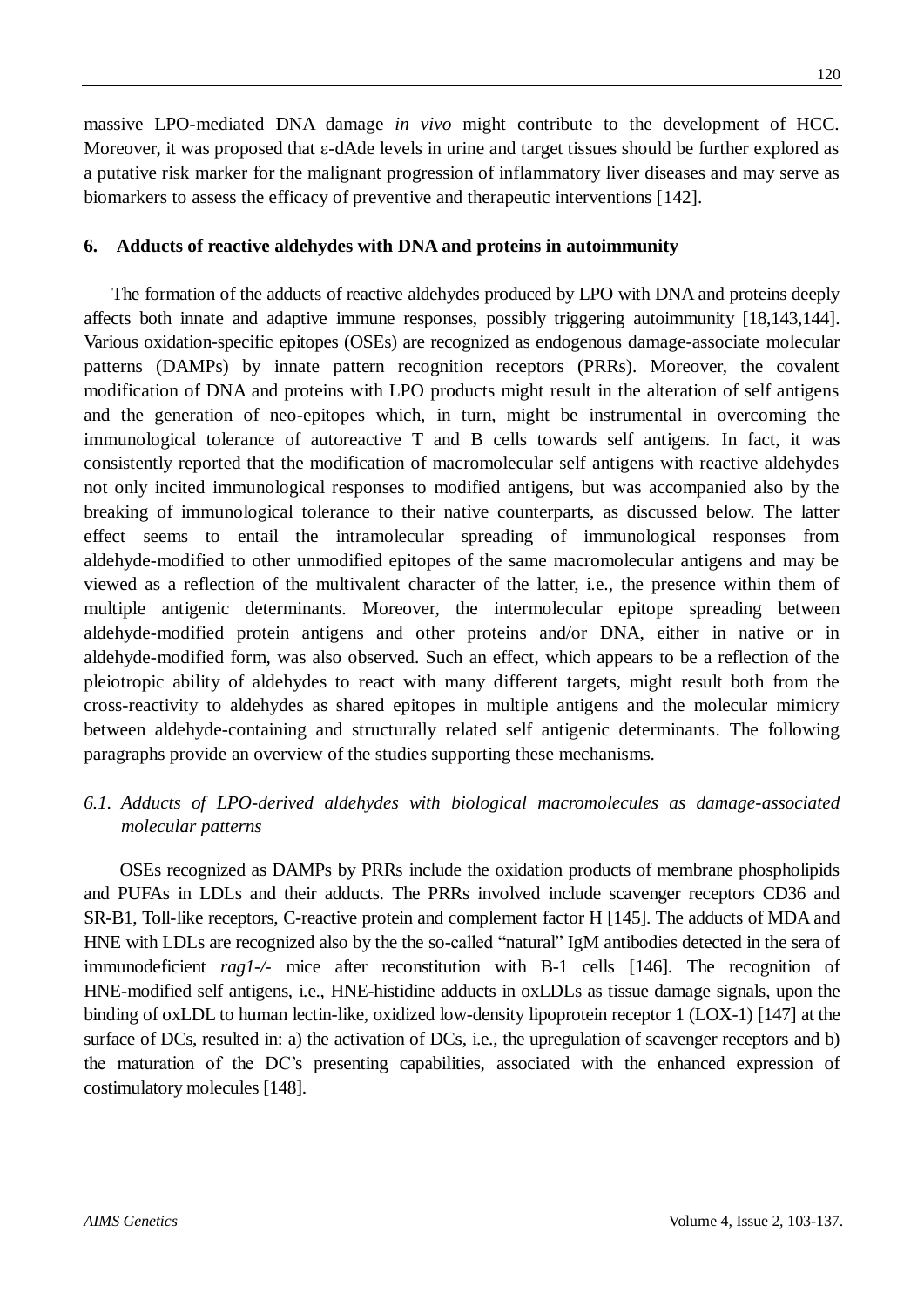# *6.2. Aldehyde adducts inciting autoimmunity via modification of self antigens and intramolecular epitope spreading*

Numerous observations indicate that the modification of self antigens with the products of LPO might favour the breaking of immunological tolerance. Murine serum albumin (MSA), modified *in vitro* with several unsaturated (MDA, HNE, heptadienal) and saturated aldehydes (butanal, nonanal), induced strong T-cell-dependent antibody responses, unlike native MSA. Even though certain T-cell hybridomas established from immunized mice recognized MDA- and HNE-modified MSA, but not native MSA, the sensitization of T cells to HNE-MSA favoured the intramolecular spreading of the immune response to formerly tolerated epitopes of the native self antigen. In fact, HNE-MSA and nonanal-MSA induced antibody responses to unmodified MSA almost as intense as to aldehyde-modified MSA [149]. Similarly, an autoimmune response to the SS-A2/Ro60 antigen was established faster and more strongly in rabbits immunized with HNE-modified SS-A2/Ro60, as compared with the native antigen [150,151]. The SS-A1/Ro52, SS-A2/Ro60 and SS-B/La antigens are the targets of certain antinuclear autoantibodies (ANA) characteristically detected in Sjögren syndrome (SS) and systemic lupus erythematosus (SLE) [154]. SS is an immunity-driven chronic inflammatory disorder, characterized by keratoconjunctivitis with dry eyes and xerostomia, caused by the infiltration and destruction of lacrimal and salivary glands by effector  $CD4^+$  and  $CD8^+$  T cells and activated macrophages. It has a prevalence of 1%, with affected females outnumbering males by 9:1. SLE is a multisystemic disease marked by a polyclonal B cell activation, with plasma cells producing ANA towards a broad range of autoantigens, including double stranded DNA, histones, and a number of ribonucleoprotein particles (RNPs), such as the Smith antigen (i.e., the common core proteins of spliceosomal small nuclear RNPs), and the SS-A/Ro and SS-B/La antigens. Immune complexes and complement depositing in the wall of small arteries, at the dermo-epithelial junction and in the glomerular basal membrane are responsible, respectively, for the vasculitis, the erythematous, bullous and ulcerative skin lesions and the nephritis accompanying SLE. SS-A2/Ro60 (TROVE2) is involved in cell responses to UV damage; SS-A1/Ro52 (TRIM21) is a E3 ubiquitin-protein ligase involved in the regulation of innate immunity, inflammation in response to IFN- $\gamma$ , and autophagy; the 48-kDa SS-B/La antigen, instead, is a transcription termination factor for RNA polymerase III. All three are components of RNPs, in which they are associated with short, non-coding, histidine-rich RNAs (HY-RNAs). Autoantibodies to SS-A2/Ro60 are found in more than 60% of SS patients and 25–40% of SLE patients, as well as in patients affected by other autoimmune diseases [152]. SS-Ro and SS-La antigens become exposed in apoptotic bodies and blebs at the surface of apoptotic cells [153], where they are accessible to the binding by autoantibodies [154]. It was suggested [155] that, in SS and SLE, the triggering of autoimmunity might be favoured both by an intrinsic susceptibility of leukocytes to apoptosis [156-159], possibly due to the overexpression of the E3 ubiquitin ligase SS-A1/Ro52 [160], and by an impaired efferocytosis of apoptotic cells by macrophages [158-161]. The presentation of self antigens by thymocytes was shown to be enhanced in late apoptosis, but the production of autoantibodies was shown to require the modification of self antigens, with the formation of neo-epitopes [162]. Therefore, it was proposed that LPO-mediated oxidative modifications occurring as a consequence of the enhanced oxidative stress that accompanies apoptosis might help overcome the immunological tolerance to self antigens [153].

Furthermore, Kurien et al. reported that anti-SS-A2/Ro60 and anti-SS-B/La antibodies were produced in response to HNE-modified SS-A2/Ro60. The response was faster and stronger when the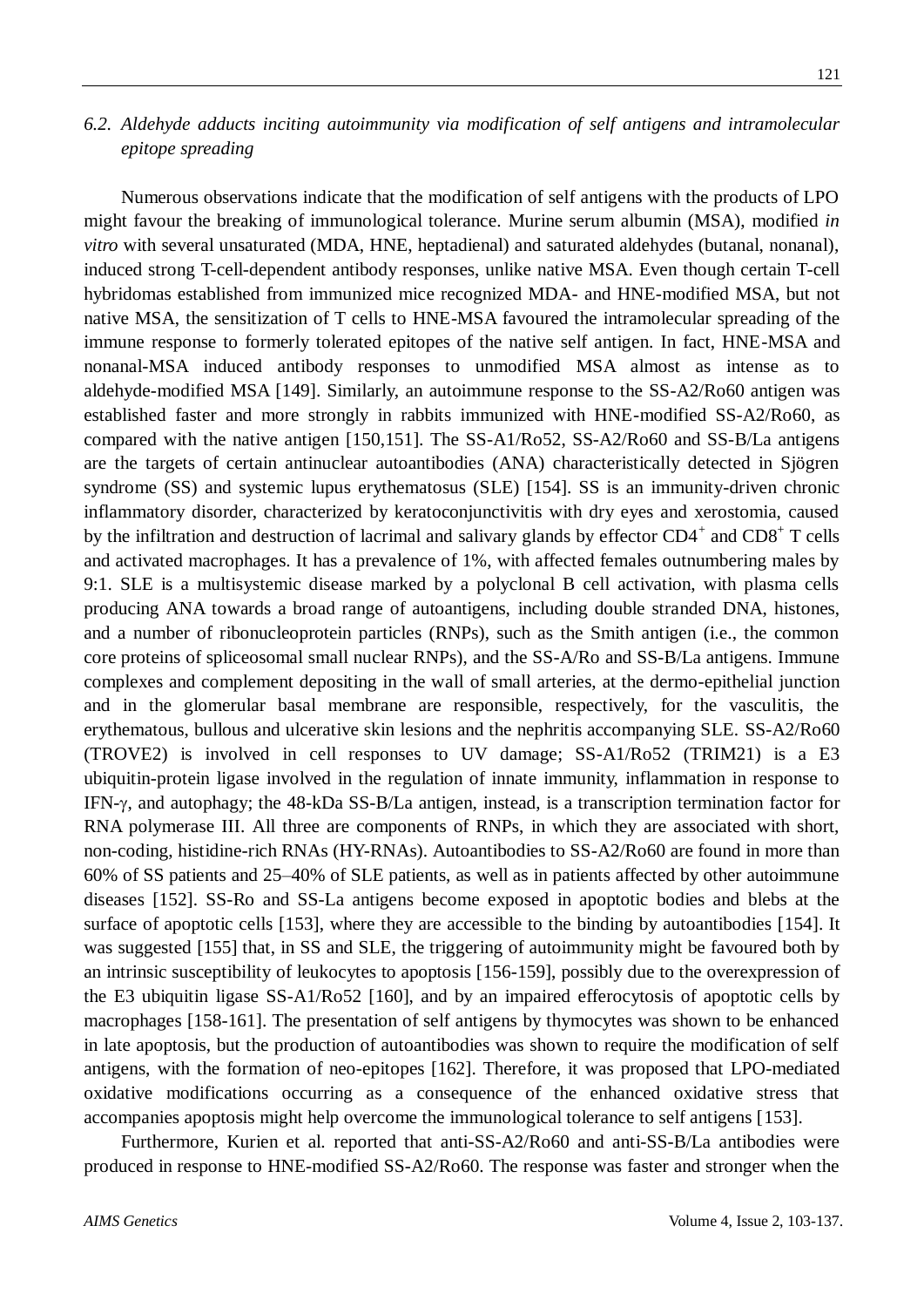immunogen had been modified with 0.4 mM and even more so with 2 mM HNE, in which case anti-double-strand DNA (dsDNA) antibodies also were formed. The antibodies produced by mice immunized with HNE-modified, but not with unmodified SS-A2/Ro60, included added subpopulations which recognized HNE or HNE-SS-A2/Ro60 and dsDNA, but not the native antigen [163]. The occurrence of anti-SS-B/La and anti-dsDNA antibodies, after immunization with unmodified or HNE-modified SS-A2/Ro60, illustrates the concept of intermolecular epitope spreading, which will be discussed further below. The immunogenicity of human serum albumin (HSA) in female NZW rabbits was also markedly enhanced by HSA modification with HNE and appeared to entail the extension of the antibody response to DNA. Although anti-HNE-HSA antibodies were highly specific for the immunogen, they also recognized unmodified HSA, suggesting that sensitization to HNE-dependent epitopes was accompanied by intramolecular spreading to shared native HSA epitopes [164]. They also exhibited cross-reactivities with HNE-modified forms of bovine serum albumin (BSA), N-acetyl-L-lysine, N-acetylhistidine, cysteine and - most relevant for the present discussion native and HNE-modified calf thymus DNA [165]. However, serum antibodies from 27 of 40 patients with SLE preferentially bound to HNE-HSA, with respect to DNA and native HSA [164].

The mechanism by which the formation of aldehyde adducts might promote immunological responses to formerly tolerated self antigens likely reflects a combination of the effects of LPO products on antigen-presenting cells (APCs) and of the formation of neo-epitopes by the modification of self antigens. As already mentioned, the recognition of HNE-containing neo-epitopes, such as HNE-histidine adducts in oxLDLs, by PRRs produced two effects in DCs: (1) the upregulation of scavenger receptors, such as LOX-1, facilitating the uptake of HNE-modified antigens, and (2) the enhanced expression of costimulatory molecules, permitting the sensitization of neo-epitope-recognizing CD4<sup>+</sup> T cells [148]. Neo-epitope-recognizing CD4<sup>+</sup> T cells are selected outside the repertoire of autoreactive T cells, which were either clonally deleted or put under regulatory control during T cell development. Once sensitized, neo-epitope-specific effector TH2 cells might cooperate with neo-epitope-specific B cells, recognizing HNE-related neo-epitopes with their BCRs, so to induce their differentiation into memory B cells and plasma cells producing neo-epitope-specific antibodies. It may be worth considering that, due to the multivalent character of protein antigens, B cells internalizing HNE-modified proteins via BCRs which recognize native self epitopes actually are able to present two kinds of antigenic determinants to T cells simultaneously: (1) unmodified self epitopes to autoreactive, resting CD4<sup>+</sup> T cells; (2) HNE-containing epitopes to neo-epitope-specific, effector TH2 cells. In this way, autoreactive B cells might gain access to the cooperation provided by neo-epitope-specific TH2 cells and might differentiate into autoantibody-producing plasma cells and memory B cells. To the same extent, APCs which uptake and process HNE-modified proteins might present at the same time: (3) HNE-containing neo-epitopes to neo-epitope-specific CD4<sup>+</sup> T cells; (4) unmodified self epitopes to autoreactive, resting CD4<sup>+</sup> T cells. Added stimulation to express costimulatory signals might come to these APCs from OSEs binding to PRRs and from CD4<sup>+</sup> T cells recognizing HNE-containing neo-epitopes, helping them overcome the immunological tolerance of autoreactive, resting CD4<sup>+</sup> T cells. The latter might thus differentiate into autoreactive effector TH2 cells, which, in turn, might promote the differentiation of autoantibody-producing plasma cells [18,144].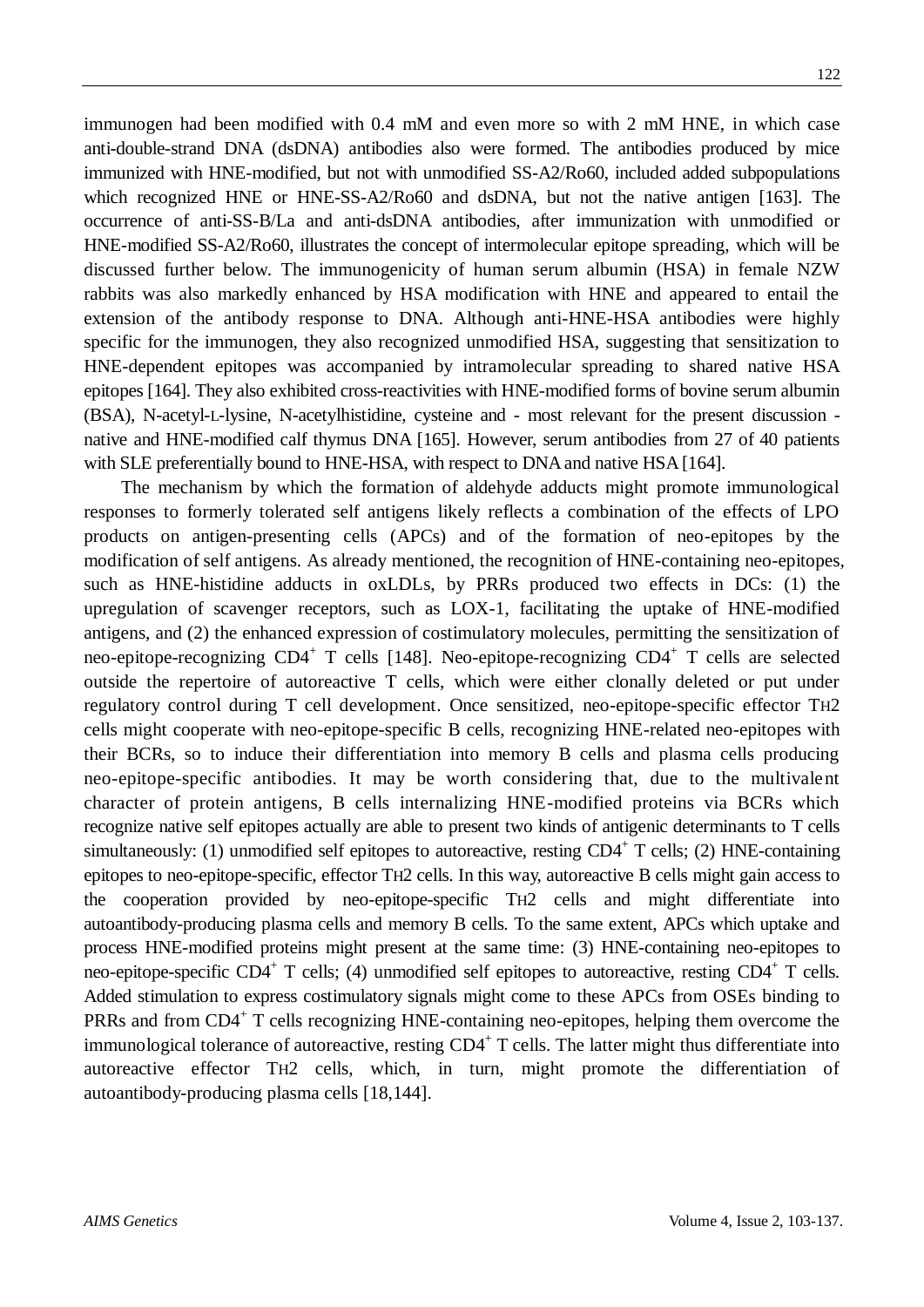# *6.3. Aldehyde-containing neo-epitopes as shared or structurally related determinants, favoring the intermolecular spreading of autoimmunity between proteins and from proteins to DNA*

The ability of HNE to form adducts with multiple macromolecules, i.e., a broad array of conjugates sharing the HNE moiety as a common epitope, might partly explain the wide range of autoantibody responses occurring in SLE and SS. The latter might rely on crossed reactions, partly based upon the sharing of the HNE group as a common antigenic determinant and partly on the epitopic mimicry between HNE-containing and structurally related epitopes. The HNE moiety was recognized as the common antigenic determinant targeted by the antibodies raised against a number of HNE-protein adducts. Anti-HNE-LDL antibodies raised in rabbits recognized also HNE-albumin and HNE-high-density lipoprotein 3 (HDL3), in addition to HNE-LDL, but non MDA-LDL, which indicated antibody specificity towards HNE-containing epitopes, irrespective of the carrier protein [166]. Furthermore, HNE-specific antibodies raised in NZW rabbits against a HNE-keyhole limpet hemocyanine (KLH) conjugate recognized glyceraldehyde-3-phosphate-dehydrogenase (GAPDH) modified with HNE in an immunoblot assay, with an intensity which was proportional to the number of HNE-histidine adducts in GAPDH. Antibody binding was fully inhibited by HNE-acetyl-L-lysine, HNE-N-acetylhistidine and HNE-glutathione [167].



**Figure 9***.* **Molecular mimicry between the** *R***-HNE-histidine and the 7-(2-oxo-heptyl)-1,***N***2-etheno-type ONE-2'-deoxyguanosine (ONE-2'-dGuo) adducts.**  Shared or closely resembling functional groups implicated as the components of a shared epitope, responsible for the molecular mimicry between the two adducts and required for the recognition by bispecific antibodies, are highlighted by shades of *grey*. Color-code: *light grey*, 2'-deoxyribose-like tetrahydrofuran rings; *dark grey*, hydroxyl groups; *dotted grey*, nitrogen-containing heterocyclic groups (histidine and guanine). The shared pentyl groups of the HNE-histidine and ONE-2'-deoxynucleoside adducts (indicated by bold lines) are probably also involved in the recognition by antibodies.

Interesting studies were conducted on the molecular mimicry between proteins modified with HNE and its analogs and DNA, in native or modified form, as a possible mechanism for the appearance of anti-DNA autoantibodies in response to HNE-modified self protein antigens. The sequence determined for an anti-HNE monoclonal antibody (anti-*R* mAb 310), selectively recognizing the *R* enantiomer of HNE-histidine Michael adducts [168], strictly resembled the sequences of various clonally related anti-DNA antibodies. Despite this similarity, the cross-reactivity of mAb R310 with native dsDNA was limited, but strongly enhanced by the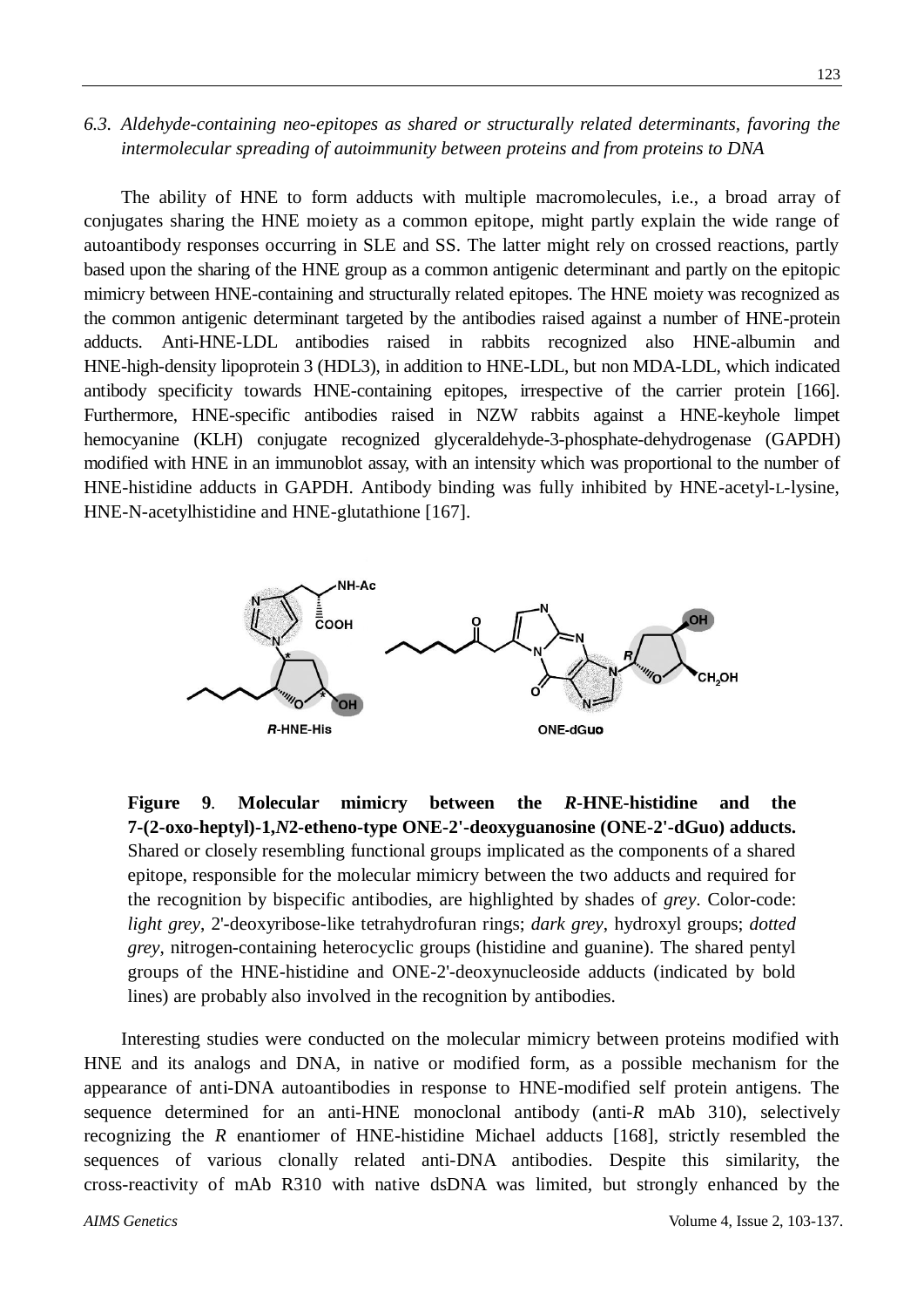treatment of DNA with 4-oxo-2-nonenal (ONE) (Figure 1). Within the context of ONE-modified DNA, ONE-2'-deoxynucleoside adducts were identified as alternative epitopes of mAb R310. The constituent chemical groups of a common epitope, possibly responsible for the molecular mimicry between the *R*-HNE-histidine and the 1,*N*2-etheno-type ONE-2'-deoxyguanosine adducts, and required for the recognition by bispecific antibodies, were delineated (Figure 9). It was proposed that endogenous electrophilic molecular species like HNE may trigger autoimmune disease [169].

Furthermore, upon repeated immunization of mice with HNE-modified KLH, a distinct population developed of B cell clones, which recognized native DNA, and, to a greater extent, ONE-modifed DNA, but not HNE-BSA. Anti-DNA mAbs, in turn, cross-reacted with ONE-modified BSA. It was suggested that HNE-specific epitopes of HNE-modified proteins might act as sensitizing antigenic determinants for the production of bispecific antibodies recognizing native and ONE-modified DNA, on one hand, and ONE-modified proteins, on the other hand [170] (Figure 10). Moreover, it was reported that IgG antibodies, raised in rabbits against HNE-modified HSA, recognized HSA from SLE patients and cross-reacted with native and oxidized goat liver chromatin. In turn, anti-native/oxidized chromatin antibodies from 41 of 74 SLE patients specifically recognized HNE-HSA [171].



**Figure 10***.* **HNE-specific epitopes as endogenous triggers of anti-DNA antibody responses.** Immunization with HNE-modified KLH resulted in the production of monoclonal bispecific antibodies recognizing both native and ONE-modified DNA, on one hand, and ONE-modified BSA, on the other hand [170]. mAbs, monoclonal antibodies.

On the whole, the findings reported above strongly support the pathogenic role of the adducts formed by the products of LPO with biological macromolecules in the breaking of immunological tolerance to self antigens and in autoimmunity. However, the instrumental role of the adducts of reactive LPO products with self protein antigens in the sensitization to the corresponding unmodified proteins and in the intermolecular spreading of the autoimmune responses to aldehyde-modified and native DNA seems better documented than the reverse flow of immunological activation from aldehyde-modified DNA to protein antigens. Investigation in the occurrence and circumstances of the immunological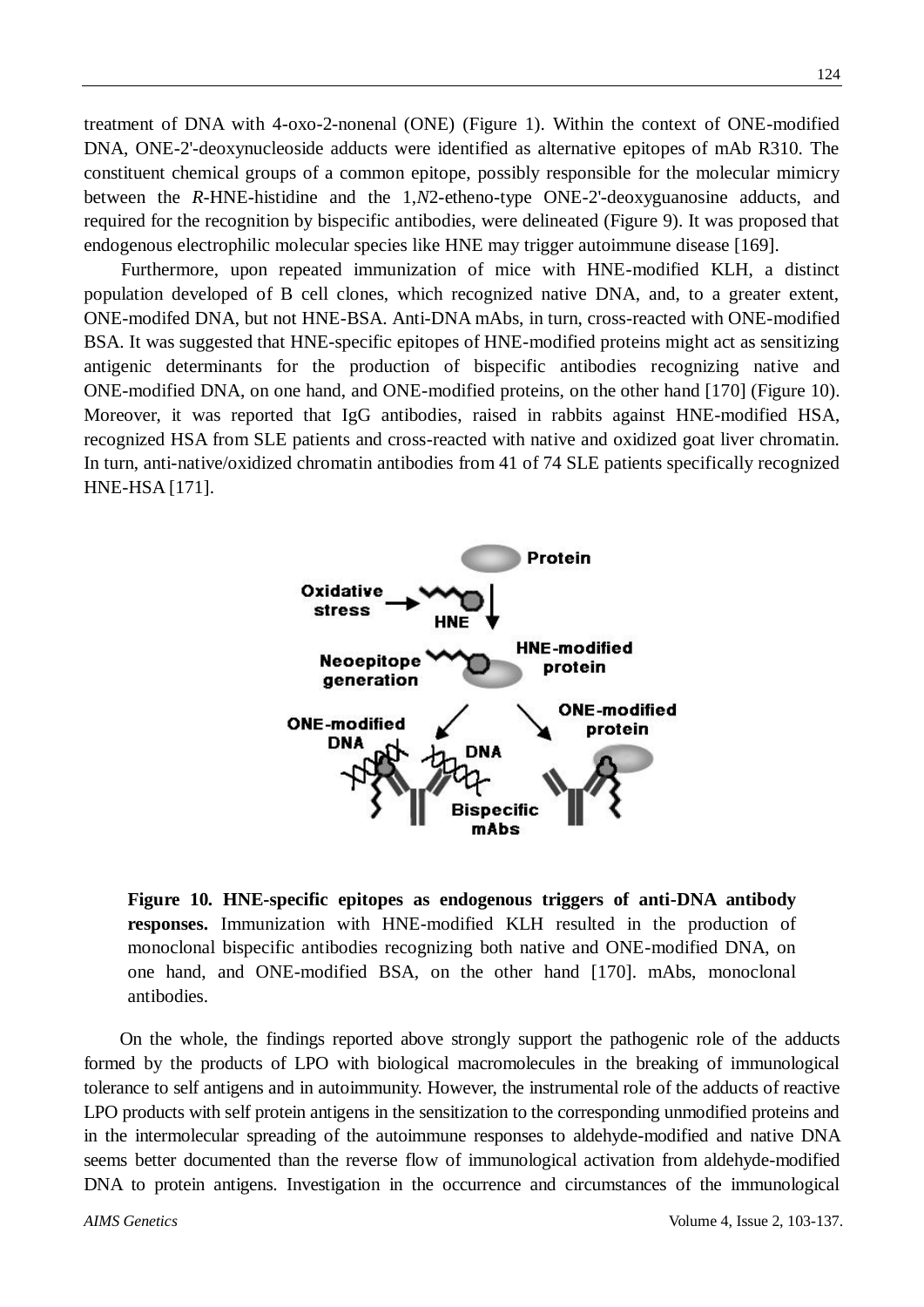responses to the adducts of DNA with the products of LPO and in their possible role in the spreading of the immunological response to similarly modified, unmodified or structurally analogous self protein antigens is warranted. Table 1 contains a list of commonly hypothesized mechanisms for breaking immunological tolerance to self antigens, in the context both of infection and of oxidative stress, emphasizing the possible role of the adducts of LPO-derived reactive compounds.

| General mechanism           | mechanism according to disease context |                                             |
|-----------------------------|----------------------------------------|---------------------------------------------|
|                             | (a) infection                          | (b) oxidative stress/LPO                    |
| APC activation              | recognition of PAMPs by APCs           | recognition of DAMPs/OSEs by                |
|                             | presenting self antigens               | APCs presenting self antigens               |
| Modification of self/       | binding of microbial components        | oxidative modification of self              |
| neo-epitope formation       | to self antigens                       | antigens, including adduct                  |
|                             |                                        | formation with LPO products                 |
| Intramolecular spreading    | activation of T helper function $(1)$  | activation of T helper function $^{(2)}$ by |
|                             | by the microbial component of          | the LPO-derived component of                |
|                             | microbial-self antigen complexes       | aldehyde adducts with self antigens         |
| Intermolecular spreading:   | molecular mimicry between              | molecular mimicry between                   |
| a) by epitope mimicry       | microbial and structurally related     | aldehyde-modified and structurally          |
|                             | self epitopes                          | related self epitopes                       |
| Intermolecular spreading:   | cross-reactivity to microbial          | cross-reactivity to LPO-derived             |
| b) by cross-reaction        | components as shared antigenic         | components as shared antigenic              |
|                             | determinants in multiple antigens      | determinants in multiple antigens           |
| <b>Bystander activation</b> | cytokine-mediated activation of        | cytokine-mediated activation of             |
|                             | autoreactive T cells during a          | autoreactive $CD4^+$ T cells during a       |
|                             | response to microbial antigens         | response to LPO-modified antigens           |
| Destruction of anatomical   | permitting naïve T and B cells to      |                                             |
| barriers                    | access segregated antigens within      |                                             |
|                             | immunologically privileged sites       |                                             |
| Exposure to                 | polyclonal activation of               |                                             |
| superantigens               | autoreactive T and B cells             |                                             |

**Table 1. Possible mechanisms for breaking immunological tolerance to self antigens, underlining the role of: (a) infection; (b) the formation of adducts of LPO-derived aldehydes with self antigens.**

(1) Recruitment of effector TH2 cells sensitized by microbial antigenic determinants in microbial-self antigen complexes, in aid of: (a) APCs presenting self epitopes from microbial-self antigen complexes to autoreactive, resting CD4<sup>+</sup> T cells: (b) autoreactive B cells.

<sup>(2)</sup> Recruitment of effector TH2 cells sensitized by aldehyde-related epitopes of aldehyde adducts with self antigens, in aid of: (a) APCs presenting self epitopes deriving from aldehyde adducts with self antigens to autoreactive, resting CD4<sup>+</sup> T cells: (b) autoreactive B cells.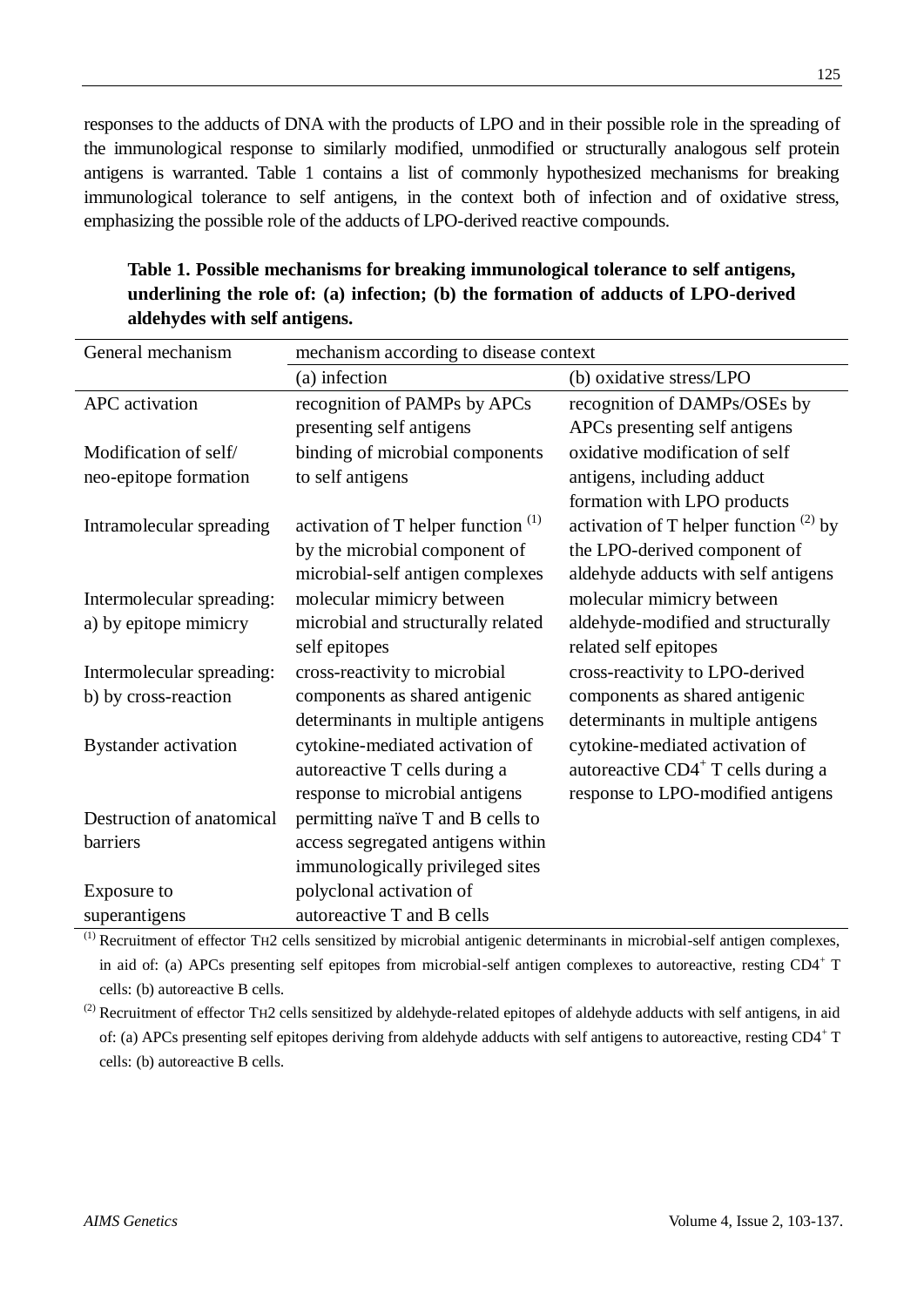## *6.4. Aldehyde adducts with DNA as biomarkers of immunity-driven inflammation and autoimmunity*

Non-alcoholic fatty liver disease (NAFLD) spans a spectrum of disease, from relatively benign lipid accumulation (simple steatosis, fatty liver), which is devoid of long-term adverse effects, to progressive non-alcoholic steatohepatitis (NASH), which is associated with necrosis, chronic inflammation and fibrosis, leading to liver cirrhosis. Immunity-driven inflammation seems to be involved in the progression of NAFLD from steatosis to NASH, as hepatic oxidative stress markers, such as HNE and 8-OHdG, correlated with the severity of hepatic necrosis, inflammation and fibrosis [172,173] and antibody responses to MDA-modified antigens were associated with increased severity of lobular inflammation or fibrosis [174]. Moreover, high levels of the carcinogenic etheno-DNA adduct 1,*N*6-etheno-2'-deoxyadenosine (ε-dAde) were detected in 17 of 21 liver biopsies from young NASH patients, suggesting that LPO-mediated DNA lesions might be implicated in the pathogenesis of NASH. However, whether these adducts may serve as predictive risk markers for the development of hepatocellular carcinoma remains to be investigated [175]. Furthermore, in patients with rheumatoid arthritis (RA), the levels of heptanone-etheno-2'-deoxycytidine, i.e., 7-(2"-oxoheptyl)-3,*N*4-etheno-2'-deoxycytidine (ONE-dCyt) in DNA from whole blood cells were significantly higher and age-dependent, compared with controls, whereas there were no significant differences in 8-oxo-hydroxy-7,8-dihydro-2'-deoxyguanosine (8-oxo-dGuo) and ε-dAde levels. ONE-dCyt levels correlated well with the number of swollen joints and weakly with the number of tender joints of RA patients, indicating that ONE-dCyt may have some influence on RA development [176].

Although we focus here on the adducts of LPO products with DNA, it is worth mentioning that Toyoda et al., while investigating the role of HNE-modified proteins as a possible source of anti-DNA antibodies, detected antibodies against HNE-modified BSA in the sera of patients with SLE, SS, RA, systemic sclerosis and idiopathic inflammatory miopathies, and HNE-specific epitopes in the epidermis and dermis of patients with SLE, pemphigus vulgaris and contact dermatitis [170]. Moreover, Wang et al. reported data which underscore the pathogenic role of LPO in SLE and the potential usefulness of anti-DNA and anti-HNE antibody titers in predicting its progression. Their study showed that the prevalence and serum levels of MDA- and HNE-protein adducts, on one hand, and of MDA- and HNE-specific antibodies, on the other hand, were: (1) interrelated; (2) significantly higher in SLE patients than in healthy controls and (3) in correlation also with the SLE Disease Activity Index [177].

## **7. Conclusions**

The interaction of LPO-derived aldehydes with DNA and cellular proteins is undoubtedly at the base of most diseases related to LPO induction. As reported in this review, besides the mutagenic role, a pro-apototic role displayed by aldehyde-DNA adducts in neoplastic cells has been described, as well as the induction of DNA methylation at specific sites, which can favor the inflammatory process. Moreover, strong support can be found in the scientific literature for the pathogenic role of the aldehyde adducts with biological macromolecules in the breaking of immunological tolerance to self antigens and autoimmunity.

Despite the abundance of studies, the complexities of the reactions between reactive aldehydes and DNA still leave room for further investigation.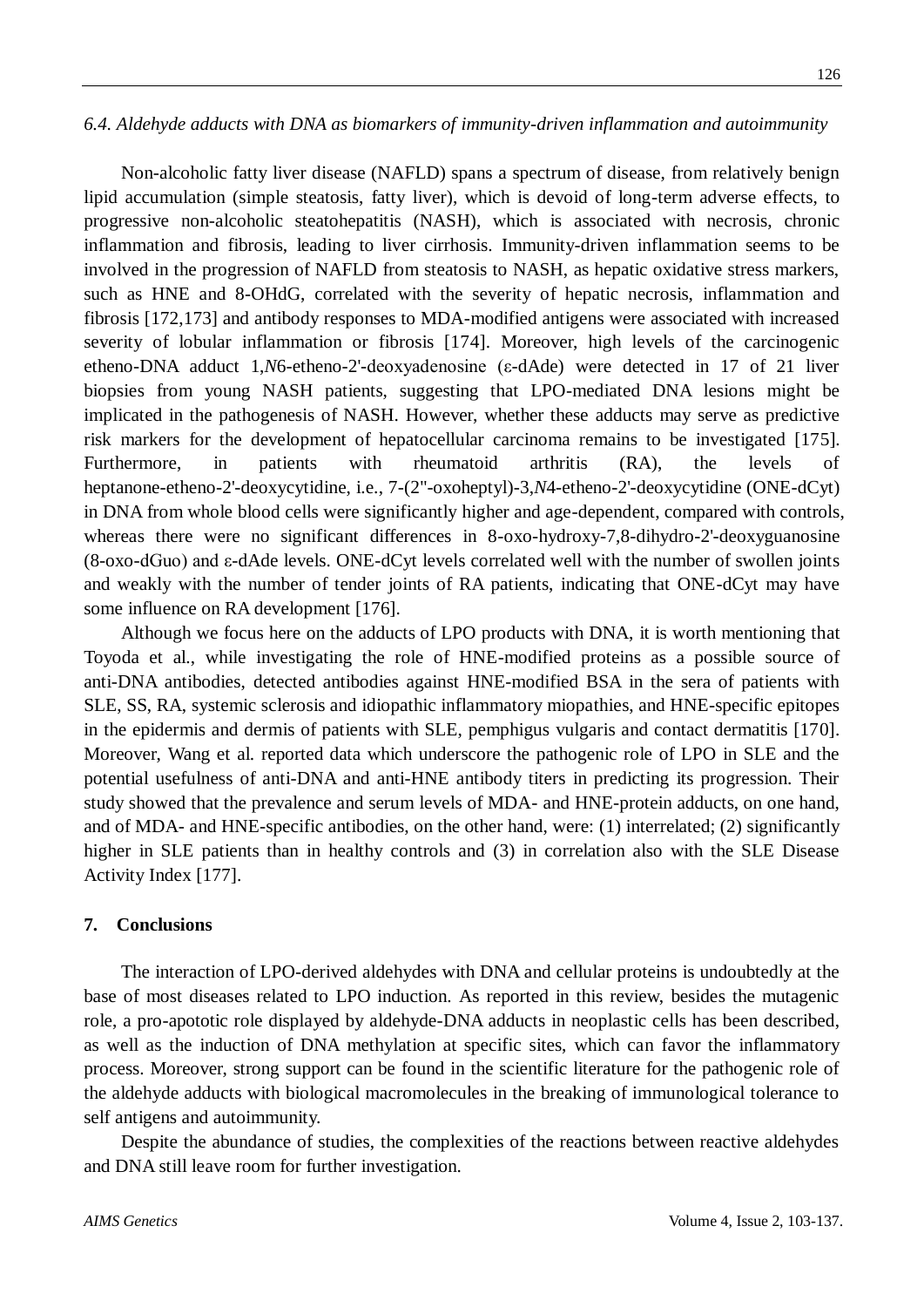The authors declare there is no conflict of interest.

# **References**

- 1. Csala M, Kardon T, Legeza B, et al. (2015) On the role of 4-hydroxynonenal in health and disease. *Biochim Biophys Acta* 1852: 826-838.
- 2. Forman HJ (2016) Redox signaling: An evolution from free radicals to aging. *Free Radic Biol Med* 97: 398-407.
- 3. Hammer A, Ferro M, Tillian HM, et al. (1997) Effect of oxidative stress by iron on 4-hydroxynonenal formation and proliferative activity in hepatomas of different degrees of differentiation. *Free Radic Biol Med* 23: 26-33.
- 4. Canuto RA, Muzio G, Maggiora M, et al. (1993) Glutathione-S-transferase, alcohol dehydrogenase and aldehyde reductase activities during diethylnitrosamine-carcinogenesis in rat liver. *Cancer Lett* 68: 177-183.
- 5. Barrera G, Pizzimenti S, Dianzani MU (2008) Lipid peroxidation: control of cell proliferation, cell differentiation and cell death. *Mol Aspects Med* 29: 1-8.
- 6. Voulgaridou GP, Anestopoulos I, Franco R, et al. (2011) DNA damage induced by endogenous aldehydes: Current state of knowledge. *Mutat Res* 711: 13-27.
- 7. Esterbauer H, Zollner H (1989) Methods for determination of aldehydic lipid peroxidation products. *Free Radic Biol Med* 7: 197-203.
- 8. Frijhoff J, Winyard PG, Zarkovic N, et al. (2015) Clinical Relevance of Biomarkers of Oxidative Stress. *Antioxid Redox Signal* 23: 1144-1170.
- 9. Spiteller P, Kern W, Reiner J, et al. (2001) Aldehydic lipid peroxidation products derived from linoleic acid. *Biochim Biophys Acta Mol Cell Biol L* 1531: 188-208.
- 10. Guéraud F, Atalay M, Bresgen N, et al. (2010) Chemistry and biochemistry of lipid peroxidation products. *Free Radic Res* 44: 1098-1124.
- 11. Esterbauer H, Schaur RJ, Zollner H (1991) Chemistry and biochemistry of 4-hydroxynonenal, malonaldehyde and related aldehydes. *Free Radic Biol Med* 11: 81-128
- 12. Kawai Y, Takeda S, Terao J (2007) Lipidomic analysis for lipid peroxidation-derived aldehydes using gas chromatography-mass spectrometry. *Chem Res Toxicol* 20: 99-107.
- 13. Schauenstein E (1967) Autoxidation of polyunsaturated esters in water: chemical structure and biological activity of the products. *J Lipid Res* 8: 417-428.
- 14. Pryor WA, Porter NA (1990) Suggested mechanisms for the production of 4-hydroxy-2-nonenal from the autoxidation of polyunsaturated fatty acids. *Free Radic Res Commun* 8: 541-543.
- 15. Benedetti A, Comporti M, Esterbauer H (1980) Identification of 4-hydroxynonenal as a cytotoxic product originating from the peroxidation of liver microsomal lipids. *Biochim Biophys Acta* 620: 281-296.
- 16. Poli G, Dianzani MU, Cheeseman KH, et al. (1985) Separation and characterization of the aldehydic products of lipid peroxidation stimulated by carbon tetrachloride or ADP-iron in isolated rat hepatocytes and rat liver microsomal suspensions. *Biochem J* 227: 629-638.
- 17. Singh M, Kapoor A, Bhatnagar A (2015) Oxidative and reductive metabolism of lipid-peroxidation derived carbonyls. *Chem Biol Interact* 234: 261-273.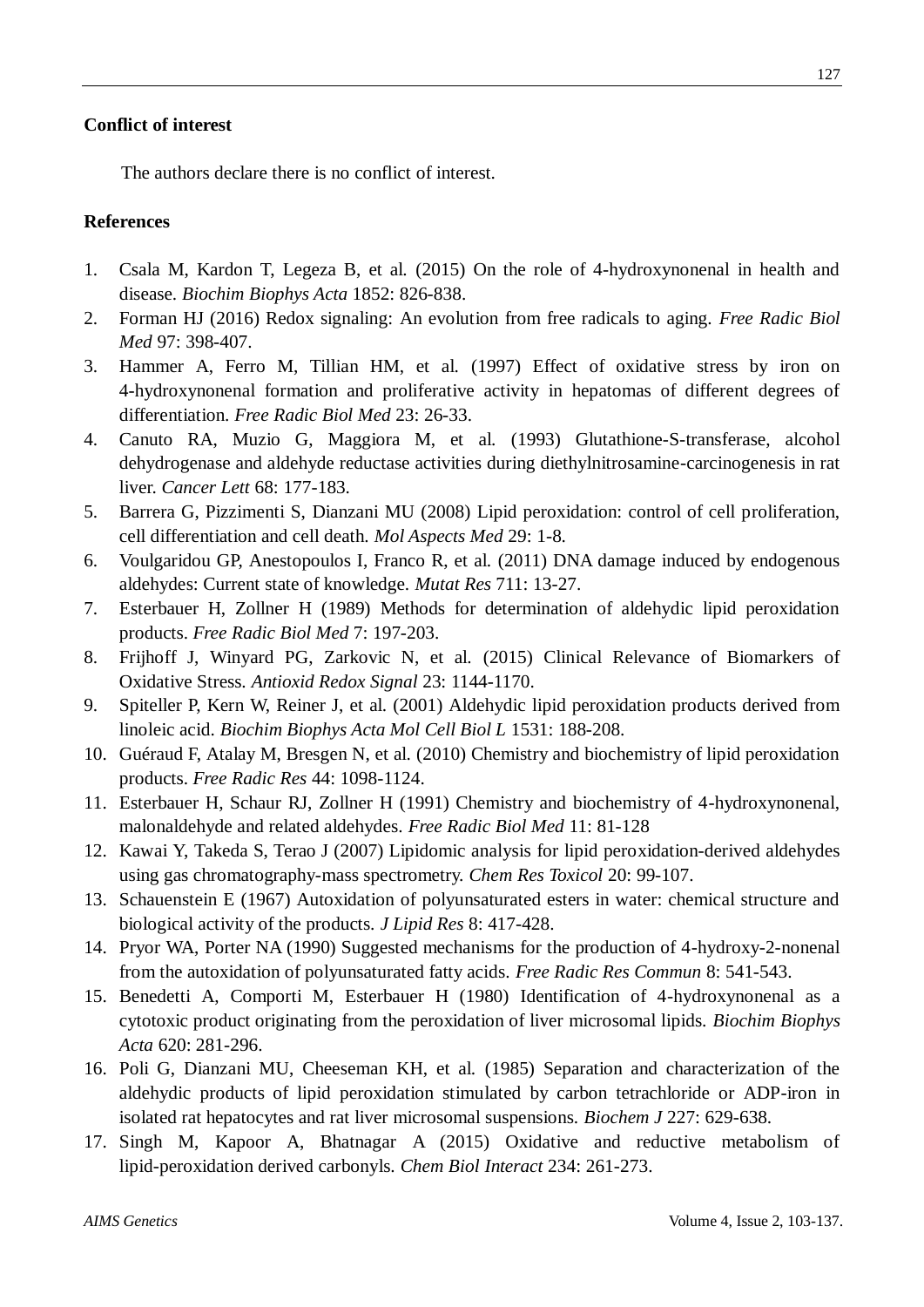- 18. Barrera G, Pizzimenti S, Ciamporcero ES, et al. (2015) Role of 4-hydroxynonenal-protein adducts in human disease. *Antiox Redox Signal* 22: 18.
- 19. Lee SH, Blair IA (2000) Characterization of 4-oxo-2-nonenal as a novel product of lipid peroxidation. *Chem Res Toxicol* 13: 698-702.
- 20. Doorn JA, Petersen DR (2002) Covalent modification of amino acid nucleophiles by the lipid peroxidation products 4-hydroxy-2-nonenal and 4-oxo-2-nonenal. *Chem Res Toxicol* 15: 1445-1450.
- 21. Rindgen D, Lee SH, Nakajima M, et al. (2000) Formation of a substituted 1,*N*6-etheno-2'-deoxyadenosine adduct by lipid hydroperoxide-mediated genration of 4-oxo-2-nonenal. *Chem Res Toxicol* 13: 846-852.
- 22. Lee SH, Rindgen D, Bible RH, et al. (2000) Characterization of 2'-deoxyadenosine adducts derived from 4-oxo-2-nonenal, a novel product of lipid peroxidation. *Chem Res Toxicol* 13: 565-574.
- 23. Pollack M, Oe T, Lee SH, et al. (2003) Characterization of 2'-deoxycytidine adducts derived from 4-oxo-2-nonenal, a novel lipid peroxidation product. *Chem Res Toxicol* 16: 893-900.
- 24. Maekawa M, Kawai K, Takahashi Y, et al. (2005) Identification of 4-oxo-2-hexenal and other direct mutagens formed in model lipid peroxidation reactions as dGuo adducts. *Chem Res Toxicol* 19: 130-138.
- 25. Uchida K, Kanematsu M, Sakai K, et al. (1998) Protein-bound acrolein: potential markers for oxidative stress. *Proc Natl Acad Sci USA* 95: 4882-4887.
- 26. Anderson MM, Hazen SL, Hsu FF, et al. (1997) Human neutrophils employ the myeloperoxidase-hydrogen peroxide-chloride system to convert hydroxy-amino acids into glycolaldehyde, 2-hydroxypropanal, and acrolein. A mechanism for the generation of highly reactive alpha-hydroxy and alpha, beta-unsaturated aldehydes by phagocytes at sites of inflammation. *J Clin Invest* 99: 424-432.
- 27. Marnett LJ, Hurd HK, Hollstein MC, et al. (1985) Naturally occurring carbonyl compounds are mutagens in Salmonella tester strain TA104. *Mutat Res* 148: 25-34.
- 28. Niedernhofer LJ, Daniels JS, Rouzer CA, et al. (2003) Malondialdehyde, a product of lipid peroxidation, is mutagenic in human cells. *J Biol Chem* 278: 31426-31433.
- 29. Marnett LJ (2002) Oxy radicals, lipid peroxidation and DNA damage. *Toxicology* 181-182: 219-222.
- 30. Kadlubar FF, Anderson KE, Haussermann S, et al. (1998) Comparison of DNA adduct levels associated with oxidative stress in human pancreas. *Mutat Res* 405: 125-133.
- 31. Marnett LJ (1999) Lipid peroxidation-DNA damage by malondialdehyde. *Mutat Res* 424: 83-95.
- 32. Fink SP, Reddy GR, Marnett LJ (1997) Mutagenicity in Escherichia coli of the major DNA adduct derived from the endogenous mutagen malondialdehyde. *Proc Natl Acad Sci USA* 94: 8652-8657.
- 33. Mao H, Schnetz-Boutaud NC, Weisenseel JP, et al. (1999) Duplex DNA catalyzes the chemical rearrangement of a malondialdehyde deoxyguanosine adduct. *Proc Natl Acad Sci USA* 96: 6615-6620.
- 34. Mao H, Reddy GR, Manett LJ, et al. (1999) Solution structure of an oligodeoxynucleotide containing the malondialdehyde deoxyguanosine adduct N2-(3-oxo-1-propenyl)-dG (ring-opened M1G) positioned in a (CpG)3 frameshift hotspot of the Salmonella typhimurium hisD3052 gene. *Biochemistry* 38: 13491-13501.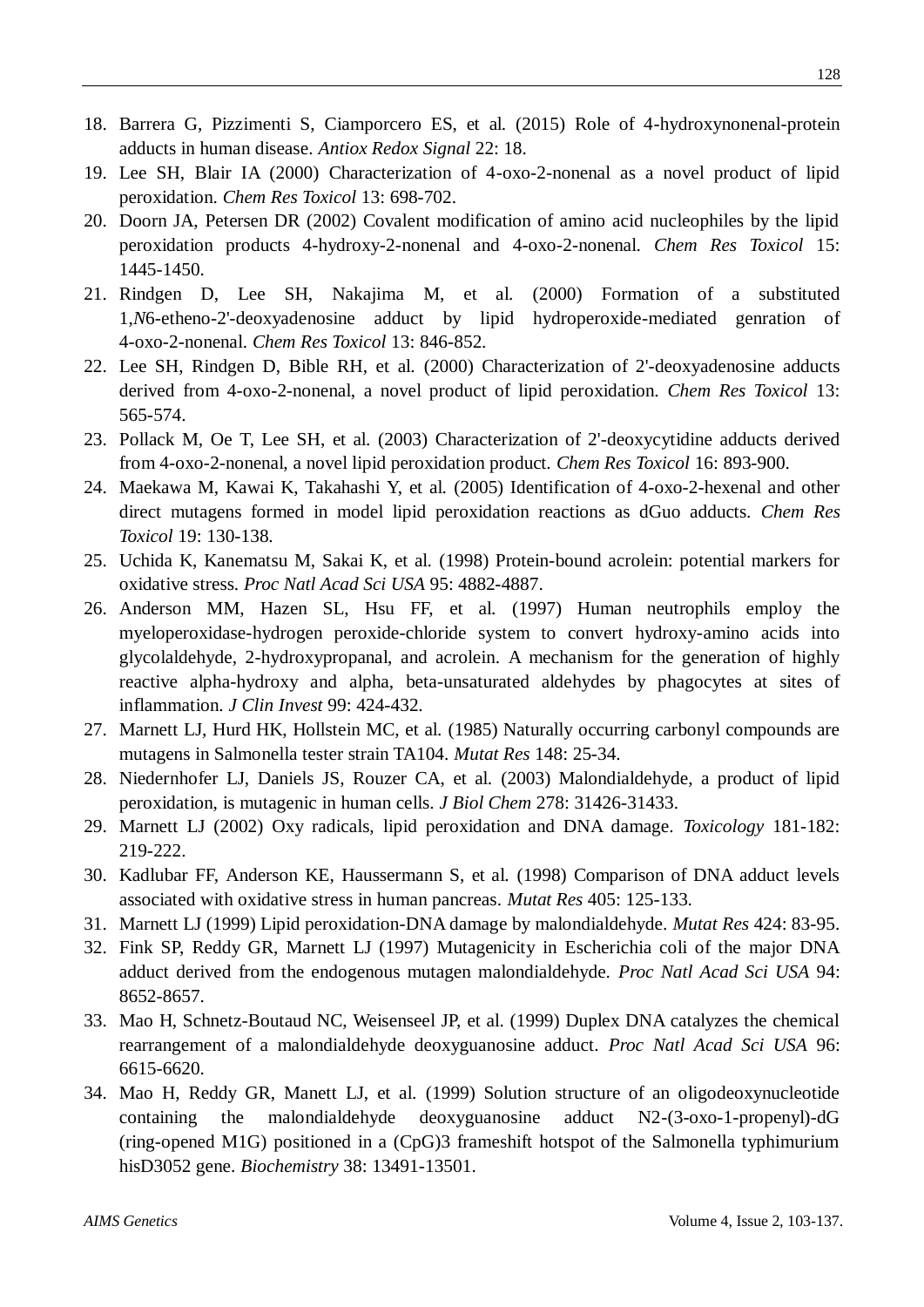- 35. Stone MP, Huang H, Brown KL, et al. (2011) Chemistry and structural biology of DNA damage and biological consequences. *Chem Biodivers* 8: 1571-1615.
- 36. Cohen SM, Garland EM, St John M, et al. (1992) Acrolein initiates rat urinary bladder carcinogenesis. *Cancer Res* 52: 3577-3581.
- 37. Feng Z, Hu W, Hu Y, et al. (2006) Acrolein is a major cigarette-related lung cancer agent: preferential binding at *p53* mutational hotspots and inhibition of DNA repair. *Proc Natl Acad Sci USA* 103: 15404-15409.
- 38. Chung FL, Chen HJ, Nath RG (1996) Lipid peroxidation as a potential endogenous source for the formation of exocyclic DNA adducts. *Carcinogenesis* 17: 2105-2111.
- 39. Chung FL, Nath RG, Nagao M, et al. (1999) Endogenous formation and significance of 1,N2-propanodeoxyguanosine adducts. *Mutat Res* 424: 71-81.
- 40. Nair U, Bartsch H, Nair J (2007) Lipid peroxidation-induced DNA damage in cancer-prone inflammatory diseases: a review of published adduct types and levels in humans. *Free Radic Biol Med* 43: 1109-1120.
- 41. Zhang S, Villalta PW, Wang M, et al. (2007) Detection and quantitation of acrolein-derived 1,N2-propanodeoxyguanosine adducts in human lung by liquid chromatography-electrospray ionization-tandem mass spectrometry. *Chem Res Toxicol* 20: 565-571.
- 42. Yang IY, Hossain M, Miller H, et al. (2001) Responses to the major acrolein-derived deoxyguanosine adduct in Escherichia coli. *J Biol Chem* 276: 9071-9076.
- 43. Yang IY, Johnson F, Grollman AP, et al. (2002) Genotoxic mechanism for the major acrolein-derived deoxyguanosine adduct in human cells. *Chem Res Toxicol* 15: 160-164.
- 44. de los Santos C, Zaliznyak T, Johnson F (2001) NMR characterization of a DNA duplex containing the major acrolein-derived deoxyguanosine adduct gamma -OH-1,-N2-propano-2'-deoxyguanosine. *J Biol Chem* 276: 9077-9082.
- 45. Nair DT, Johnson RE, Prakash L, et al. (2008) Protein-template-directed synthesis across an acrolein-derived DNA adduct by yeast Rev1 DNA polymerase. *Structure* 16: 239-245.
- 46. Zaliznyak T, Boonala R, Attaluri S, et al. (2009) Solution structure of DNA containing alpha-OH-PdG: the mutagenic adduct produced by acrolein. *Nucleic Acid Res* 37: 2153-2163.
- 47. Sanchez AM, Minko IG, Kurtz AJ, et al. (2003) Comparative evaluation of the bioreactivity and mutagenic spectra of acrolein-derived alpha-HOPdG and gamma-HOPdG regioisomeric deoxyguanosine adducts. *Chem Res Toxicol* 16: 1019-1028.
- 48. Chung FL, Nath RG, Ocando J, et al. (2000) Deoxyguanosine adducts of *t*-4-hydroxy-2-nonenal are endogenous DNA lesions in rodents and humans: detection and potential sources. *Cancer Res* 60: 1507-1511.
- 49. Cho YJ, Wang H, Kozekov ID, et al. (2006) Orientation of the crotonaldehyde-derived N2-[3-oxo-1(S)-methyl-propyl]-dG DNA adduct hinders interstrand cross-link formation in the 5'-CpG-3' sequence. *Chem Res Toxicol* 19: 1019-1029.
- 50. Brambilla G, Sciaba L, Faggin P, et al. (1986) Cytotoxicity, DNA fragmentation and sister-chromatid exchange in Chinese hamster ovary cells exposed to the lipid peroxidation product 4-hydroxynonenal and homologousaldehydes. *Mutat Res* 171: 169-176.
- 51. Cajelli E, Ferraris A, Brambilla G (1987) Mutagenicity of 4-hydroxynonenal in V79 Chinese hamster cells. *Mutat Res* 190: 169-176.
- 52. Eckl PM, Ortner A, Esterbauer H (1993) Genotoxic properties of 4-hydroxyalkenals and analogous aldehydes. *Mutat res* 290: 183-192.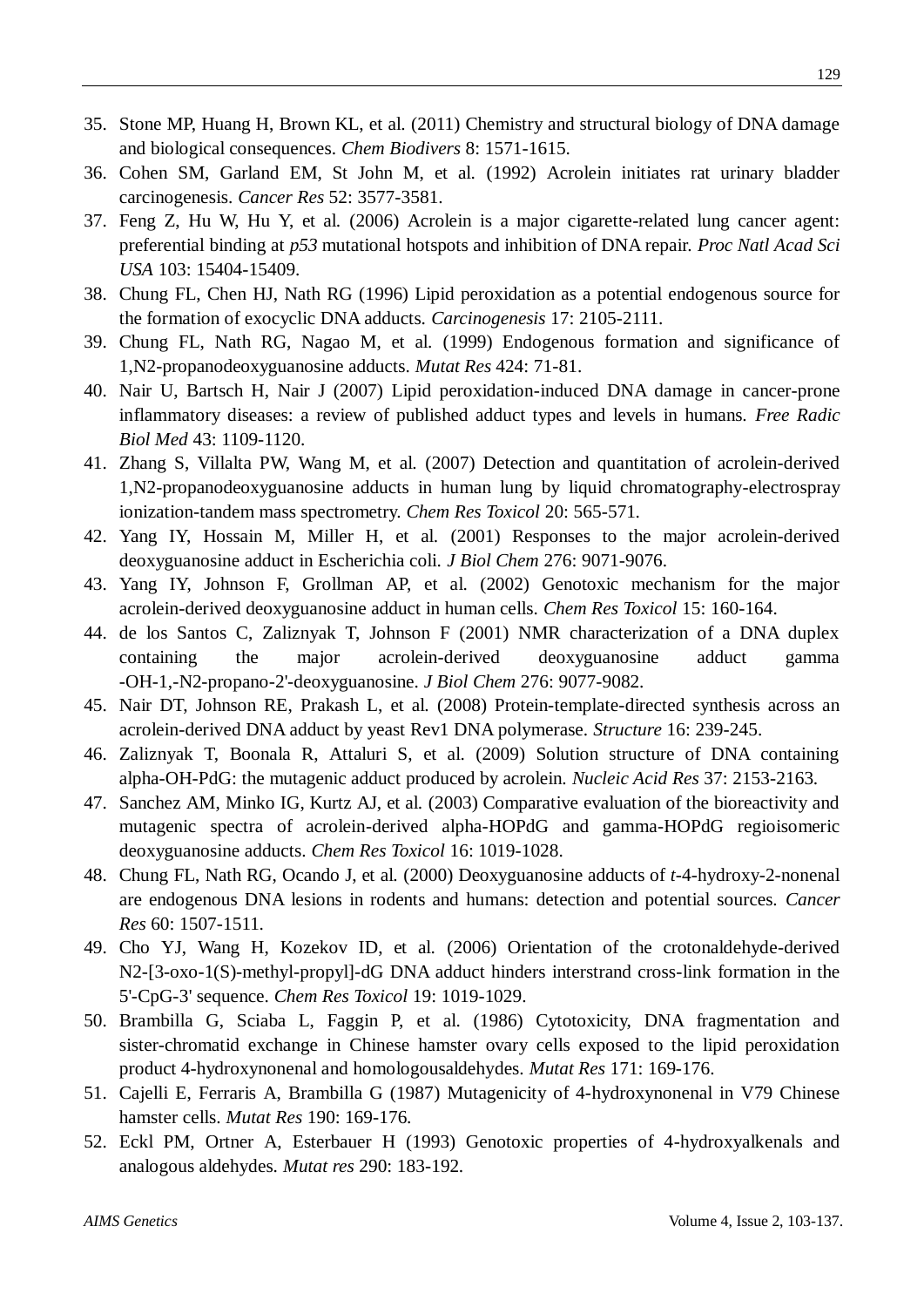- 53. Eckl P, Esterbauer H (1989) Genotoxic effects of 4-hydroxyalkenals. *Adv Biosci* 76: 141-157.
- 54. Karlhuber GM, Bauer HC, Eckl PM (1997) Cytotoxic and genotoxic effects of 4-hydroxynonenal in cerebral endothelial cells. *Mutat Res* 381: 209-216.
- 55. Wacker M, Wanek P, Eder E (2001) Detection of q,*N*2-propano-deoxyguanosine adducts of trans-4-hydroxy-2-nonenal after gavage of trans-4-hydroxy-2-nonenal or induction of lipid peroxidation with carbon tetrachloride in F344 rats. *Chem Biol Interact* 137: 269-283.
- 56. Douki T, Odin F, Caillat S, et al. (2004) Predominance of the 1,*N*2-propano 2'-deoxyguanosine adduct among 4-hydroxy-2-nonenal-induced DNA lesions. *Free Radic Biol Med* 37: 62-70.
- 57. Hu W, Feng Z, Eveleigh J, et al. (2002) The major lipid peroxidation product, trans-4-hydroxy-2-nonenal, preferentially forms DNA adducts at codon 249 of human p53 gene, a unique mutational hotspot in hepatocellular carcinoma. *Carcinogenesis* 23: 1781-1789.
- 58. Huang H, Wang H, Qi N, et al. (2008) Rearrangement of the (6*S*,8*R*,11*S*) and (6*R*,8*S*,11*R*) exocyclic 1,*N*2-deoxyguanosine adducts of *trans*-4-hydroxynonenal to *N*2-deoxyguanosine cyclic hemiacetal adducts when placed complementary to cytosine in duplex DNA. *J Am Chem Soc* 130: 10898-10906.
- 59. Huang H, Wang H, Stephen Lloyd R, et al. (2009) Conformational interconversion of the trans-4-hydroxynonenal-derved (6*S*,8*R*,11*S*) 1,*N*2-deoxyguanosine adduct when mismatched with deoxyadenosine in DNA. *Chem Res Toxicol* 22: 187-200.
- 60. Kozekov ID, Nechev LV, Sanchez A, et al. (2001) Interchain cross-linking of DNA mediated by the principal adduct of acrolein. *Chem Res Toxicol* 14: 1482-1485.
- 61. Kozekov ID, Nechev LV, Moseley MS, et al. (2003) DNA interchain cross-links formed by acrolein and crotonaldehyde. *J Am Chem Soc* 125: 50-61.
- 62. Wang H, Kozekov ID, Harris TM, et al. (2003) Site-specific synthesis and reactivity of oligonucleotides containing stereochemically defined 1,N2-deoxyguanosine adducts of the lipid peroxidation product trans-4-hydroxynonenal. *J Am Chem Soc* 125: 5687-5700.
- 63. Cho YJ, Kim HY, Huang H, et al. (2005) Spectroscopic characterization of interstrand carbinolamine cross-links formed in the 5'-CpG-3' sequence by the acrolein-derived gamma-OH-1,*N*2-propano-2'-deoxyguanosine DNA adduct. *J Am Chem Soc* 127: 17686-17696.
- 64. Cho YJ, Wang H, Kozekov ID, et al. (2006) Stereospecific formation of interstrand carbinolamine DNA crosslinks by crotonaldehyde- and acetaldehyde-derived -CH3--OH-1*,N*2-propano-2'-deoxyguanosine adducts in the 5'-CpG-3' sequence. *Chem Res Toxicol* 19: 195-208.
- 65. Chen HJC, Chung FL (1996) Epoxidation of *trans*-4-hydroxy-2-nonenal by fatty acid hydroperoxides and hydrogen peroxide. *Chem Res Toxicol* 9: 306-312.
- 66. Sodum RS, Chung FL (1991) Stereoselective formation of in vitro nucleic acid adducts by 2,3-epoxy-4-hydroxynonanal. *Cancer Res* 51: 137-143.
- 67. Chen HJ, Gonzalez FJ, Shou M, et al. (1998) 2,3-epoxy-4-hydroxynonanal, a potential lipid peroxidation product for etheno adduct formation, is not a substrate of human epoxide hydrolase. *Carcinogenesis* 19: 939-943.
- 68. Wei X, Yin H (2015) Covalent modification of DNA by α, β-unsaturated aldehydes derived from lipid peroxidation: Recent progress and challenges. *Free Radic Res* 49: 905-917.
- 69. Kowalczyk P, Cieśla JM, Komisarski M, et al. (2004) Long-chain adducts of trans-4-hydroxy-2-nonenal to DNA bases cause recombination, base substitutions and frameshift mutations in M13 phage. *Mutat Res* 550: 33-48.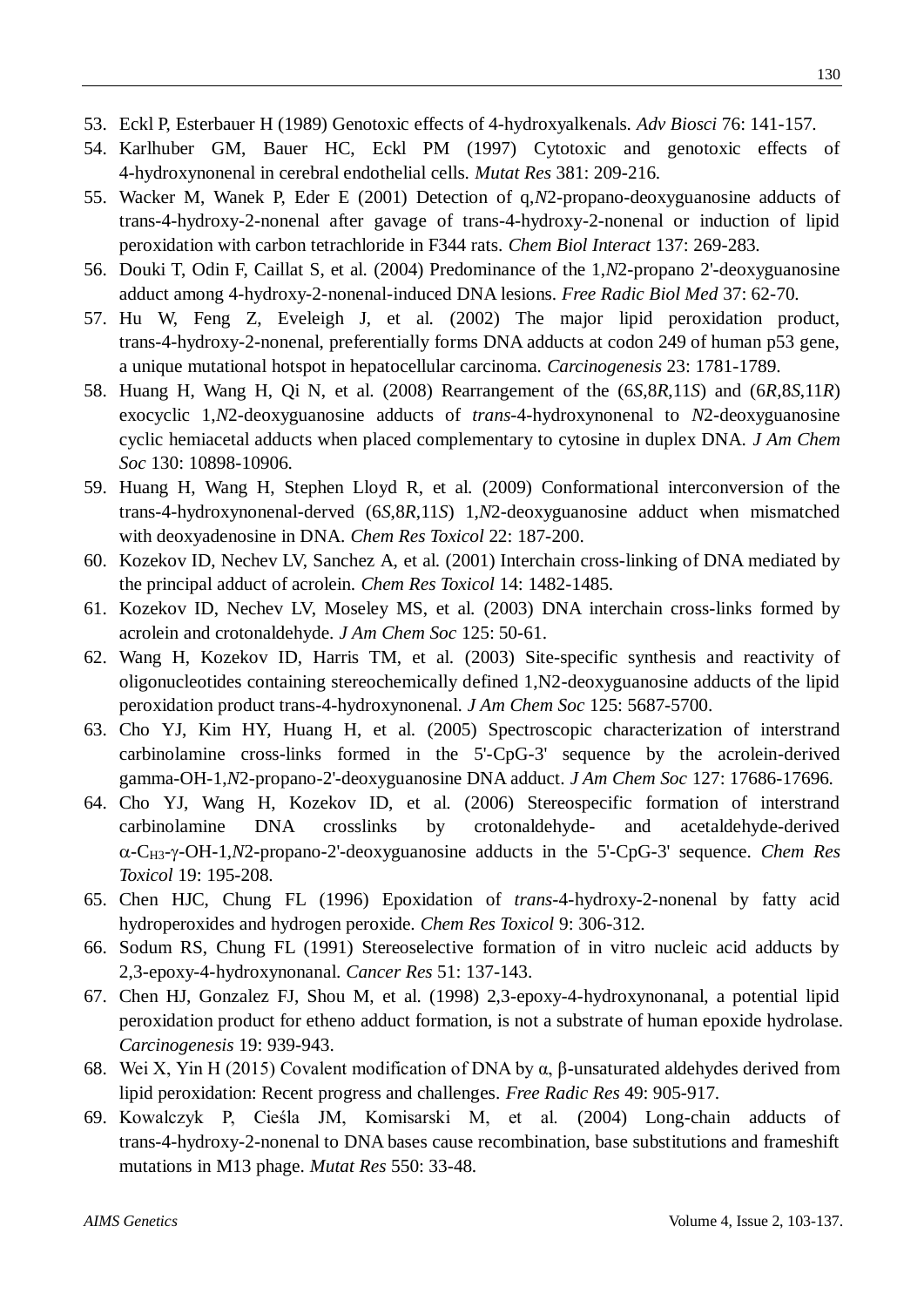- 70. Huang H, Kozekov ID, Kozekova A, et al. (2010) DNA cross-link induced by trans-4-hydroxynonenal. *Environ Mol Mutagen* 51: 625-634.
- 71. Hussain SP, Raja K, Amstad PA, et al. (2000) Increased p53 mutation load in nontumorous human liver of wilson disease and hemochromatosis: oxyradical overload diseases. *Proc Natl Acad Sci USA* 97: 12770-12775.
- 72. Chung FL, Pan J, Choudhury S, et al. (2003) Formation of trans-4-hydroxy-2-nonenal- and other enal-derived cyclic DNA adducts from ω-3 and ω-6 polyunsaturated fatty acids and their roles in DNA repair and human p53 gene mutation. *Mutat Res* 531: 25-36.
- 73. Winczura A, Czubaty A, Winczura K, et al. (2014) Lipid peroxidation product 4-hydroxy-2-nonenal modulates base excision repair in human cells. *DNA Repair (Amst)* 22: 1-11.
- 74. Tang MS, Wang HT, Hu Y, et al. (2011) Acrolein induced DNA damage, mutagenicity and effect on DNA repair. *Mol Nutr Food Res* 55: 1291-1300.
- 75. Munnia A, Amasio ME, Peluso M (2004) Exocyclic malondialdehyde and aromatic DNA adducts in larynx tissues. *Free Radic Biol Med* 37: 850-858.
- 76. Peluso M, Munnia A, Risso GG, et al. (2011) Breast fine-needle aspiration malondialdehyde deoxyguanosine adduct in breast cancer. *Free Radic Res* 45: 477-482.
- 77. Lee SH, Williams MV, DuBois RN, et al. (2005) Cyclooxygenase-2-mediated DNA damage. *J Biol Chem* 280: 28337-28346.
- 78. Matsuda T, Tao H, Goto M, et al. (2013) Lipid peroxidation-induced DNA adducts in human gastric mucosa. *Carcinogenesis* 34: 121-127.
- 79. Lee HW, Wang HT, Weng MW, et al. (2014) Acrolein- and 4-Aminobiphenyl-DNA adducts in human bladder mucosa and tumor tissue and their mutagenicity in human urothelial cells. *Oncotarget* 5: 3526-3540.
- 80. Parola M, Robino G, Marra F, et al. (1998) HNE interacts directly with JNK isoforms in human hepatic stellate cells. *J Clin Invest* 102: 1942-1950.
- 81. Ranjan D, Chen C, Johnston TD, et al. (2006) Stimulation of Epstein-Barr virus-infected human B cell growth by physiological concentrations of 4-hydroxynonenal*. Cell Biochem Funct* 24: 147-152.
- 82. Guéraud F (2017) 4-Hydroxynonenal metabolites and adducts in pre-carcinogenic conditions and cancer. *Free Radic Biol Med* pii: S0891-5849(16)31121-2.
- 83. Wu KC, Cui JY, Klaassen CD (2012) Effect of graded Nrf2 activation on phase-I and -II drug metabolizing enzymes and transporters in mouse liver. *PLoS One*: e39006.
- 84. Morry J, Ngamcherdtrakul W, Yantasee W (2017) Oxidative stress in cancer and fibrosis: Opportunity for therapeutic intervention with antioxidant compounds, enzymes, and nanoparticles. *Redox Biol* 11: 240-253.
- 85. Poljšak B, Fink R (2014) The protective role of antioxidants in the defence against ROS/RNS-mediated environmental pollution. *Oxid Med Cell Longev* 2014: 671539.
- 86. Pelicano H, Carney D, Huang P (2004) ROS stress in cancer cells and therapeutic implications. *Drug Resist* 7: 97-110.
- 87. Young O, Crotty T, O'Connell R, et al. (2010) Levels of oxidative damage and lipid peroxidation inthyroidneoplasia. *Head and Neck* 32: 750-756.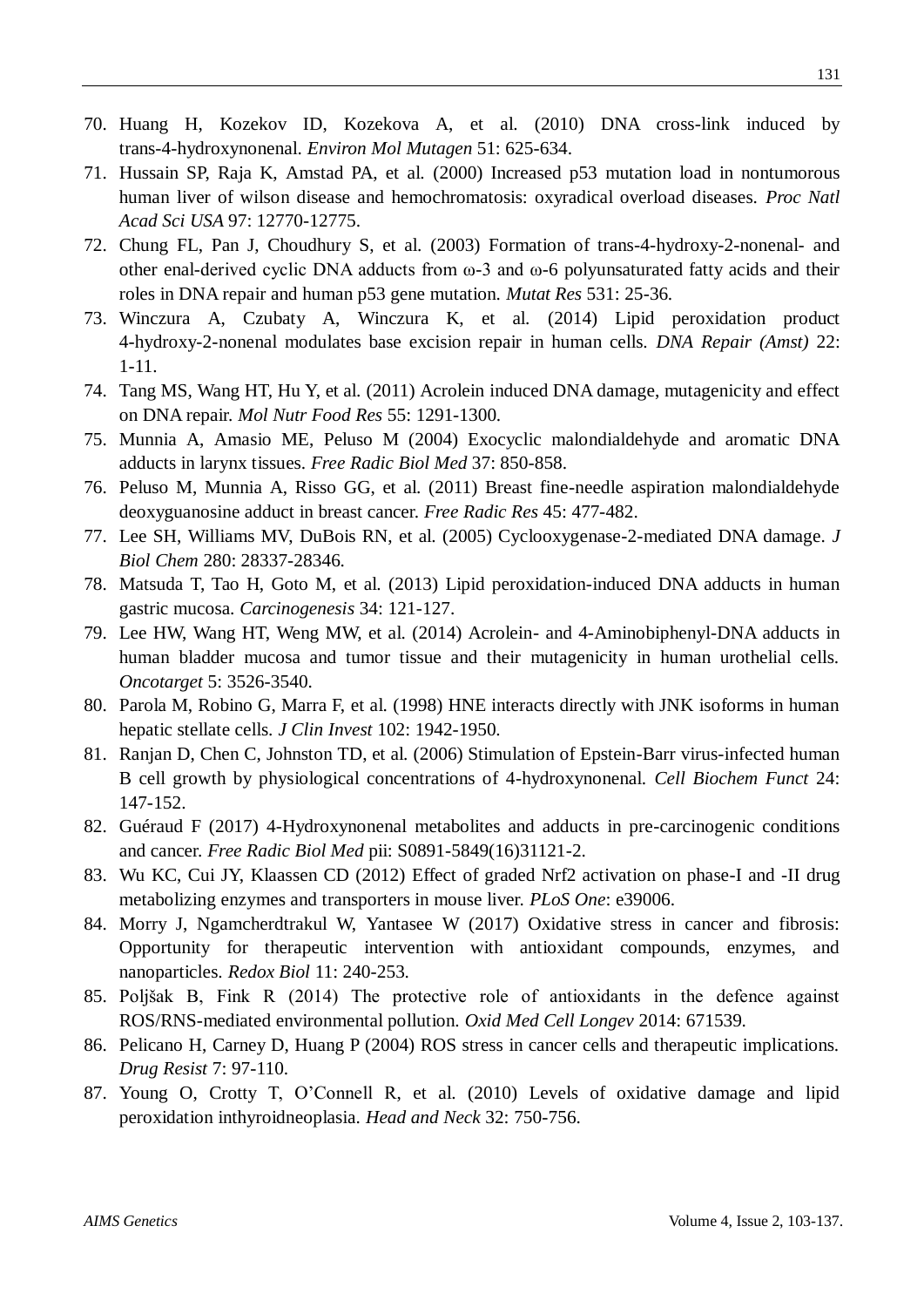- 88. Patel BP, Rawal UM, Dave TK, et al. (2007) Lipid peroxidation, total antioxidant status, and total thiol levels predict overall survival in patients with oral squamous cell carcinoma. *Integrative Cancer Therapies* 6: 365-372.
- 89. Tsao SM, Yin MC, Liu WH (2007) Oxidant stress and B vitamins status in patients with non-small cell lung cancer. *Nutr Cancer* 59: 8-13.
- 90. Kumar B, Koul S, Khandrika L, et al. (2008) Oxidative stress is inherent in prostate cancer cells and is required for aggressive phenotype. *Cancer Res* 68: 1777-1785.
- 91. Fruehauf JP, Meyskens FL Jr. (2007) Reactive oxygen species: a breath of life or death? *Clin Cancer Res* 13: 789-794.
- 92. Barrera G (2012) Oxidative Stress and Lipid Peroxidation Products in Cancer Progression and Therapy. *ISRN Oncology*: 137289.
- 93. Forman HJ, Fukuto JM, Miller T, et al. (2008) The chemistry of cell signaling by reactive oxygen and nitrogen species and 4-hydroxynonenal. *Arch Biochem Biophys* 477: 183-195.
- 94. Lushchak VI (2012) Glutathione homeostasis and functions: potential targets for medical interventions. *J Amino Acid*, 2012.
- 95. Awasthi SS, Singhal YC, Awasthi B, et al. (2008) RLIP76 and cancer. *Clin Cancer Res* 14: 4372-4377.
- 96. Tjalkens RB, Cook LW, Petersen DR (1999) Formation and export of the glutathione conjugate of 4-hydroxy-2,3-Enonenal(4-HNE) in hepatoma cells. *Arch Biochem Biophys* 361: 113-119.
- 97. Gasparovic AC, Milkovic L, Sunjic SB, et al. (2017) Cancer growth regulation by 4-hydroxynonenal. *Free Radic Biol Med* pii: S0891-5849(17)30039-4.
- 98. Zarkovic N, Ilic Z, Jurin M, et al. (1993) Stimulation of HeLa cell growth by physiological concentrations of 4-hydroxynonenal. *Cell Biochem. Funct* 11: 279-286.
- 99. Zanetti D, Poli G, Vizio B, et al. (2003) 4-hydroxynonenal and transforming growth factor-beta1 expression in colon cancer. *Mol Aspects Med* 24: 273-280.
- 100.Cerbone A, Toaldo C, Laurora S, et al. (2007) 4-Hydroxynonenal and PPARgamma ligands affect proliferation, differentiation, and apoptosis in colon cancer cells. *Free Radic Biol Med* 42: 1661-1670.
- 101.Barrera G, Muraca R, Pizzimenti S, et al. (1994) Inhibition of c-myc expression induced by 4-hydroxynonenal, a product of lipid peroxidation, in the HL-60 human leukemic cell line. *Biochem Biophys Res Commun* 203: 553-561.
- 102. Pizzimenti S, Barrera G, Dianzani MU, et al. (1999) Inhibition of D1, D2, and A-cyclin expression in HL-60 cells by the lipid peroxydation product 4-hydroxynonenal. *Free Radic Biol Med* 26: 1578-1586.
- 103. Pizzimenti S, Briatore F, Laurora S, et al. (2006) 4-Hydroxynonenal inhibits telomerase activity and hTERT expression in human leukemic cell lines. *Free Radic Biol Med* 40: 1578-1591.
- 104. Albright CD, Klem E, Shah AA, et al. (2005) Breast cancer cell-targeted oxidative stress: enhancement of cancer cell uptake of conjugated linoleic acid, activation of p53, and inhibition of proliferation. *Exp Mol Pathol* 79: 118-125.
- 105. Sunjic SB, Cipak A, Rabuzin F, et al. (2005) The influence of 4-hydroxy-2-nonenal on proliferation, differentiation and apoptosis of human osteosarcoma cells. *Biofactors* 24: 141-148.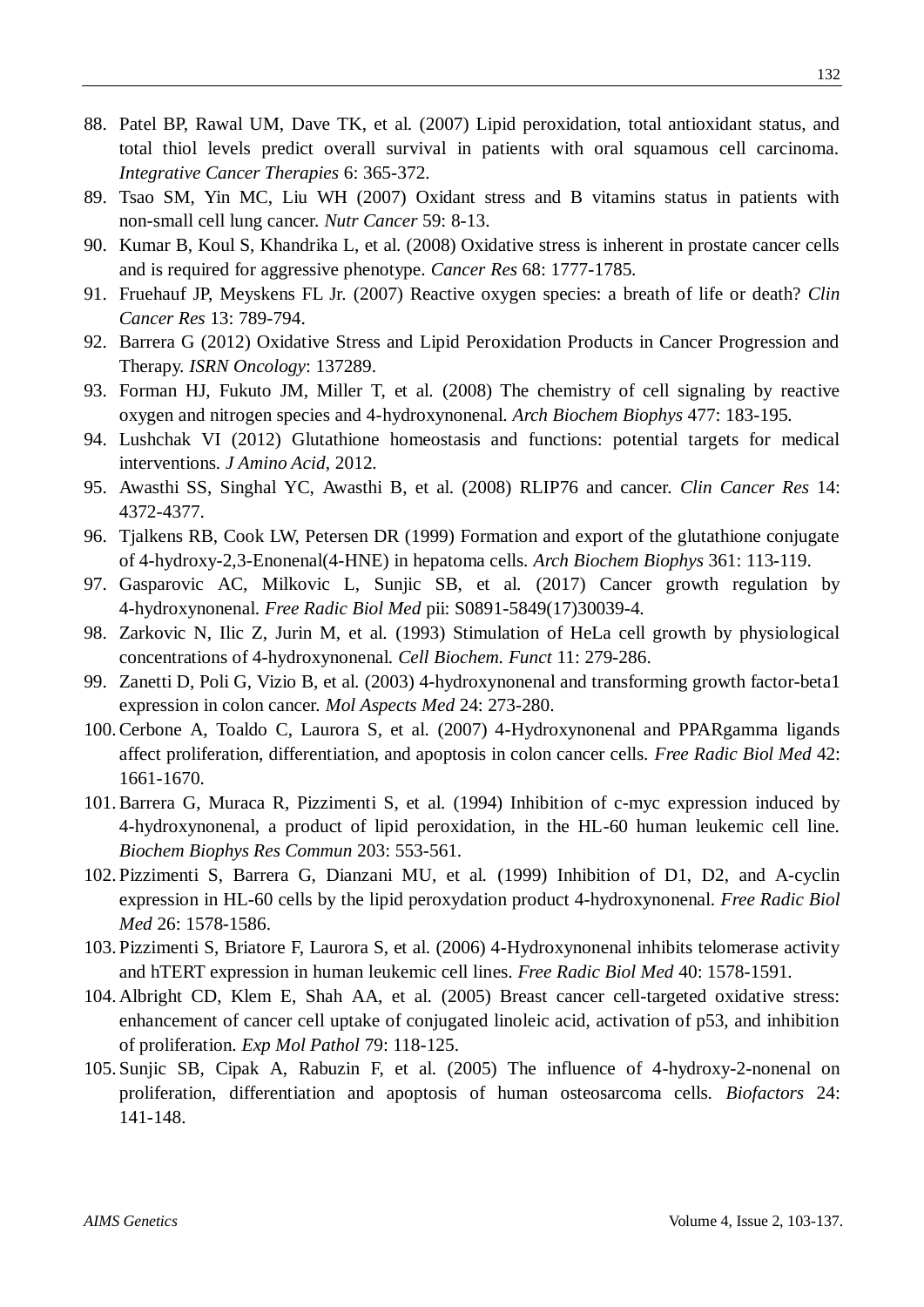- 106. Pettazzoni P, Pizzimenti S, Toaldo C, et al. (2011) Induction of cell cycle arrest and DNA damage by the HDAC inhibitor panobinostat (LBH589) and the lipid peroxidation end product 4-hydroxynonenal in prostate cancer cells. *Free Radic Biol Med* 50: 313-322.
- 107.Chaudhary P, Sharma R, Sahu M, et al. (2013) 4-Hydroxynonenal induces G2/M phase cell cycle arrest by activation of the ataxia telangiectasia mutated and Rad3-related protein (ATR)/checkpoint kinase 1 (Chk1) signaling pathway. *J Biol Chem* 288: 20532-20546.
- 108.Ji GR, Yu NC, Xue X, et al. (2014) 4-Hydroxy-2-nonenal induces apoptosis by inhibiting AKT signaling in human osteosarcoma cells. *Scientific World Journal* 2014: 873525.
- 109.Cao ZG, Xu X, Xue YM, et al. (2014) Comparison of 4-hydroxynonenal-induced p53-mediated apoptosis in prostate cancer cells LNCaP and DU145. *Contemp Oncol (Pozn)* 18: 22-28.
- 110.Bauer G, Zarkovic N (2015) Revealing mechanisms of selective, concentration-dependent potentials of 4-hydroxy-2-nonenal to induce apoptosis in cancer cells through inactivation of membrane-associated catalase. *Free Radic Biol Med* 81: 128-144.
- 111. Dasari S, Tchounwou PB (2014) Cisplatin in cancer therapy: molecular mechanisms of action. *Eur J Pharmacol* 740: 364-378.
- 112.Thorn CF, Oshiro C, Marsh S, et al. (2011) Doxorubicin pathways: pharmacodynamics and adverse effects. *Pharmacogenet Genomics* 21: 440-446.
- 113.Casares C, Ramírez-Camacho R, Trinidad A, et al. (2012) Reactive oxygen species in apoptosis induced by cisplatin: review of physiopathological mechanisms in animal models. *Eur Arch Otorhinolaryngol* 269: 2455-2459.
- 114.Cipak A, Jaganjac M, Tehlivets O, et al. (2008) Adaptation to oxidative stress induced by polyunsaturated fatty acids in yeast. *Biochim Biophys Acta* 1781: 283-287.
- 115. Awasthi YC, Yang Y, Tiwari NK, et al. (2004) Regulation of 4-hydroxynonenal-mediated signaling by glutathione S-transferases*. Free Radic Biol Med* 37: 607-619.
- 116.Traverso N, Ricciarelli R, Nitti M, et al. (2013) Role of glutathione in cancer progression and chemoresistance. *Oxid Med Cell Longev* 2013: 972913.
- 117. Furfaro AL, Traverso N, Domenicotti C, et al. (2016) The Nrf2/HO-1 axis in cancer cell growth and chemoresistance. *Oxid Med Cell Longev* 2016: 1958174.
- 118.Trachootham D, Alexandre J, Huang P (2009) Targeting cancer cells by ROS-mediated mechanisms: a radical therapeutic approach? *Nat Rev Drug Discov* 8: 579-591.
- 119.Trachootham D, Zhou Y, Zhang H, et al. (2006) Selective killing of oncogenically transformed cells through a ROS-mediated mechanism by beta-phenylethyl isothiocyanate. *Cancer Cell* 10: 241-252.
- 120.Trachootham D, Zhang H, Zhang W, et al. (2008) Effective elimination of fludarabine-resistant CLL cells by PEITC through a redox-mediated mechanism. *Blood* 112: 1912-1922.
- 121.Zhang H, Trachootham D, Lu W, et al. (2008) Effective killing of Gleevec-resistant CML cells with T315I mutation by a natural compound PEITC through redox-mediated mechanism. *Leukemia* 22: 1191-1199.
- 122. Oberley TD, Toyokuni S, Szweda LI (1999) Localization of hydroxyl-nonenal protein adducts in normal human kidney and selected human kidney cancers. *Free Radic Biol Med* 27: 695-703.
- 123. Skrzydlewska E, Stankiewicz A, Sulkowska M, et al (2001) Antioxidant status and lipid peroxidation in colorectal cancer. *J Toxicol Environ Health* 64: 213-222.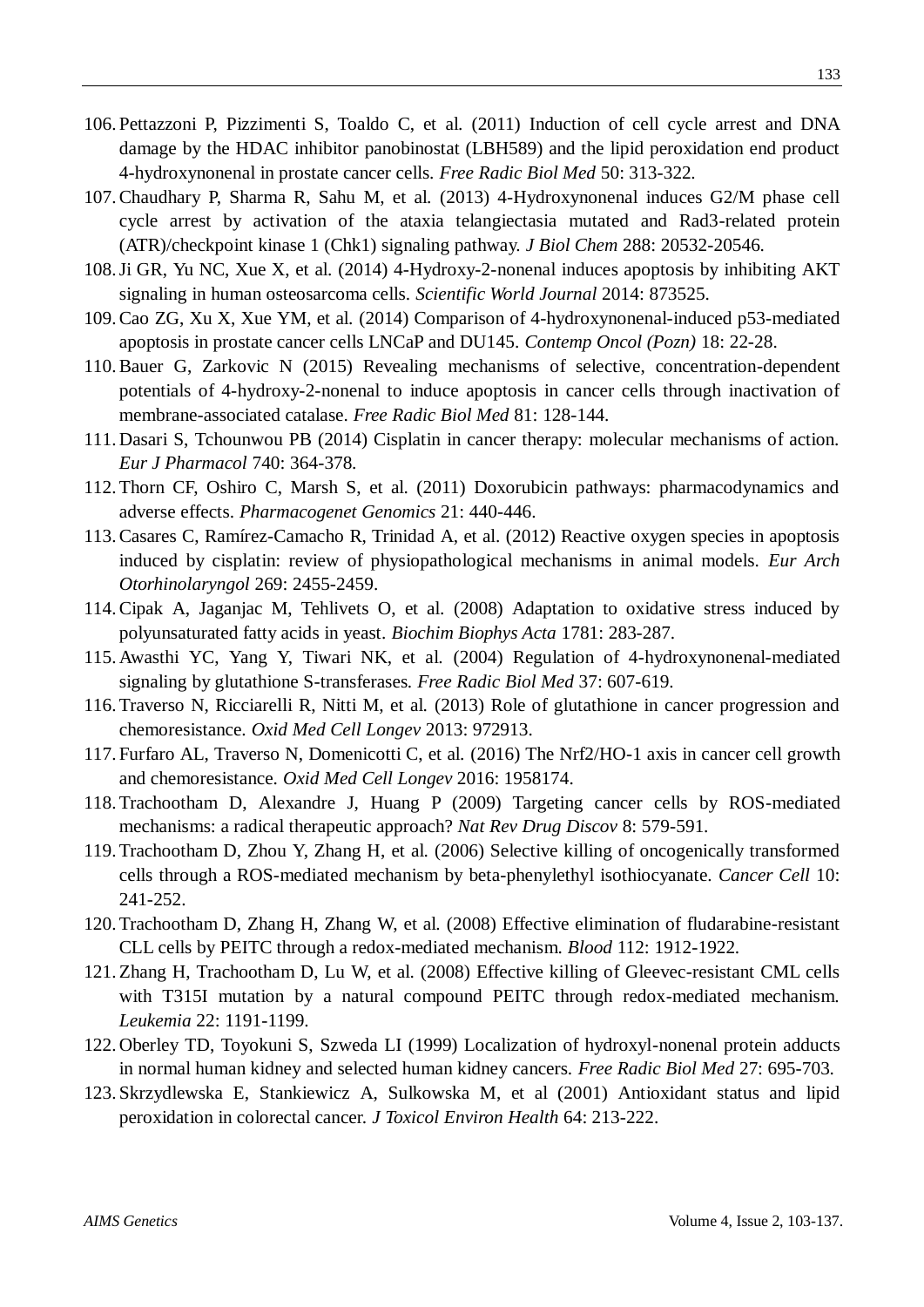- 124.Juric-Sekhar G, Zarkovic K, Waeg G, et al. (2009) Distribution of 4-hydroxynonenal-protein conjugates as a marker of LPO and parameter of malignancy in astrocytic and ependymal tumors of the brain*. Tumori* 95: 762-768.
- 125. Karihtala P, Kauppila S, Puistola U, et al. (2011) Divergent behaviour of oxidative stress markers 8-hydroxydeoxyguanosine (8-OHdG) and 4-hydroxy-2 nonenal (HNE) in breast carcinogenesi. *Histopathology* 58: 854-862.
- 126. Dianzani MU (2003) 4-Hydroxynonenal from pathology to physiology. *Mol Aspects Med* 24: 263-272.
- 127. Uchida K (2003) 4-Hydroxy-2-nonenal: a product and mediator of oxidative stress. *Prog Lipid Res* 42: 318-343.
- 128.Cohen G, Riahi Y, Sasson S (2011) Lipid peroxidation of poly-unsaturated fatty acids in normal and obese adipose tissues. *Arch Physiol Biochem* 117: 131-139.
- 129.White MF (2002) IRS proteins and the common path to diabetes. *Am J Physiol Endocrinol Metab* 283: 413-422.
- 130.Leonarduzzi G, Chiarpotto E, Biasi F, et al. (2005) 4-Hydroxynonenal and cholesterol oxidation products in atherosclerosis. *Mol Nutr Food Res* 49: 1044-1049.
- 131. Arcaro A, Daga M, Cetrangolo GP, et al. (2015) Generation of adducts of 4-hydroxy-2-nonenal with heat shock 60 kDa protein 1 in human prolyelocytic HL-60 and monocytic THP-1 cell lines. *Oxid Med Cell Longev* 2015: 296146.
- 132.Calderwood SK, Stevenson MA, Murshid A (2012) Heat shock proteins, autoimmunity, and cancer treatment. *Autoimmune Dis* 2012: 486069
- 133. Grundtman C, Kreutmayer SB, Almanzar G, et al. (2011) Heat shock protein 60 and immune inflammatory responses in atherosclerosis. *Arterioscler Thromb Vasc Biol* 31: 960-968
- 134. Nègre-Salvayre A, Garoby-Salom S, et al. (2016) Proatherogenic effects of 4-hydroxynonenal. *Free Radic Biol Med* pii: S0891-5849(16)31138-8.
- 135. Gargiulo S, Testa G, Gamba P, et al. (2017) Oxysterols and 4-hydroxy-2-nonenal contribute to atherosclerotic plaque destabilization. *Free Radic Biol Med* pii: S0891-5849(16)31139-X.
- 136.Li CJ, Nanji AA, Siakotos AN, et al. (1997) Acetaldehyde-modified and 4-hydroxynonenal-modified proteins in the livers of rats with alcoholic liver disease. *Hepatology* 26: 650-657.
- 137. McKim SE, Uesugi T, Raleigh JA, et al. (2003) Chronic intragastric alcohol exposure causes hypoxia and oxidative stress in the rat pancreas. *Arch Biochem Biophys* 417: 34-43.
- 138.Turk PW, Laayoun A, Smith SS, et al. (1995) DNA adduct 8-hydroxyl-2′-deoxyguanosine (8-hydroxyguanine) affects function of human DNA methyltransferase. *Carcinogenesis* 16: 1253-1255.
- 139. Nair J, Godschalk RW, Nair U, et al. (2012) Identification of 3,N(4)-etheno-5-methyl-2'-deoxycytidine in human DNA: a new modified nucleoside which may perturb genome methylation. *Chem Res Toxicol* 25: 162-169.
- 140. Yara S, Lavoie JC, Beaulieu JF, et al. (2013) Iron-ascorbate-mediated lipid peroxidation causes epigenetic changes in the antioxidant defense in intestinal epithelial cells: impact on inflammation*. PLoS One* 8: e63456.
- 141. Nair J, Gansauge F, Beger H, et al. (2006) Increased etheno-DNA adducts in affected tissues of patients suffering from Crohn's disease, ulcerative colitis, and chronic pancreatitis. *Antioxid Redox Signal* 8: 1003-1010.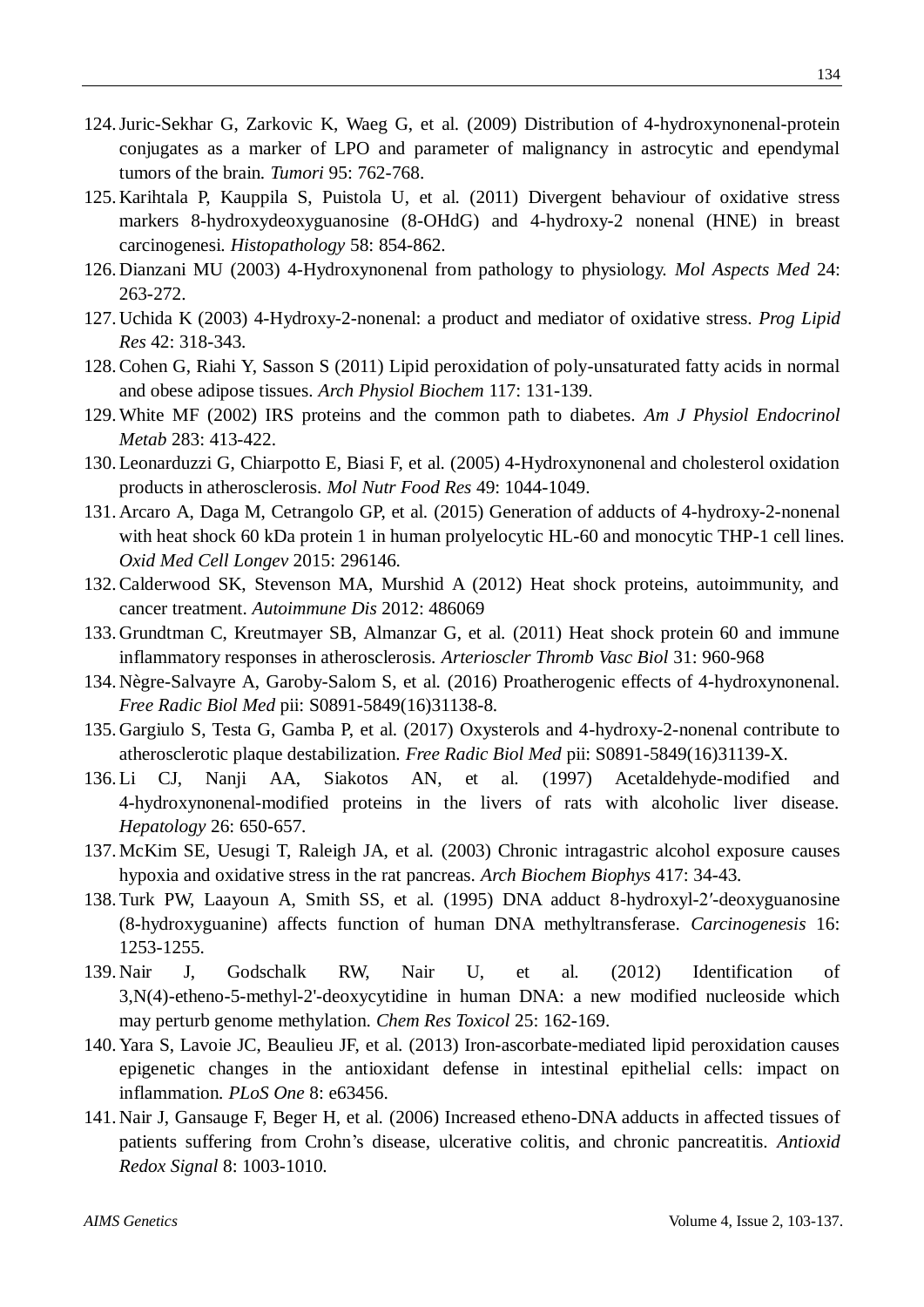- 142. Nair J, Srivatanakul P, Haas C, et al. (2010) High urinary excretion of lopid peroxidation-derived DNA damage in patients with cancer-prone liver diseases. *Mutat Res* 683: 23-28.
- 143. Pizzimenti S, Ciamporcero E, Daga M, et al. (2013) Interaction of aldehydes derived from lipid peroxidation and membrane proteins. *Frontiers Physiol* 4: 242.
- 144.Barrera G, Pizzimenti S, Daga M, et al. (2016) Aldehydes derived from lipid peroxidation in cancer and autoimmunity. In: *Lipid Peroxidation: Inhibition, Effects and Mechanisms* (Angel Catalá, Ed.), Nova Science Publishers, Inc., New York, 2017.
- 145.Weismann D, Binder CJ (2012) The innate immune response to products of phospholipid peroxidation. *Biochim Biophysica Acta* 1818: 2465-2475.
- 146.Chou MY, Fogelstrand L, Hartvigsen K, et al. (2009) Oxidation-specific epitopes are dominant targets of innate natural antibodies in mice and humans. *J Clin Invest* 119: 1335-1349.
- 147. Ohki I, Ishigaki T, Oyama T, et al. (2005) Crystal structure of human lectin-like, oxidized low-density lipoprotein receptor 1 ligand binding domain and its ligand recognition mode to OxLDL. *Structure* 13: 905-917.
- 148. Nickel T, Schmauss D, Hanssen H, et al. (2009) OxLDL uptake by dendritic cells induces upregulation of scavenger-receptors, maturation and differentiation. *Atherosclerosis* 205: 442-450.
- 149.Wuttge DM, Bruzelius M, Stemme S (1999). T-cell recognition of lipid peroxidation products breaks tolerance to self proteins. *Immunology* 98: 273-279.
- 150. Scofield RH, Kurien BT, Ganick S, et al. (2005) Modification of lupus-associated 60-kDa Ro protein with the lipid oxidation product 4-hydroxy-2-nonenal increases antigenicity and facilitates epitope spreading. *Free Radic Biol Med* 38: 719-728.
- 151. Kurien BT, Hensley K, Bachmann M, et al. (2006) Oxidatively modified autoantigens in autoimmune diseases. *Free Radic Biol Med* 41: 549-556.
- 152. Kurien BT, Scofield RH (2006) Autoantibody determination in the diagnosis of systemic lupus erythematosus. *Scand J Immunol* 64: 227-235.
- 153.Casciola-Rosen LA, Anhalt G, Rosen A (1994) Autoantigens targeted in sistemic lupus erythematosus are clustered in two populations of surface structures on apoptotic keratinocytes. *J Exp Med* 179: 1317-1330.
- 154. Miranda-Carús M-E, Askanase AD, Clancy RM, et al. (2000) Anti-SSA/Ro and anti-SSB/La autoantibodies bind the surface of apoptotic fetal cardiocytes and promote secretion of  $TNF-\alpha$ by macrophages. *J Immunol* 165: 5345-5351.
- 155. Savill J, Dransfield I, Gregory C, et al. (2002) A blast from the past: clearance of apoptotic cells regulates immune responses. *Nat Rev Immunol* 2: 965-975.
- 156.Emlen W, Niebur J, Kadera R (1994) Accelerated in vitro apoptosys of lymphocytes from patients with systemic lupus erythematosus. *J Immunol* 152: 3685-3692
- 157. Georgescu L, Vakkalanka RK, Elkon KB, et al. (1997) Interleukin-10 promotes activation-induced cell death of SLE lymphocytes mediated by Fas ligand. *J Clin Invest* 100: 2622-2633.
- 158.Ren Y, Tang J, Mok MY, et al. (2003) Increased apoptotic neutrophils and macrophages and impaired macrophage phagocytic clearance of apoptotic neutrophils in systemic lupus erythematosus. *Arthritis Rheum* 48: 2888-2897.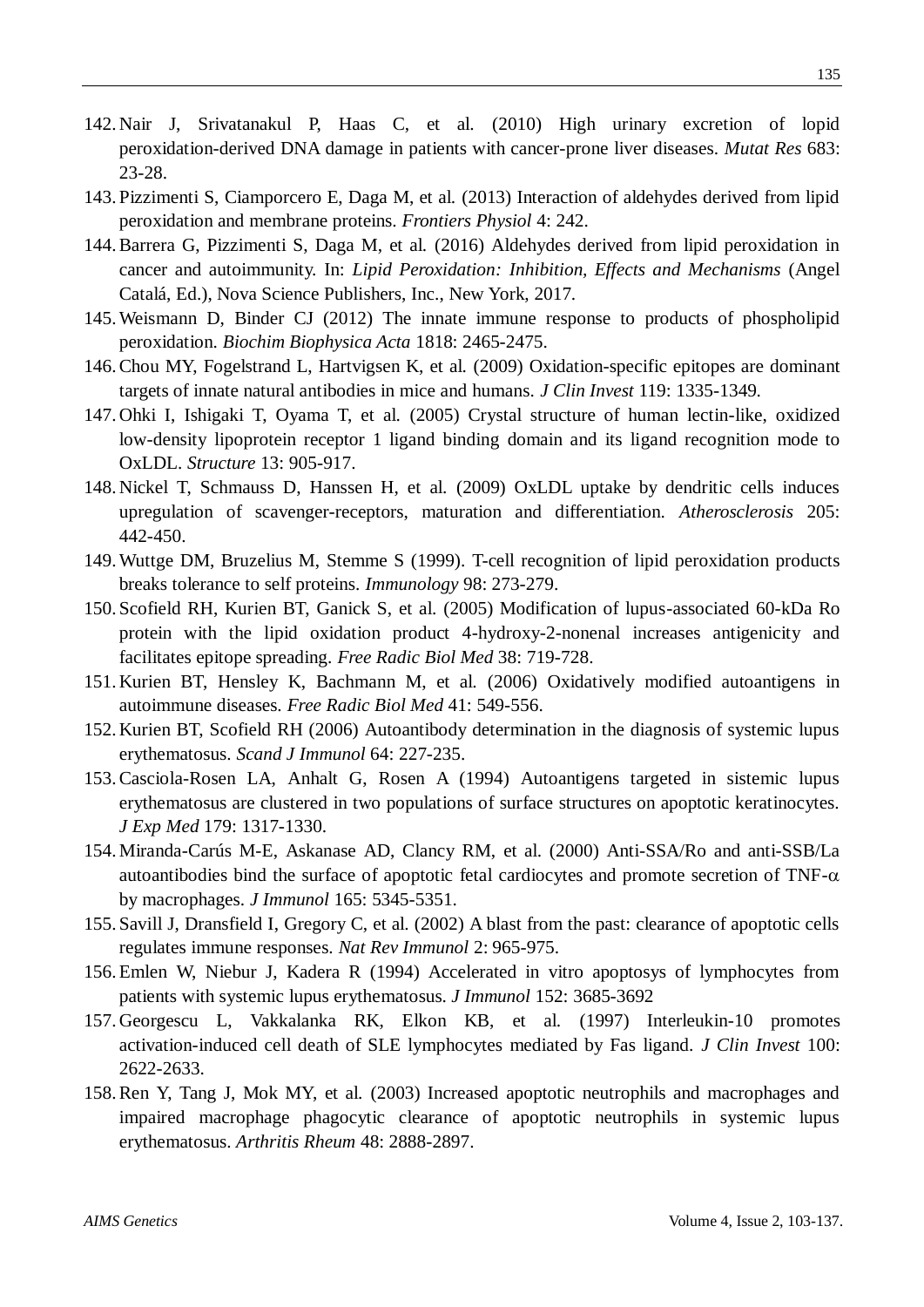- 159.Zeher M, Szodoray P, Gyimesi E, et al. (1999) Correlation of increased susceptibility to apoptosis of CD4<sup>+</sup> T cells with lymphocyte activation and activity of disease in patients with primary Sjögren's syndrome. *Arthritis Rheum* 42: 1673-1681.
- 160.Espinosa A, Zhou W, Ek M, et al. (2006) The Sjögren's Sydrome-associated autoantigen Ro52 is an E3 ligase that regulates proliferation and cell death. *J Immunol* 176: 6277-6285.
- 161.Licht R, Dieker JWC, Jacobs CWM, et al. (2004) Decreased phagocytosis of apoptotic cells in diseased SLE mice. *J Autoimmun* 22: 139-145.
- 162. Pan Z-J, Davis K, Maier S, et al. (2006) Neo-epitopes are required for immunogenicity of the La/SS-B nuclear antigen in the context of late apoptotic cells. *Clin Experim Immunol* 143: 237-248.
- 163. Kurien T, Porter A, Dorri Y, et al. (2011) Degree of modification of Ro60 by the lipid peroxidation by-product 4-hydroxy-2-nonenal may differentially induce Sjögren's syndrome or sistemic lupus erythematosus in BALB/c mice. *Free Radic Biol Med* 50: 1222-1233.
- 164. Khan F, Moinuddin, Mir AR, et al. (2016) Immunochemical studies on HNE-modified HSA: Anti-HNE-HSA antibodies as a probe for HNE damaged albumin in SLE. *Int J Biol Macromol* 86: 145-154.
- 165. Khatoon F, Moinuddin, Alam K, et al. (2012) Physicochemical and immunological studies on 4-hydroxynonenal modified HSA: Implications of protein damage by lipid peroxidation products in the etiopathogenesis of SLE. *Hum Immunol* 73: 1132-1139.
- 166.Chen Q, Esterbauer H, Jurgens H (1992) Studies on epitopes on low-density lipoprotein modified by 4-hydroxynonenal. Biochemical characterization and determination. *Biochemical J* 288: 249-254.
- 167. Uchida K, Szweda LI, Chae HZ, et al. (1993) Immunochemical detection of 4-hydroxynonenal protein adducts in oxidized hepatocytes. *Proc Natl Acad Sci USA* 90: 8742-8746.
- 168. Hashimoto M, Shibata T, Wasada H, et al. (2003) Structural basis of protein-bound endogenous aldehydes. Chemical and immunochemical characterization of configurational isomers of a 4-hydroxy-2-nonenal-histidine adduct. *J Biol Chem* 278: 5044-5051.
- 169. Akagawa M, Ito S, Toyoda K, et al. (2006) Bispecific Abs against modified protein and DNA with oxidized lipids. *Proc Natl Acad Sci USA* 103: 6160-6165.
- 170.Toyoda K, Nagae R, Akagawa M, et al. (2007) Protein-bound 4-hydroxy-2-nonenal. An endogenous triggering antigen of anti-DNA response. *J Biol Chem* 282: 25769-25778.
- 171. Al-Shobaili HA, Al Robaee AA, Alzolibani AA, et al. (2012) Antibodies against 4-hydroxy-2-nonenal modified epitopes recognized chromatin and its oxidized forms: role of chromatin, oxidized forms of chromatin and 4-hydroxy-2-nonenal modified epitopes on the etiopathogenesis of SLE. *Disease Markers* 33: 19-34.
- 172. Seki S, Kitada T, Yamada T, et al. (2002) In situ detection of lipid peroxidation and oxidative DNA damage in non-alcoholic fatty liver disease. *J Hepatol* 37: 56-62.
- 173.Chalasani N, Deeg MA, Crabb DW (2004) Systemic lipid peroxidation and its metabolic and dietary correlates in patients with non-alcoholic steatohepatitis. *Am J Gastroenterol* 99: 1497-1502.
- 174. Nobili V, Parola M, Alisi A, et al. (2010) Oxidative stress parameters in paediatric non-alcoholic fatty liver disease. *Int J Molec Med* 26: 471-476.